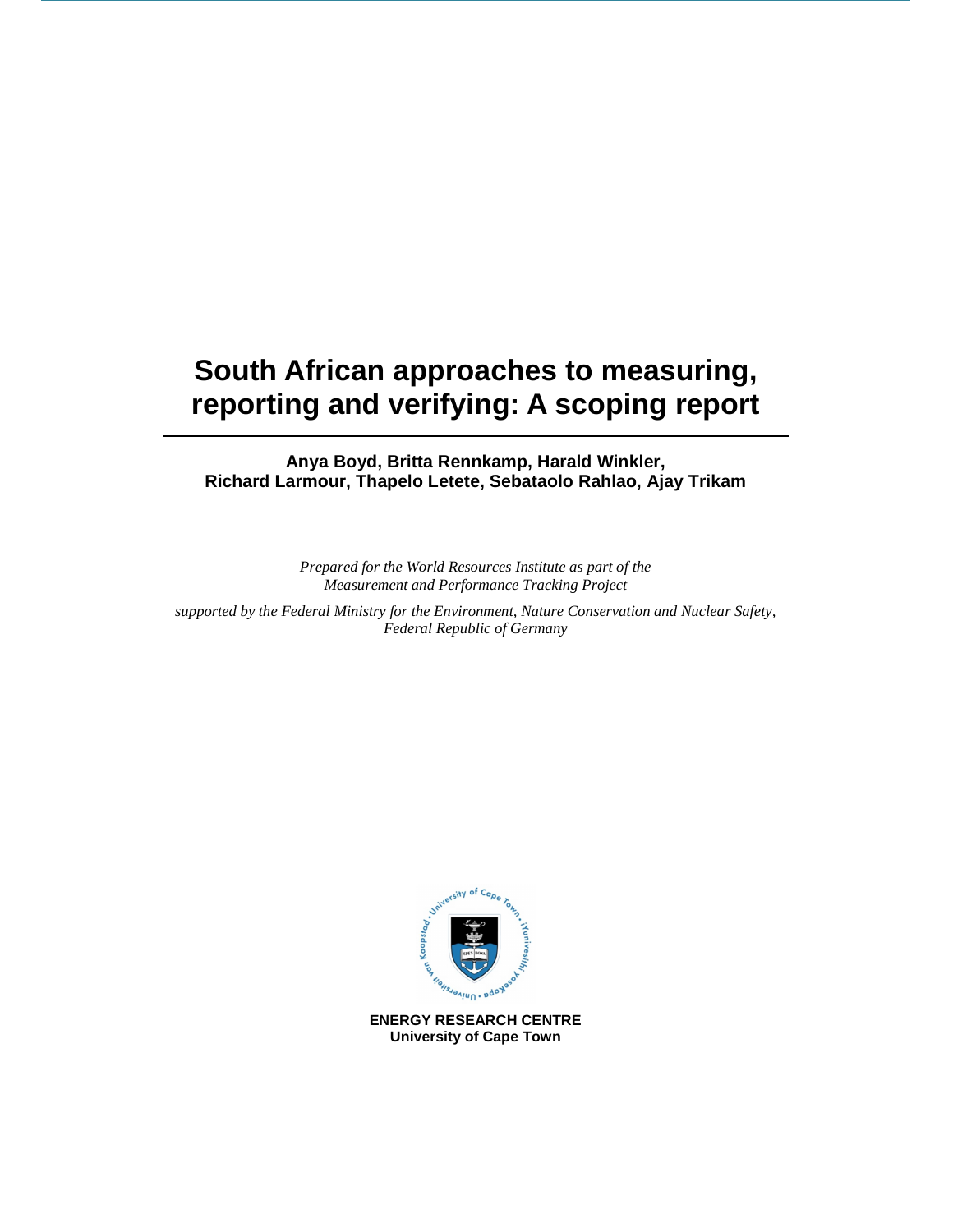# **Contents**

|                  |                                    |                          | Acronyms and abbreviations used                                                         | $\mathfrak{Z}$ |
|------------------|------------------------------------|--------------------------|-----------------------------------------------------------------------------------------|----------------|
|                  |                                    | Executive summary        |                                                                                         | iv             |
| 1.               |                                    | <b>Introduction</b>      |                                                                                         | 5              |
| $\overline{2}$ . |                                    | <b>Literature review</b> |                                                                                         | 6              |
|                  | 2.1                                |                          | Monitoring and evaluation in national climate change policy                             | 6              |
|                  | 2.2                                |                          | Defining MRV                                                                            | $\overline{7}$ |
|                  | 2.3                                |                          | Domestic MRV for developing countries                                                   | $\tau$         |
|                  | 2.4                                |                          | Domestic MRV for NAMAs in developing countries                                          | 8              |
|                  | 2.5                                |                          | MRV in the context of international negotiations and domestic mitigation action         | 9              |
| 3.               |                                    | <b>Methodology</b>       |                                                                                         | 12             |
| 4.               | <b>Mapping MRV in South Africa</b> |                          | 12                                                                                      |                |
|                  | 4.1                                |                          | Mapping MRV in South Africa: Existing initiatives, actors, regulations and databases 13 |                |
|                  |                                    | 4.1.1                    | Key institutions and actors in MRV                                                      | 13             |
|                  |                                    | 4.1.2                    | Regulations, policies and guidelines                                                    | 18             |
|                  |                                    | 4.1.3                    | Overall emissions databases                                                             | 20             |
|                  | 4.2                                |                          | Case studies on existing MRV systems in South Africa                                    | 22             |
|                  |                                    | 4.2.1                    | Case study: Industry: Energy efficiency M&V                                             | 22             |
|                  |                                    | 4.2.2                    | Case study: National emissions reporting: The Greenhouse Gas                            | 24             |
|                  |                                    | 4.2.3                    | Inventory system<br>Case study: MRV in agriculture, forestry and land use               | 27             |
|                  |                                    | 4.2.4                    | Synthesis                                                                               | 29             |
|                  |                                    |                          |                                                                                         |                |
| 5.               |                                    |                          | Findings, recommendations and outlook                                                   | 31             |
|                  | 5.1                                |                          | Findings and recommendations                                                            | 31             |
|                  | 5.2                                | Conclusion               |                                                                                         | 35             |
|                  | <b>References</b><br>36            |                          |                                                                                         |                |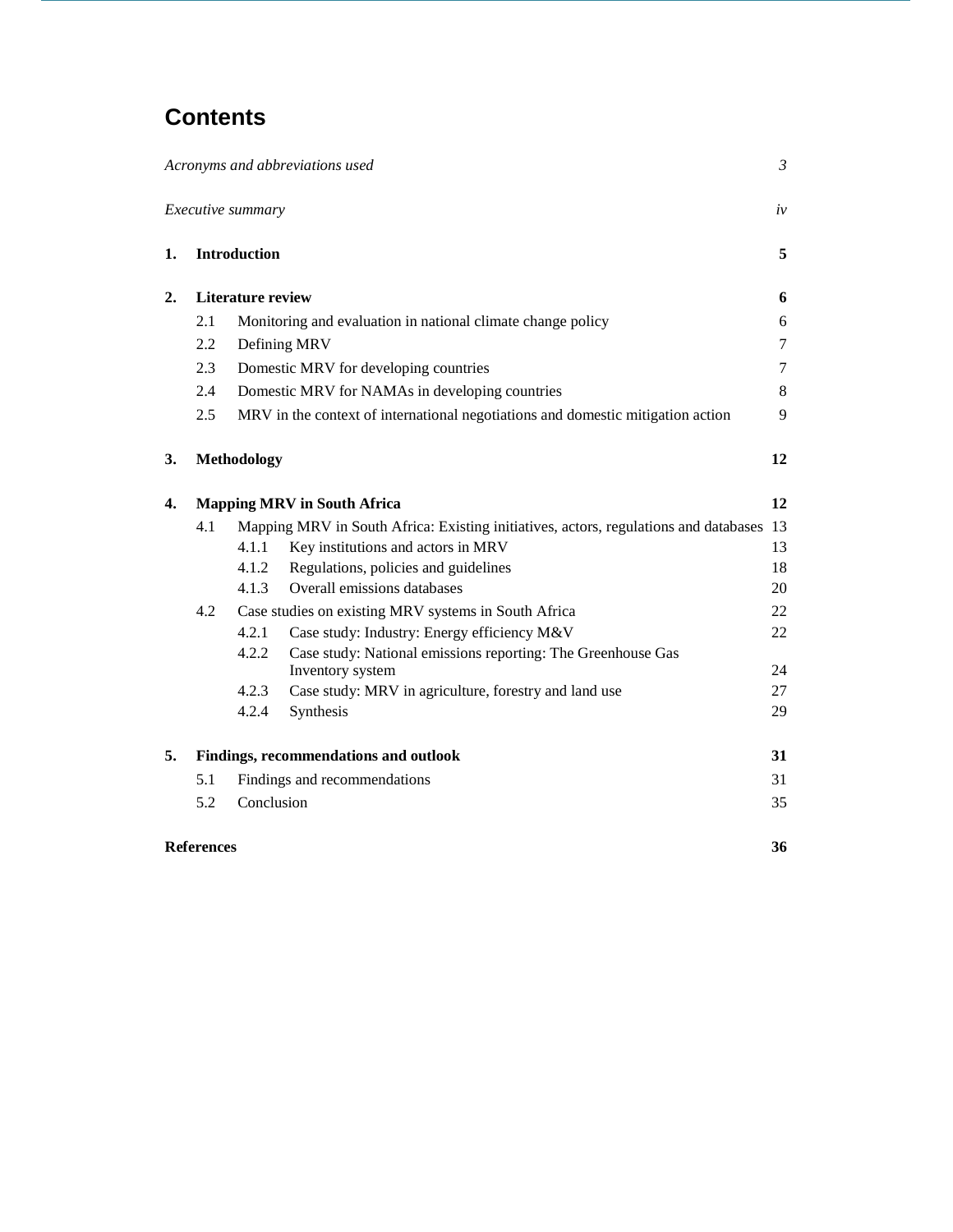# **Acronyms and abbreviations used**

| AFOLU          | Agriculture, forestry and land use                          |
|----------------|-------------------------------------------------------------|
| <b>BAP</b>     | <b>Bali Action Plan</b>                                     |
| <b>BUSA</b>    | <b>Business Unity South Africa</b>                          |
| <b>CDP</b>     | Carbon Disclosure Project                                   |
| <b>CESAR</b>   | Centre for Energy Systems Analysis and Research             |
| COP            | Conference of the Parties                                   |
| <b>CSIR</b>    | Council for Scientific and Industrial Research              |
| <b>DAFF</b>    | Department of Agriculture, Forestry and Fisheries           |
| DEA            | Department of Environmental Affairs                         |
| DoE            | Department of Energy                                        |
| DoT            | Department of Transport                                     |
| <b>DSM</b>     | demand-side management                                      |
| DTI            | Department of Trade and Industry                            |
| ERD            | <b>Energy Research Centre</b>                               |
| <b>FSA</b>     | Forestry South Africa                                       |
| <b>GHG</b>     | greenhouse gas                                              |
| <b>ICA</b>     | international consultation and analysis                     |
| <b>IEE</b>     | <b>Industrial Energy Efficiency</b>                         |
| <b>IPCC</b>    | Intergovernmental Panel on Climate Change                   |
| <b>IPMVP</b>   | International Performance Measurement and Verification Tool |
| <b>IPPU</b>    | <b>Industrial Processes and Product Use</b>                 |
| <b>LULUCF</b>  | Land use, land use change and forestry                      |
| <b>MAPT</b>    | Measurement and Performance Tracking                        |
| MoU            | memorandum of understanding                                 |
| <b>MRV</b>     | Measuring, reporting and verifying                          |
| <b>NAMA</b>    | nationally appropriate mitigation actions                   |
| NBI            | <b>National Business Initiative</b>                         |
| <b>NCCR</b>    | National Climate Change Response                            |
| <b>NCPC</b>    | National Cleaner Production Centre                          |
| <b>NEEA</b>    | National Energy Efficiency Agency                           |
| <b>OPENED</b>  | <b>Open Energy Database</b>                                 |
| QELRO          | quantified limitation and reduction objective               |
| <b>SAAQUIS</b> | South African Air Quality Information System                |
| <b>SANAS</b>   | South African National Accreditation System                 |
| <b>SANEDI</b>  | South African National Energy and Development Institute     |
| <b>SANERI</b>  | South African National Energy Research Institute            |
| <b>SAPIA</b>   | South African Petroleum Industry Association                |
| <b>SASQAF</b>  | South African Statistical Quality Assessment Framework      |
| SAWS           | South African Weather Service                               |
| Stats SA       | <b>Statistics South Africa</b>                              |
| <b>UNFCCC</b>  | United Nations Framework Convention on Climate Change       |
| WRI            | <b>World Resources Institute</b>                            |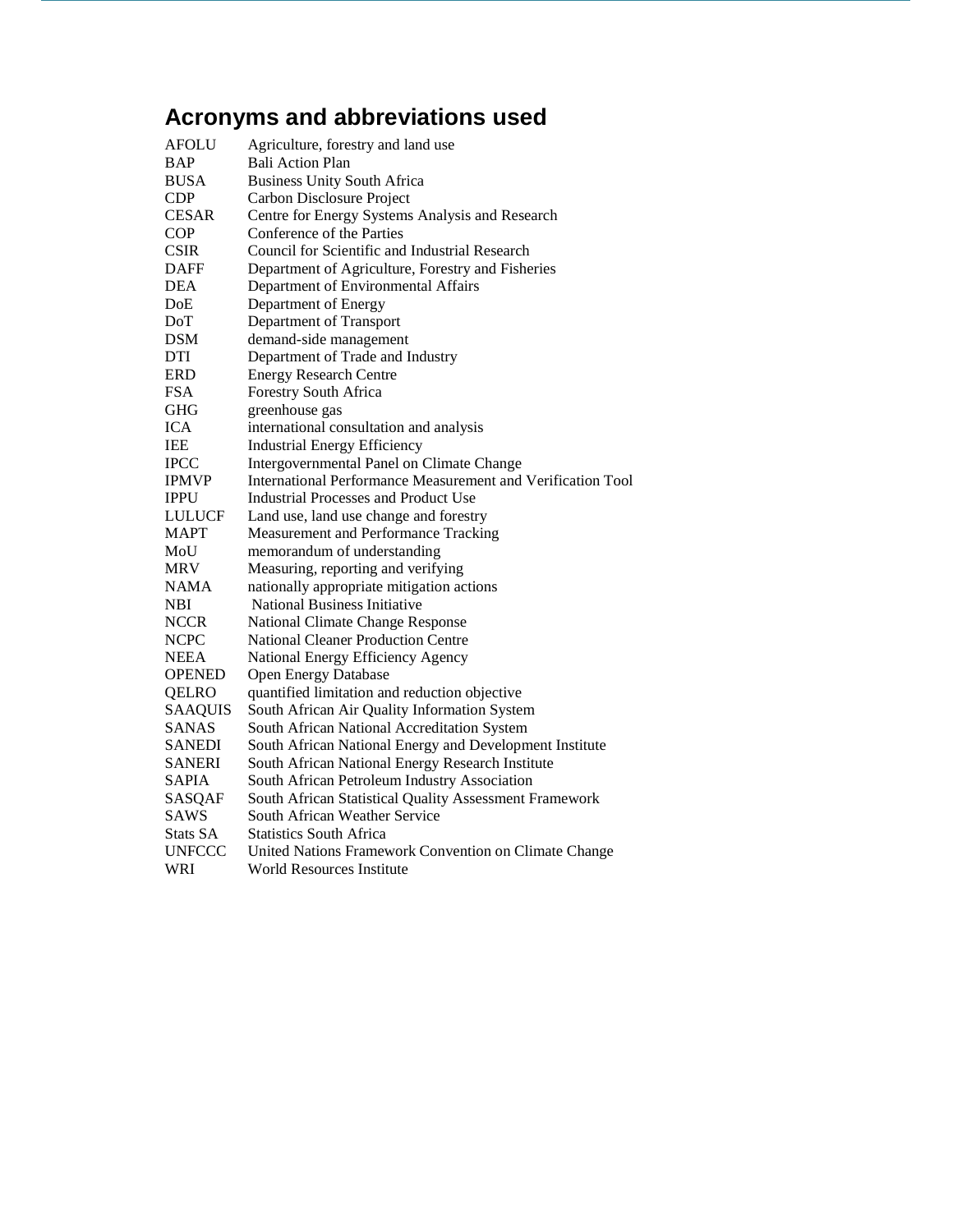# **Executive summary**

The South African government announced its intention to make emissions data reporting mandatory for emitters of more than a 0.1Mt of greenhouse gases per year in the 2011 National Climate Change Response White Paper. The government intends to establish a 'climate change response monitoring and evaluation system', that 'evolves with international measuring, reporting and verification (MRV) requirements.' MRV is one of the key topics in the international climate negotiations to create trust and legitimacy.

This report presents a mapping exercise of South African approaches to MRV. Research shows that a lot of databases and collections exist already, particularly in the emissions intensive energy sector. However, there is no coherent overall approach to the management of these data. Coordination is necessary for a comprehensive system. Government needs to lead this process ensuring the participation of all departments. It will be necessary to build on the existing structures and capacities to achieve the commitments in the White Paper.

Three case studies present existing approaches to GHG reporting, besides the overall scoping. This scoping report is the result from the first phase of the Measurement and Performance Tracking Project that the World Resource Institute conducts in cooperation with the German Ministry for Environment and the Energy Research Centre.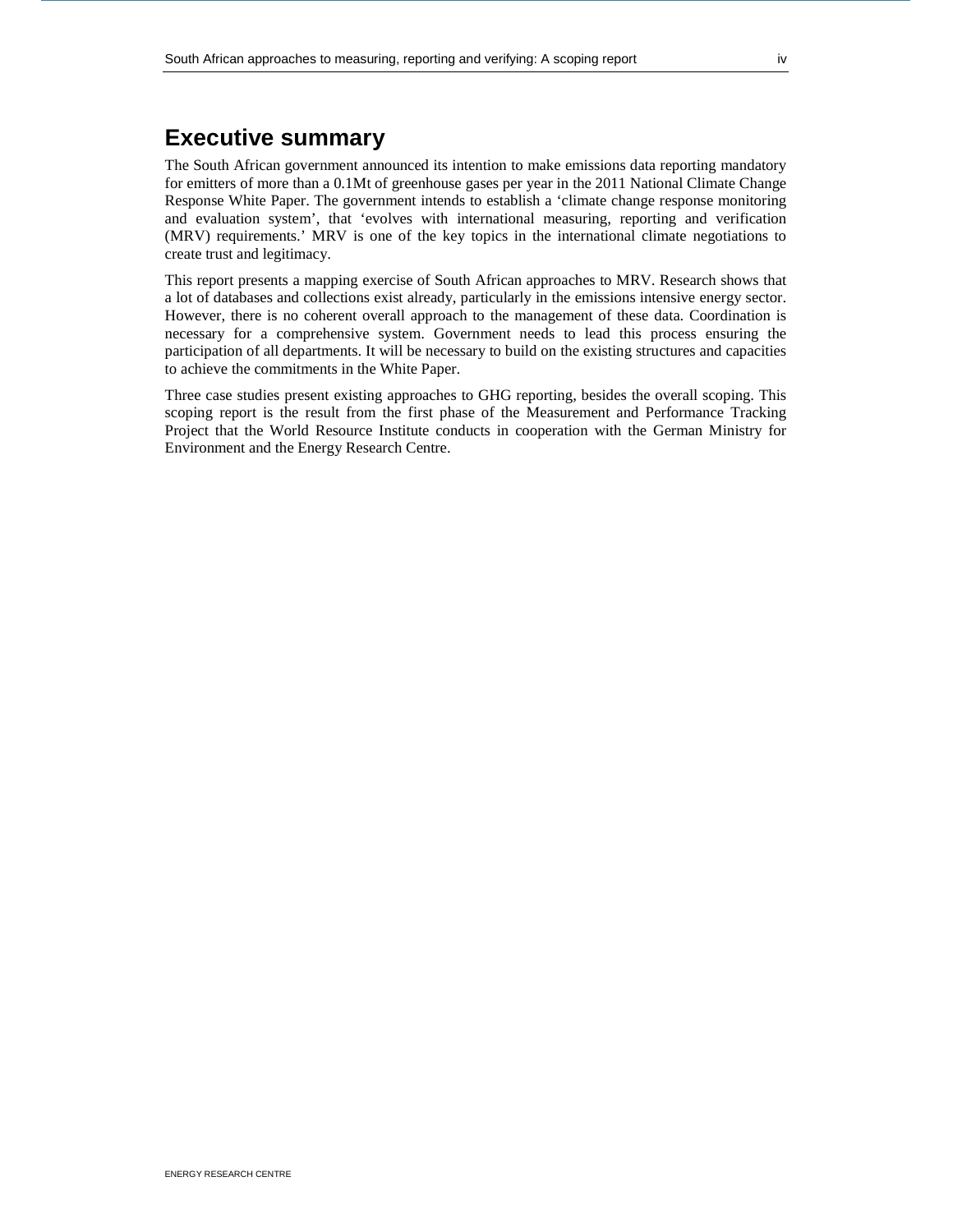# **1. Introduction**

Measuring, reporting and verifying emissions reductions is crucial for creating necessary trust between nations to advance collaborative efforts to slow climate change. Most Kyoto-compliant countries have an interest in creating transparent information on the progress of mitigation actions and their implementation. Transparency might impact positively on other countries and incentivise them to MRV their emissions reductions too. In the negative case, international pressure increases on non-compliant countries.

South Africa ratified the Kyoto Protocol, but has no obligation to report its emissions reductions as a non-annex 1 country. Nevertheless, the South African government reported emissions in three greenhouse gas (GHG) inventories since 1998. The recent national climate change response White Paper frames MRV in terms of 'Monitoring and Evaluation', which is a function established in the Presidency, headed by a Minister in the highest political office (RSA 2011). The White Paper states that 'measurement and monitoring of climate change responses is critical to ensure their effective implementation.' The government plans to establish a system in the next two years to measure, monitor and evaluate actions for both adaptation and mitigation. This report focuses on domestic mitigation measures, to which there is explicit reference to the international concept of MRV in the White Paper.

In the UNFCCC context 'MRV' has become an increasingly significant acronym, particularly since the Bali Action Plan of 2007. MRV stands for measuring, reporting and verifying mitigation commitments, actions and support. It is an important aspect of slowing climate change, because it presents the results of developed countries' mitigation commitments and provides transparency on developing countries' mitigation actions. Increased transparency through MRV can help to build trust in negotiations. For developing countries, MRV can be an opportunity for showcasing mitigation actions and demonstrating their contributions towards the global mitigation effort. On the other hand, there is concern among some countries that MRV will involve inappropriate outside scrutiny of mitigation efforts and of actions that are part of sovereign decisions about development. Developing countries do not currently have to report their emissions reductions in quantitative terms, although this might change under a future climate regime after 2020. However, governments in developing countries prepare for emissions reductions reporting structures in their own interest.

In this scoping study on MRV we map the current systems, data and methodologies that can help to inform MRV of mitigation action in South Africa, from a research perspective. The aim of the research is to build a better understanding of how an MRV system can build on existing capacities and activities. This project contributes to create credible systems to make mitigation actions by developing countries measurable, reportable and verifiable at the national, policy, and industry levels.

The World Resources Institute (WRI) is leading the Measurement and Performance Tracking (MAPT) initiative. In-depth studies on MRV were commissioned in six developing countries: Brazil, Colombia, India, Thailand, Ethiopia and South Africa. The objective of this project is to work in partnership with national actors to build capacity and promote shared perspectives and readiness among key stakeholders on the design and implementation of credible systems to make mitigation actions by developing countries measurable, reportable and verifiable at the national, policy, and industry levels.

This working paper provides an initial mapping out of the existing domestic MRV-related capacity in South Africa and identifies needs and opportunities for capacity development, with special attention to MRV of mitigation actions. This knowledge will become even more comprehensive as the MAPT project evolves in the coming years. The mapping incorporates the relevant actors, institutions and systems that are currently involved in collecting, reporting and verification of data related to mitigation actions in South Africa. The research of the Energy Research Centre (ERC) focuses primarily on domestic MRV.

Interviews, workshops, desktop research and stakeholder consultations inform this research on South African approaches to MRV and practical implications of a domestic MRV system across sectors and institutions. Current approaches to MRV were analysed in terms of actors, institutions, policy and regulation, as well as existing databases. The research focused on mapping the current system to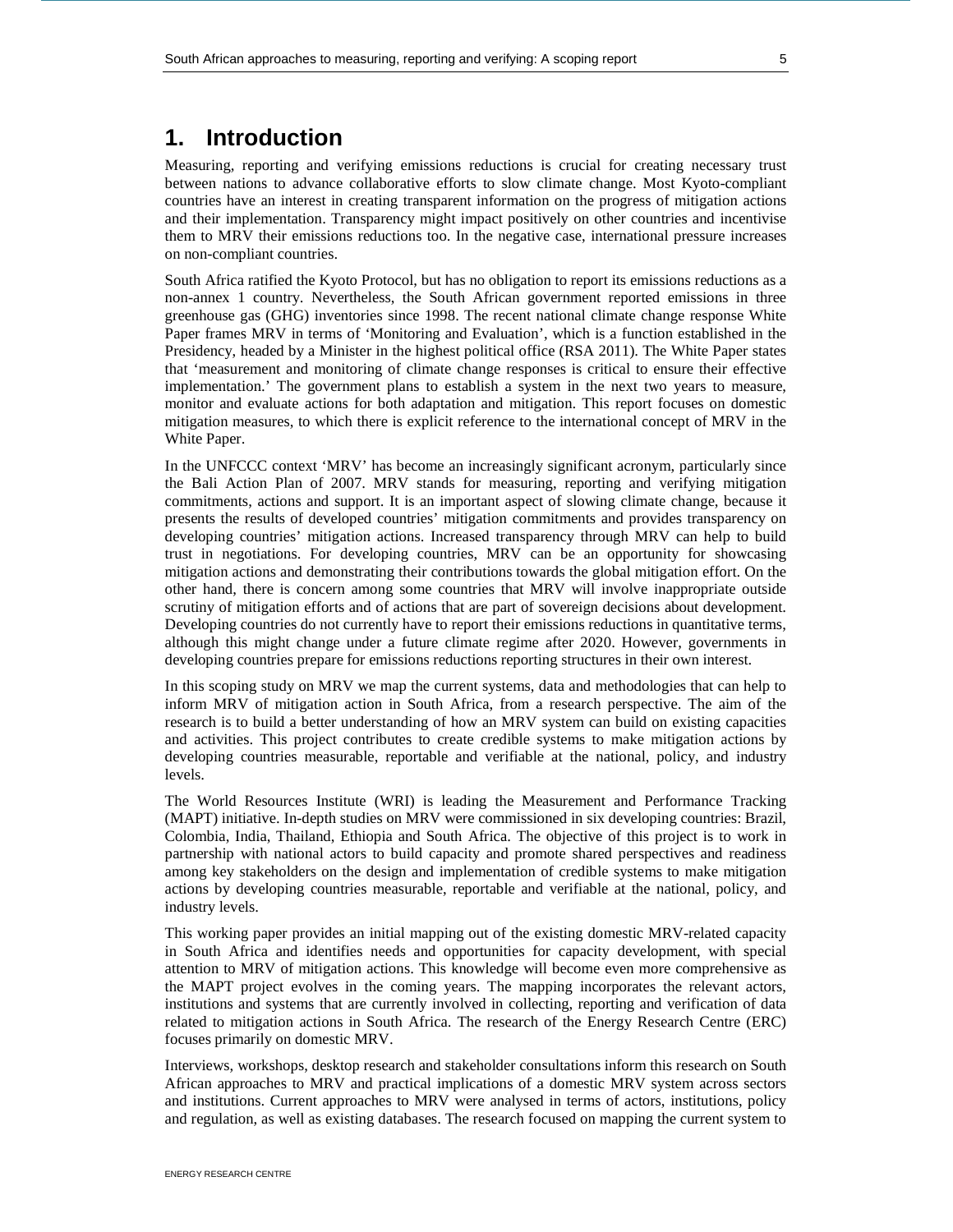better understand the actors, their actions as a result from their diverse interests and ideas, and their interactions in collecting and managing emissions data.

As mentioned above, the question of measuring, reporting and verifying has become an important issue on the international agenda. The broader MAPT project has components focused on the international dimensions and industry, but these are not part of ERC's work. The ERC research focuses on domestic MRV, although this itself may become important for mitigation actions seeking international support. Our input will focus on research and analysis relevant to components (I) and (II) of the overall MAPT project relating to the National Inventories and Policy and Measures. Other South African partners will be identified to undertake the industry-level and training components.

This working paper provides an overview of the initial approach taken to domestic MRV in South Africa. It does so by examining the current status of MRV activities in South Africa, mapping out initiatives, stakeholders, institutions and policies that are relevant to MRV activities. The rest of the report is organised as follows: Section 2 presents a literature review outlining the concept of MRV from a domestic perspective and its context in the international negotiations on existing academic literature and policy documents. Section 3 provides more detail on the methodology and structure of the enquiry. Inputs for this study were gathered through desk-based research, informal consultations, semi-structured interviews and a stakeholder workshop. Section 4 presents the mapping exercise in two parts: first, a general overview of the actors and stakeholders, existing initiatives, policies and regulations in the MRV in South Africa; and, secondly, three detailed case studies of existing MRVrelated initiatives: M&V of energy efficiency, the national GHG inventory, and the AFOLU sector. The final section offers conclusion from the initial mapping exercise and presents further research areas that could be pursued in later phases of the MAPT project in South Africa

# **2. Literature review**

This literature review presents the small but growing body of research literature on MRV to contextualize the study. Although this scoping study focuses on MRV of domestic mitigation action, much of the existing academic literature focuses on the international context of MRV and its role in the international negotiations.

We examined around twenty articles and reports published over the last four years (an academic journal on *Greenhouse Gas Measurement and Management* started in 2011. These help to provide a better understanding of MRV and how it relates to both the international negotiations and domestic mitigation action. The issues addressed in the current literature on MRV cluster around i) definitions, ii) the role of MRV in the international negotiations, iii) the linkage between MRV and national mitigation action, and iv) some empirical illustration providing experiences and case studies from specific countries.

Few papers have so far investigated MRV structures from a bottom-up perspective. Empirically, there is not yet much evidence from MRV in both developed and developing countries. Most of the literature has emerged from governments and research organisations in the former, with relatively little writing from developing countries. WRI researchers investigated the MRV in China (Feiteng, Alun et al. 2009). Okubo et al (2011) provide case studies on FIT tariffs in Korea and energy efficiency in Thailand.

This scoping report provides a bottom-up perspective on MRV in South Africa and thereby contributes to the body of research literature on MRV.

# **2.1 Monitoring and evaluation in national climate change policy**

The South African National Climate Change Response White paper (October 2011) dedicates a section specifically to monitoring and evaluation of climate change implementation. It calls for a Climate Change Response Monitoring and Evaluation system to be developed within two years of publishing this national climate change policy, which will 'evolve with international measuring, reporting and verification (MRV) requirements' (RSA 2011, 48). Furthermore, the Department of Performance Monitoring and Evaluation in the Presidency took responsibility for integrating climate change implementation across government departments (RSA 2011, 47).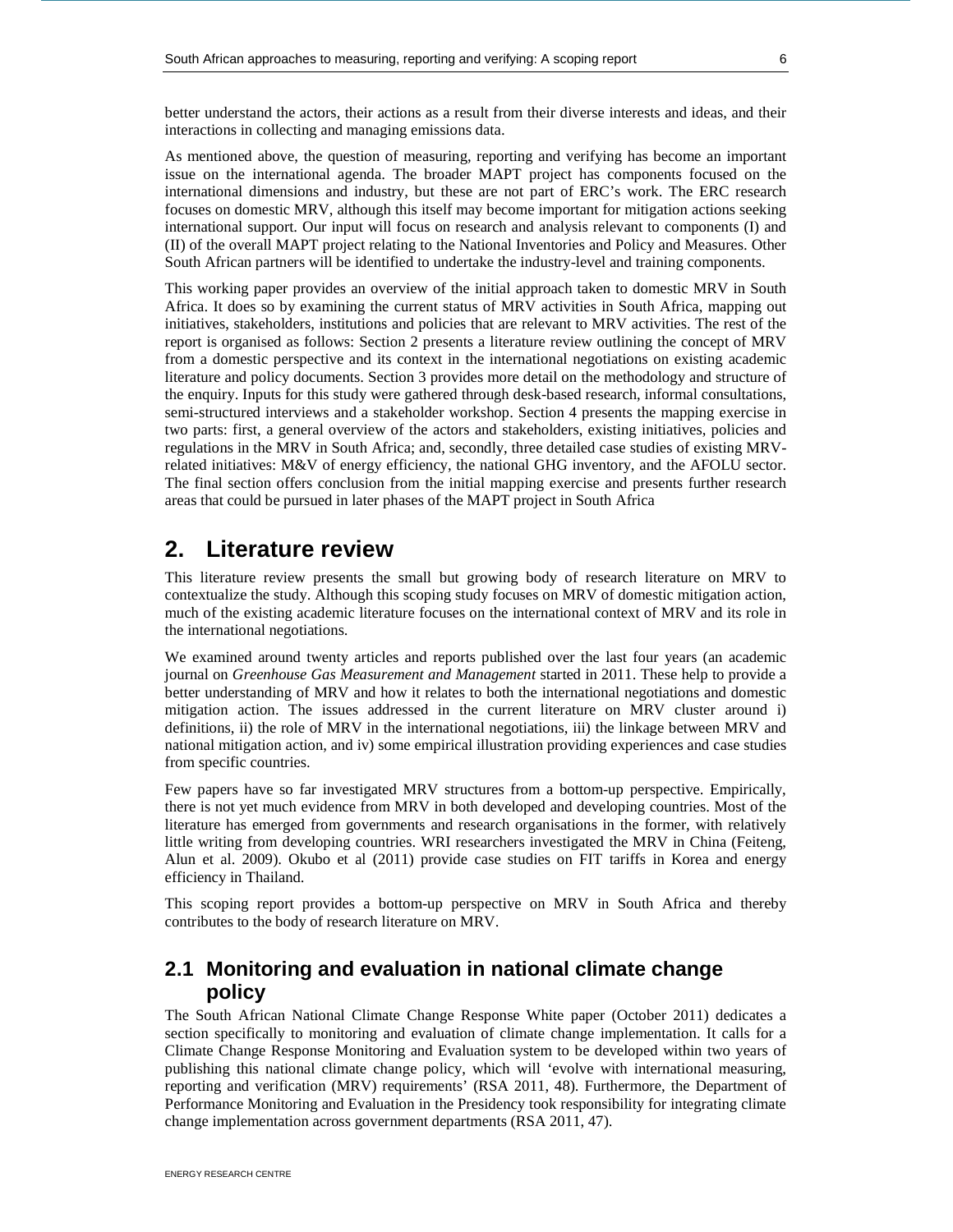A National Emissions Trajectory range is presented in this policy document against which climate change mitigation interventions will be monitored and measured. The policy supports a diverse application of mitigation approaches that optimise mitigation potential but also take into consideration co-benefits such as job creation and sustainable development. Sectoral mitigation contributions will be set within two years of this policy; furthermore a carbon budget approach is stipulated for significant emitters and again the allocation of this budget will be defined within two years of this policy. The proposed Monitoring and Evaluation system will monitor, report and verify on the implementation of objectives defined in the carbon budget and sectoral mitigation strategies. This monitoring process will be coordinated and overseen by the Department of Environmental Affairs (DEA), which will publish details annually.

Although there is no explicit reference to the term 'nationally appropriate mitigation actions (NAMAs)' in the policy document, it does lay out a foundation that supports opportunities for mitigation actions through both the sectoral mitigation and carbon budget approaches. Furthermore a series of 'flagship programmes' are outlined for various sectors including renewable energy, energy efficiency, transport and waste. These effectively provide a list of potential mitigation initiatives deemed appropriate for the South African context.

# **2.2 Defining MRV**

Defining MRV has been a challenging task in both the negotiations and the research literature. As mentioned above, MRV has received growing academic attention since the Bali Action Plan (BAP) of 2007. So far, the BAP does not define what MRV really means. A range of papers published after the BAP came out try to fill that gap by aiming to provide clarity about activities and actors in MRV, its main purpose and state of the art (Fransen 2009; Breidenich & Bodansky 2009; OECD 2009; Winkler et al 2008).

Sound MRV processes are necessary to demonstrate and track implementation of mitigation efforts and also to ensure that financial support is being delivered. It also provides an opportunity to showcase tangible mitigation actions that have been implemented and estimate their contribution to national emissions reductions. Robust MRV processes in a developing country context will assist in attracting support from international climate finance as it provides a reporting mechanism (UNEP, 2011).

Although there is agreement that mitigation actions, as well as financial support, are subject to MRV, it is not clear yet what metric will be used as a measure. In terms of the mitigation actions, we suggest that metrics of implementation should be used. For example, if South Africa were to build 5 GW of concentrating solar power, the indicator of implementation would be the MW installed (or GWh generated). Of course a calculation of the emissions reduced relative to business-as-usual can be calculated (given a baseline for the electricity sector). But for international MRV, South Africa's commitment is to build the 5GW, not to the reduction of tons. At a domestic level, such indicators are also helpful, because they focus on the key challenge of turning ideas and plans into concrete actions. They are easier to motivate for in the context of development thaN tons of  $CO<sub>2</sub>$ , which are still abstract for many stakeholders across government, business and civil society. The metrics of implementation will vary depending on whether the mitigation action is based on REDD, energy, transport or land use (UNEP 2011).

# **2.3 Domestic MRV for developing countries**

The decisions about the format and metrics for the international guidelines for MRV are not yet made. Therefore, it is important to consider the implications for those actions which are only subject to the domestic MRV. Firstly, one has to explore what a 'domestic MRV' system entails for a developing country. Sufficient capacity and resources are needed just for identifying existing systems and data collection methodologies, which can then be built upon to create a robust domestic MRV system. Furthermore, mitigation actions can span different sectors such as transport, energy or agriculture, and inevitably data availability and reporting will vary across them. There are different stakeholders potentially already involved in such processes and there will be issues around confidentiality.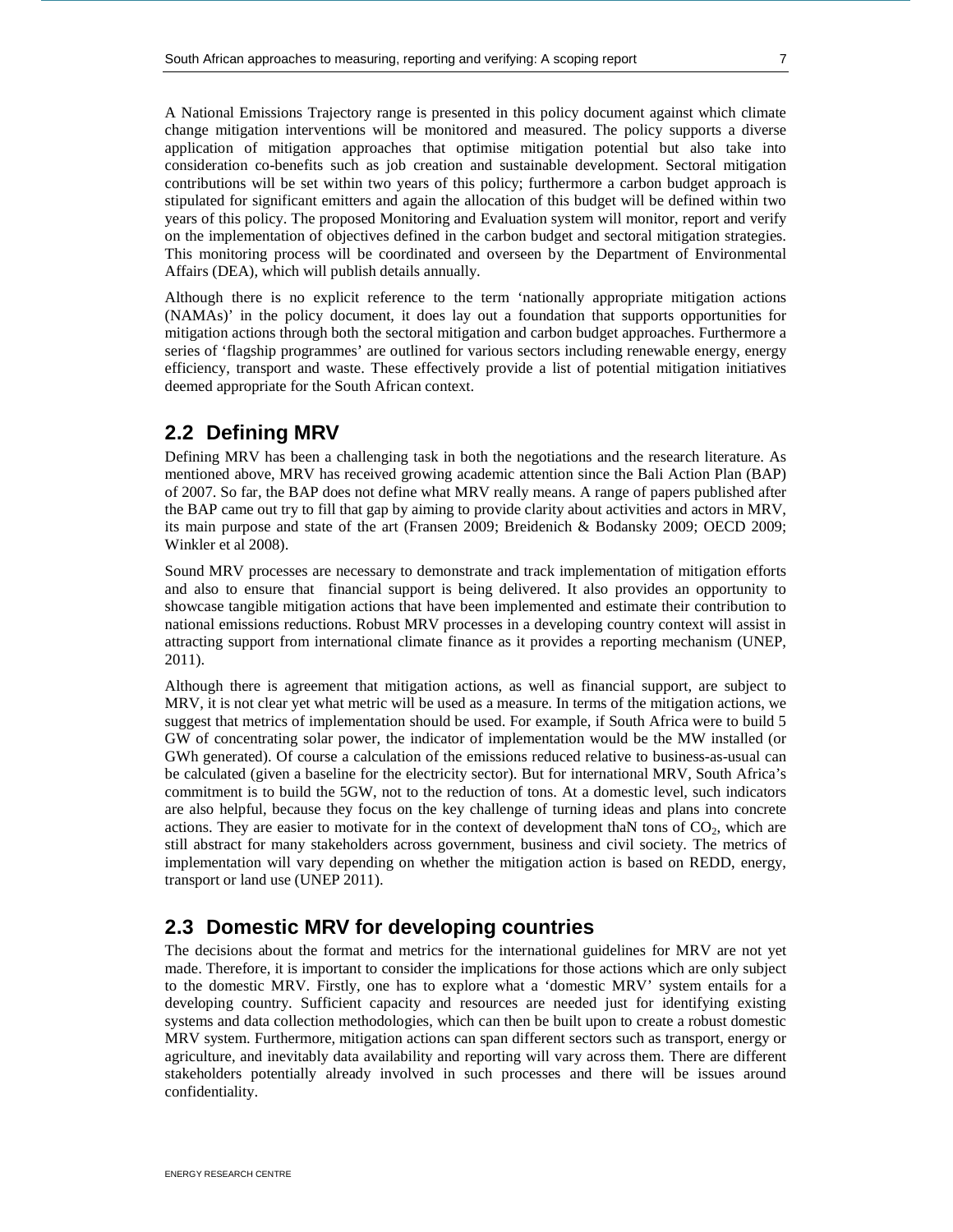## **Textbox 1: Bali Action Plan**

The Bali Action Plan initiated a new round of negotiations under the UN Framework Convention on Climate Change (UNFCCC) with the aim of achieving an 'agreed outcome' addressing the full range of climate-related issues, including mitigation, adaptation, technology, and finance. In framing these negotiations, the Bali plan introduces a new construct with its requirement that certain actions be 'measurable, reportable and verifiable.' Specifically, in paragraphs 1(b)(i) and (ii), addressing mitigation, the plan calls for consideration of:

'Measurable, reportable and verifiable nationally appropriate mitigation commitments or actions, including quantified emission limitation and reduction objectives, by all developed country Parties.... [and] Nationally appropriate mitigation actions (NAMA) by developing country Parties in the context of sustainable development, supported and enabled by technology, financing and capacity-building, in a measurable, reportable and verifiable manner.'

The Bali plan appears, then, to anticipate that a new climate agreement will provide for the measurement, reporting, and verification (MRV) of three categories of action: developed country mitigation commitments or actions, developing country mitigation actions, and the provision of support for developing country mitigation actions. (Breidenich 2009)

The Bali Action Plan does not define 'measureable, reportable and verifiable'. (Okubo 2011

MRV is included in paragraphs  $1(b)(i)$  and  $1(b)(ii)$  of the BAP, and relates to three parts (see Winkler (2008)).

- 1. MRV mitigation commitments by developed countries;
- 2. MRV mitigation actions by developing countries;
- 3. MRV of support by developed countries for actions by developing countries.

MRV applies to both developed countries and developing countries, but in differentiated ways. While increasingly taking on common responsibility, the differences remain important.

|                         | Developed countries                       | Developing countries                                                                  |  |
|-------------------------|-------------------------------------------|---------------------------------------------------------------------------------------|--|
| MRV applies to          | Commitments<br>(or actions, incl. QELROs) | Actions (nationally appropriate mitigation<br>actions, in the context of development) |  |
| Emission reductions are | Absolute                                  | Relative                                                                              |  |
| <b>MRV</b>              | For compliance                            | Through national communications                                                       |  |
| Support                 |                                           | Enabled by MRV means of<br>implementation (T, F&C)                                    |  |

#### **Table 1: MRV obligations in developed and developing countries**

# **2.4 Domestic MRV for NAMAs in developing countries**

The BAP introduced the concept of measuring, reporting and verification for developing countries in the context of NAMAs. Here there is an important distinction: the requirement for developing countries is MRV of the *mitigation action,* not of the *emissions reduction.* In Cancún the MRV requirements were further specified where domestic MRV of unilateral NAMAs is required and potentially international MRV of supported NAMAs. However, currently both the format and functions of NAMAs are undecided as well as the structure of a domestic MRV or international MRV system, which makes the design of a domestic MRV system complicated and quite abstract. This study focuses on the domestic MRV system, for which there are currently no international guidelines. Yet bearing in mind that the purpose of a domestic MRV system is in the context of NAMAs, it is helpful to start thinking about the function of a national MRV system, which can accommodate the potential format of mitigation activities in South Africa.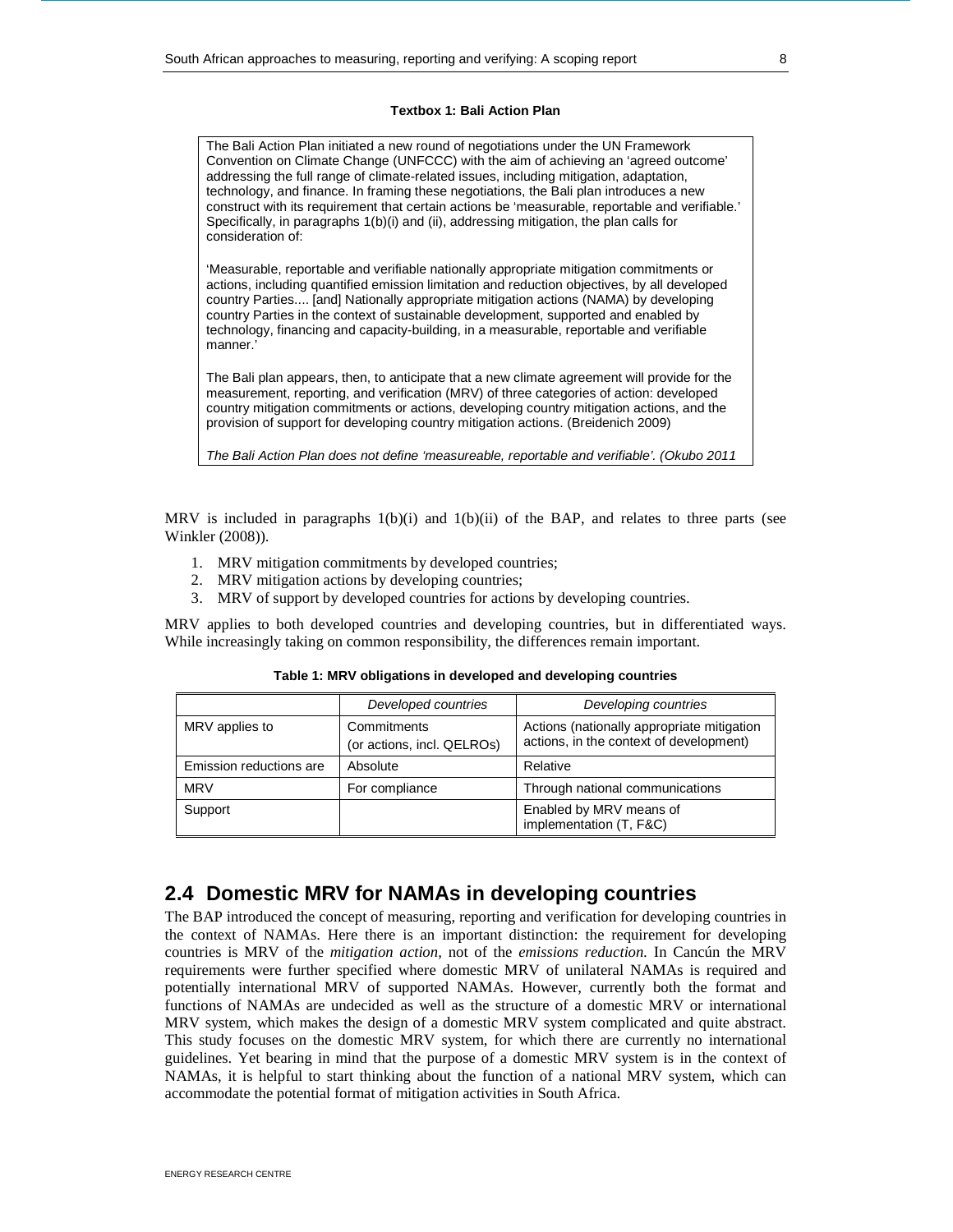take nationally appropriate mitigation action to enable a 34% deviation below the 'Business As Usual' emissions growth trajectory by 2020 and a 42% deviation below the 'Business As Usual' emissions growth trajectory by 2025…The extent to which this action will be implemented depends on the provision of financial resources, the transfer of technology and capacity building support by developed countries. (DEA, 2010a).

Even if South Africa has not formally submitted NAMAs, there are mitigation activities happening in South Africa. From 2006–8 the Long Term Mitigation Scenario (LTMS) process combined scientific research with stakeholder engagement to identify a suite of mitigation opportunities available to it (ERC 2007; SBT 2007; Winkler 2007). In Cancun four proposed NAMAs for South Africa were presented including for renewable energy generation (wind and CSP), electric vehicles and sustainable low cost housing. A recent case study on approaches to mitigation actions in South Africa (ERC, 2011) outlines the current activity contributing to South Africa's mitigation effort. One of the important findings from this study in relation to MRV of mitigation actions is that in many cases the reduction of emissions was a co-benefit of a particular activity. This raises an important issue of metrics for MRV. Taking the example of the Bus Rapid Transit system in the City of Cape Town, although this was framed as a public transport initiative, it could be classified as a mitigation action. However the MRV process would focus on the successful *implementation of the action* e.g. number of buses, or passenger miles rather than the *actual emissions*. Furthermore, NAMAs are to promote mitigation activities with particular focus on sustainable development benefits therefore appropriate metrics beyond  $CO<sub>2</sub>$  emissions needs to be considered. Regardless of the metrics, whether a mitigation action can be MRVed will potentially be an important component of translating a non-climate driven initiative (e.g. the BRT) into a NAMA. Also in the context of NAMA registry, which is also yet to be determined but will likely require inputs that are a result of MRV processes.

# **2.5 MRV in the context of international negotiations and domestic mitigation action**

MRV is necessary to create legitimacy and credibility for the implementation of a new climate regime. Many developed countries have already committed themselves to report emissions reductions under the Kyoto Protocol. The transparency of mitigation commitments by developed countries that are not willing to take (further) commitments under the Kyoto Protocol also raises question of transparency, but these are not the focus of this report. If developing countries commit to reduce emissions there needs to be a basis from which the the emission reductions will be 'MRV'ed. This basis is the highly political 'business of usual' (BAU) baseline. This hypothetical baseline indicates how emissions would develop without any interventions. At present only industrialied countries need to effectively cut emissions from the 1990. Depending on the future climate regime, also developing countries must do so. Therefore a measurable, reportable and verifiable structure to track the emission cuts needs to be established internationally and domestically.

According to Breidenich and Bodansky (2009), MRV can contribute in many ways to slowing climate change in a new climate agreement. MRV makes it possible to keep track of the progress of the countries' efforts in reducing emissions. Measuring emissions helps the countries to establish baselines and to identify mitigation potentials. If MRV is done in a credible way, it helps to establish trust in the negotiations and to strengthen a country's position. Finally, credible MRV can strengthen mutual confidence in countries' actions and in the regime, thereby enabling a stronger collective effort (Breidenich 2009).

A body of literature evolved on MRV and its role in the international negotiations (Ellis and Larsen 2008; Guay, Corfee-Morlot et al. 2008; South Centre 2008; Winkler 2008; Winkler, Höhne et al. 2008 ; Breidenich and Bodansky 2009; Ellis and Moarif 2009; Moncel, McMahon et al. 2009), with a predominance of writing from authors in developed countries and mostly focused on MRV in the international negotiations.

#### *Brief history of MRV concept in UNFCCC negotiations*

In the negotiations under the UNFCCC, all Parties have general commitments to mitigate – that is, to reduce their GHG emissions in terms of Article 4.1 (UNFCCC 1992). However, there has been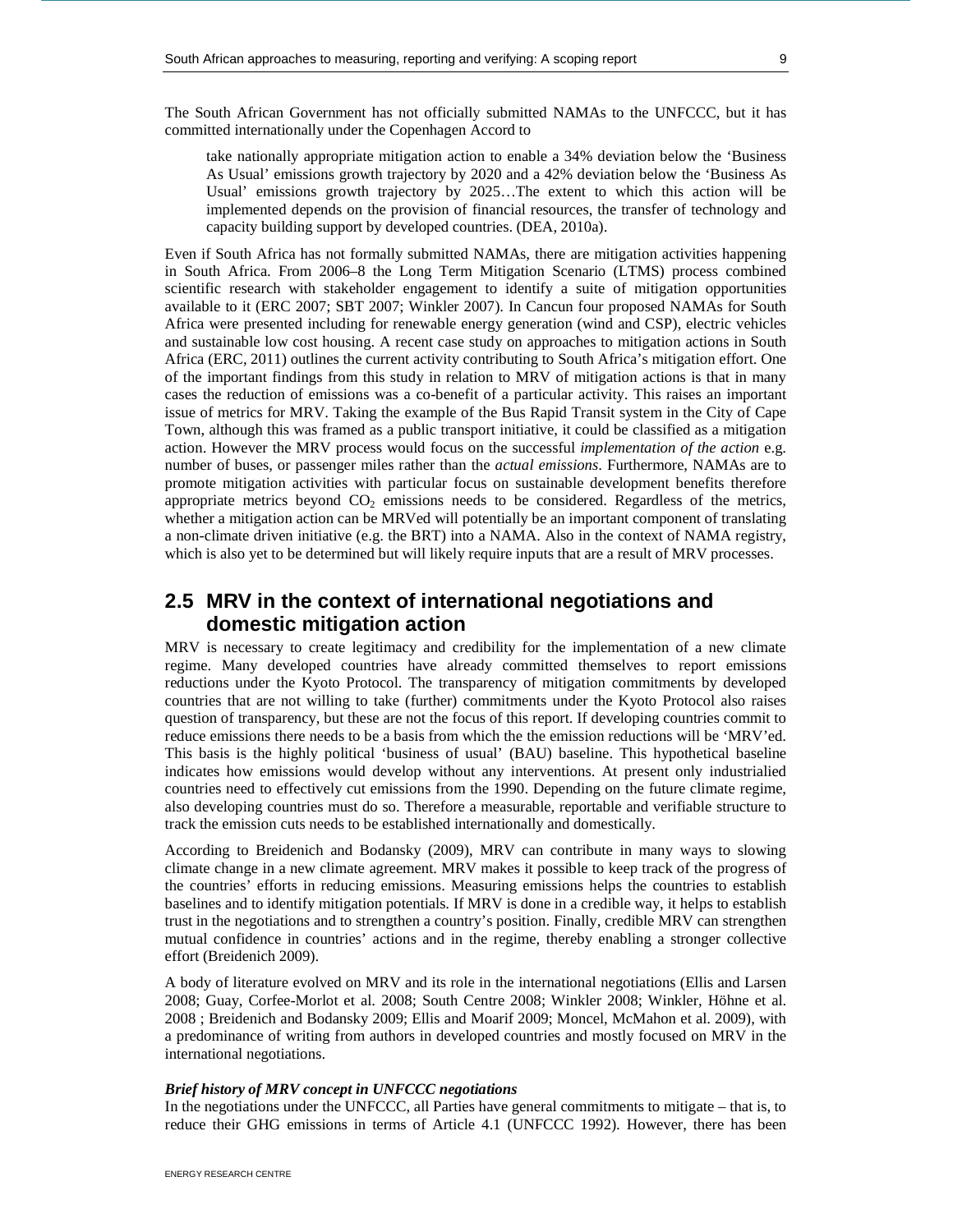agreement that developed countries should take the lead as a matter of equity in Article 3.1. This was operationalised at the first meeting of the Conference of the Parties (COP) in Berlin in 1995, with an agreement that developed countries would set quantified limitation and reduction objectives (QELROs) for their emissions, whereas the same was not expected of developing countries. The result of the Berlin Mandate was the Kyoto Protocol in 1997, quantifying the mitigation commitments – with Annex I Parties (broadly, developed countries) inscribing specific numbers in Annex B of the Protocol (UNFCCC 1997). These are expressed as percentages of emissions below 1990 levels, or for some Parties, limits above 1990 levels. In aggregate, the QELROs for the first commitment period (2008–2012) add up to 5.2%.

It has become clear that all countries need to do more, if dangerous climate change is to be avoided. Developed countries need to deepen their cuts (take stronger QELROs, including the US), and at least some developing countries need to take action on mitigation. In this context, the notion that developing countries would commit to actions that are also 'quantifiable' emerged. More precisely, the BAP (UNFCCC 2007) included the term MRV (measurable, reportable and verifiable).

## *Adding international consultation and analysis in Copenhagen*

The negotiations leading up to COP15 in Copenhagen developed the concept of MRV further, in the attempt to agree a new legally binding agreement or treaty. The issue of 'transparency' became central to negotiations between the US and BASIC countries in particular (Brazil, China, India and South Africa). The notion that MRV would be applied to those NAMAs seeking international support was unproblematic. The understanding was that this is similar to contracts for international funding, and indeed the reporting and verification requirements are often more stringent than what is contemplated for MRV.

The US in particular wanted to be able to review all mitigation actions in China; but China, supported by others, refused to accept a review of domestically supported NAMAs. The compromise reach coined a further term: international consultation and analysis (ICA). The Copenhagen Accord (UNFCCC 2009) was eventually a political agreement (as distinct from a legal agreement), and only noted by the COP, but included this sentence in paragraph 5:

Non-Annex I Parties will communicate information on the implementation of their actions through National Communications, with provisions for *international consultations and analysis* under clearly defined guidelines that will ensure that national sovereignty is respected. (UNFCCC 2009: para 4, emphasis aded)

Note that, meanwhile, developed countries including the US were no longer taking commitments as in Kyoto, but 'quantified economy-wide emissions targets for 2020' (UNFCCC 2009) in para 4. There was also no longer any reference to a compliance system, which with enforcement can be considered one of the strongest possible forms of MRV in a multi-lateral agreement.

#### *Cancún brings in some balance with international assessment and review*

During 2010, there was much elaboration of ICA, with Minister Ramesh of India making proposals (Ramesh 2010). The general sense was that non-Annex I national communications would be the main information base of ICA. The Cancún Agreements included the following language:

63. Decides to conduct international consultations and analysis of biennial reports under the Subsidiary Body for Implementation, in a manner that is non-intrusive, non-punitive and respectful of national sovereignty; the international consultations and analysis will aim to increase transparency of mitigation actions and their effects, through analysis bytechnical experts in consultation with the Party concerned and through a facilitative sharing of views, and will result in a summary report, (UNFCCC 2010)

Note the ICA is framed as a facilitative sharing, that is distinct from a system of compliance, or a review with consequences. Also, in Cancún the new aspect of biennial reports was introduced. In this way, developing countries have moved from national communications with no specified frequency, to every four years – and biennial reports in between. The debate continues whether the biennial reports are just updates, or whether frequency is effectively two years.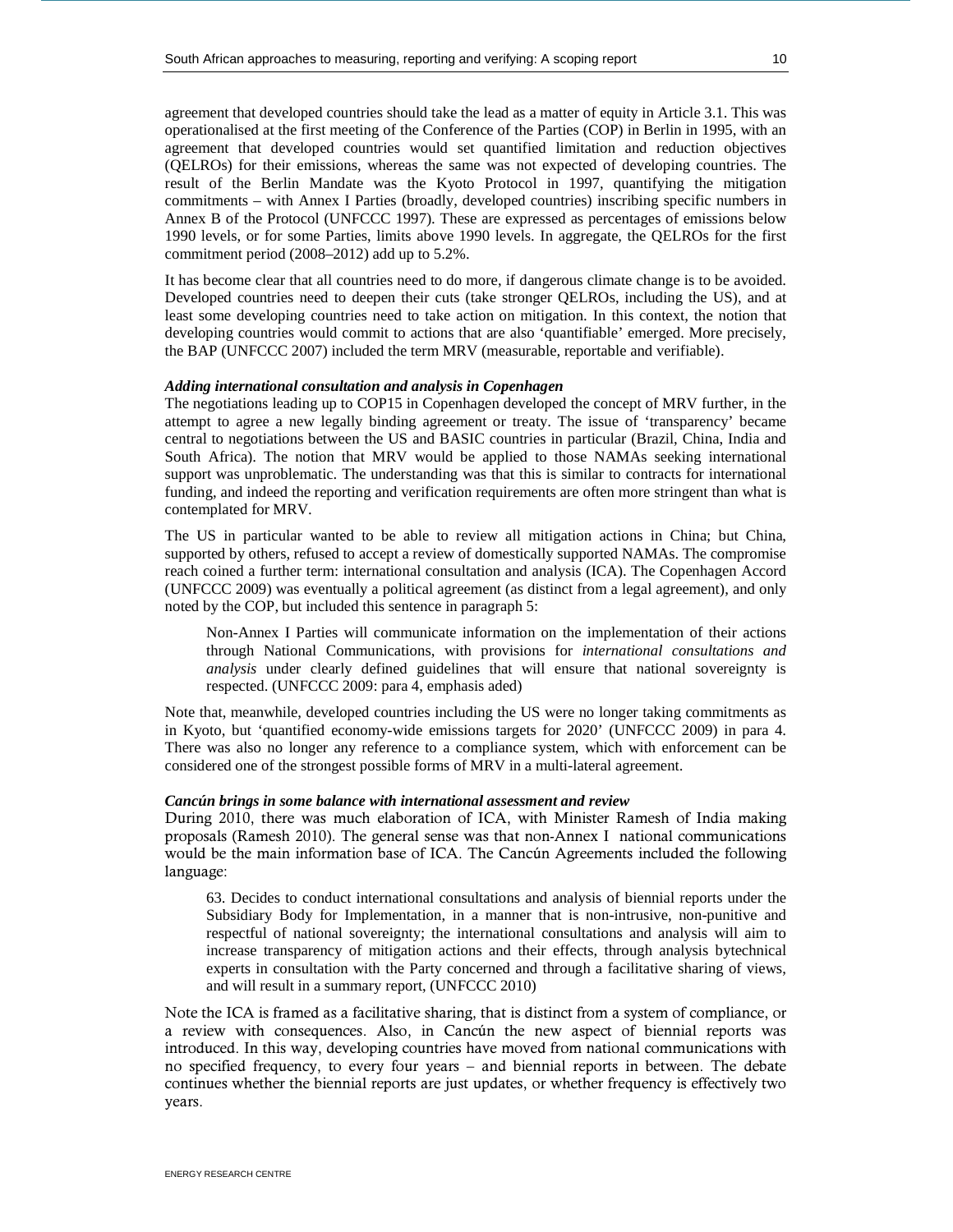#### **Textbox 2: Cancun Agreement**

- 1. Financial support for enhanced reporting (52).
- 2. More frequent and enhanced reporting (60).
- 3. Guidelines for MRV for internationally supported actions (para 61).
- 4. Guidelines for MRV of domestically supported actions (para 62).
- 5. ICA of biennial reports (63) 52,60-64 Cancun Agreement.

Cancun also added yet another new acronym to the climate lexicon: international assessment and review. This was introduced to restore some balance with a process to assess progress by developed countries in achieving their quantified economy-wide emission reduction targets. Paragraph 46 introduced some language that makes reporting and review under the Convention more extensive (and more like the Kyoto Protocol). It includes specific information to be reported on progress and targets, including how accounting of LULUCF and carbon credits affects those targets.

46. Decides on the following work programme for the development of modalities and guidelines described above, building on existing reporting and review guidelines, processes and experiences:

*…* 

(d) Modalities and procedures for international assessment and review of emissions and removals related to quantified economy-wide emission reduction targets in accordance with paragraph 44 above, including the role of land use, land-use change and forestry, and carbon credits from market-based mechanisms, taking into account international experience (UNFCCC 2010).

The OECD included a contribution to the literature on IAR and ICA (OECD 2011). This information is purely to understand the full context of the multilateral negotiations.

MRV is likely to remain an important issue as the mitigation activity/NAMA paradigm develops (Tyler, Boyd et al. 2011). The context of international MRV is much broader than the scope of the work that ERC is conducting as part of the MAPT program. Most relevant to our work are mitigation actions by developing countries and support.

The aim of this research is to focus primarily on the implications of a domestic MRV system in South Africa in the context of mitigation activities. This requires both an understanding of the types of mitigation activities in South Africa and also an understanding of how a domestic MRV system could respond to this. Existing activities that would be helpful in establishing a domestic MRV system in South Africa are often in other domains. Stakeholders do not at this point necessarily see an obvious link with mitigation actions. Reporting of emissions (which is more advanced through engagement on inventories) and reductions needs also to be understood as a distinct matter. One might expect that this understanding will improve as work on domestic MRV progresses.

This working paper was mostly prepared before the COP 17 in Durban and shortly after the publication of the South African National Climate Change response policy. The COP 17 meeting will certainly advance the issues of NAMAs and the way their impacts are measured, reported and verified. Without clear existing guidelines on the format of domestic MRV, for the purposes of this report we refer to MRV as the process of measuring, reporting and verifying mitigation actions in both public and private sectors. MRV is an open process that involves different actors with different motivations, rationales and interests in data collections and analysis. In our perspective, MRV goes beyond the narrow purpose of reporting emissions reductions into the international frameworks and captures all mitigation efforts across the economy.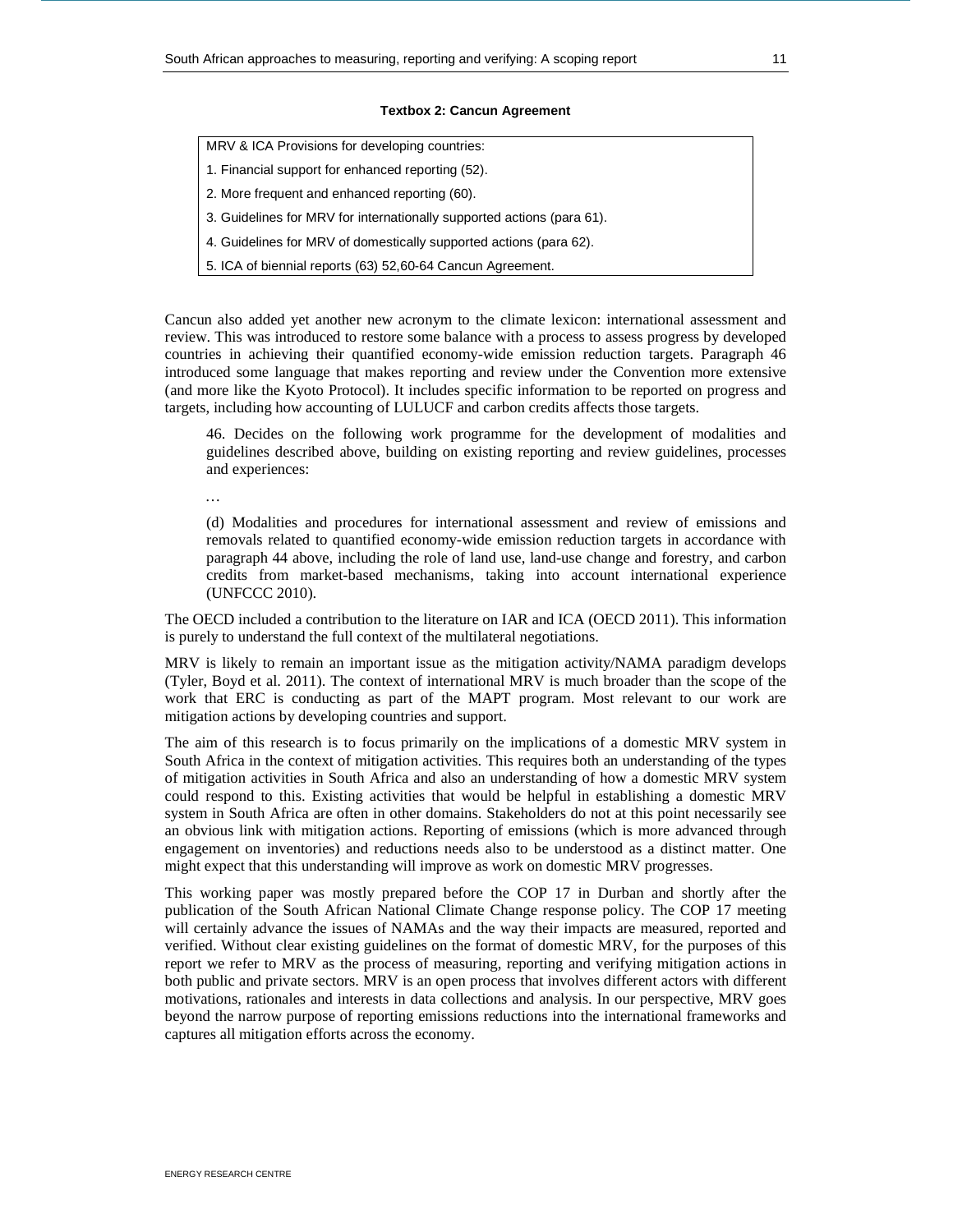# **3. Methodology**

This research project is an explorative study that maps out the existing initiatives, databases, actors and regulations from a bottom-up MRV perspective in South Africa. Although the context of MRV in the international climate change negotiations is important in terms of the implications for future national reporting requirements, this scoping report was undertaken with a focus on MRV of domestic mitigation actions. In South Africa, many MRV-related initiatives are already in place and therefore it makes sense to build on the existing structures.

However, these structures are often disparate. Therefore, the study started with a mapping exercise through online searches and informal conversations within our own networks. We did 15 semistructured interviews with the stakeholders indicated below in Table 2.

| Organisation                                               | Interaction                                                                                           |  |  |
|------------------------------------------------------------|-------------------------------------------------------------------------------------------------------|--|--|
| Department of Environmental Affairs                        | 3 Workshop participants and 4 semi-structured interviews                                              |  |  |
| Department of Energy                                       | 2 Semi-structured interviews                                                                          |  |  |
| <b>Fskom</b>                                               | 1 Semi-structure interview                                                                            |  |  |
| Stats SA                                                   | 3 Semi-structured interviews, Workshop participation                                                  |  |  |
| SASOL                                                      | Workshop participation, phone interview                                                               |  |  |
| Central Energy Fund / SANERI                               | 1 semi structured interview with 2 participants                                                       |  |  |
| Prominthium Carbon                                         | Workshop participation                                                                                |  |  |
| M&V Professional representative                            | Workshop participation, 1 interview                                                                   |  |  |
| CDP (Incite Sustainability)                                | 1 semi-structured interview, workshop participation                                                   |  |  |
| Woolworths                                                 | Interview                                                                                             |  |  |
| City of Cape Town                                          | Interview                                                                                             |  |  |
| Workshop on MRV in South Africa at<br><b>FRC</b>           | Workshop hosted at ERC, first event in South Africa on<br>MRV, kick off with 16 workshop participants |  |  |
| Workshop WRI at COP17                                      | Participation                                                                                         |  |  |
| Side event DEA MRV in South Africa at<br>COP <sub>17</sub> | Participation                                                                                         |  |  |
| Workshop MRV Promethium at COP17                           | Participation                                                                                         |  |  |
|                                                            | 15 interviews, 16 workshop participants at ERC workshop,<br>3 workshops attended                      |  |  |

|  |  | Table 2: Overview of the stakeholder engagement |
|--|--|-------------------------------------------------|
|--|--|-------------------------------------------------|

 ERC hosted a workshop on ' Domestic MRV in South Africa' at its offices on 18 October 2011. The workshop was well received by participants who noted that it was relevant, necessary and timely to have this kind of discussion between the key stakeholders from government, academia and the private sector on domestic MRV in South Africa in the context of the current MRV debate under the UNFCCC. A particularly valuable aspect of the workshop was that key themes emerged through the discussions, which are helpful in framing the issues that need to be considered in the evolution of a domestic MRV network.

# **4. Mapping MRV in South Africa**

This section presents the analysis in two parts: Part 4.1 presents the findings from the mapping exercise and is structured in terms of existing initiatives, regulations and actors. It presents the overall databases that report emissions data, regulations and policies that require reporting of these data and the actors who drive these processes. These initiatives are mostly governmental and publicly driven, but some examples appear in the private sector as well. The examples are illustrative rather than complete and provide a bottom-up perspective of the MRV-related institutions, actors and systems in South Africa.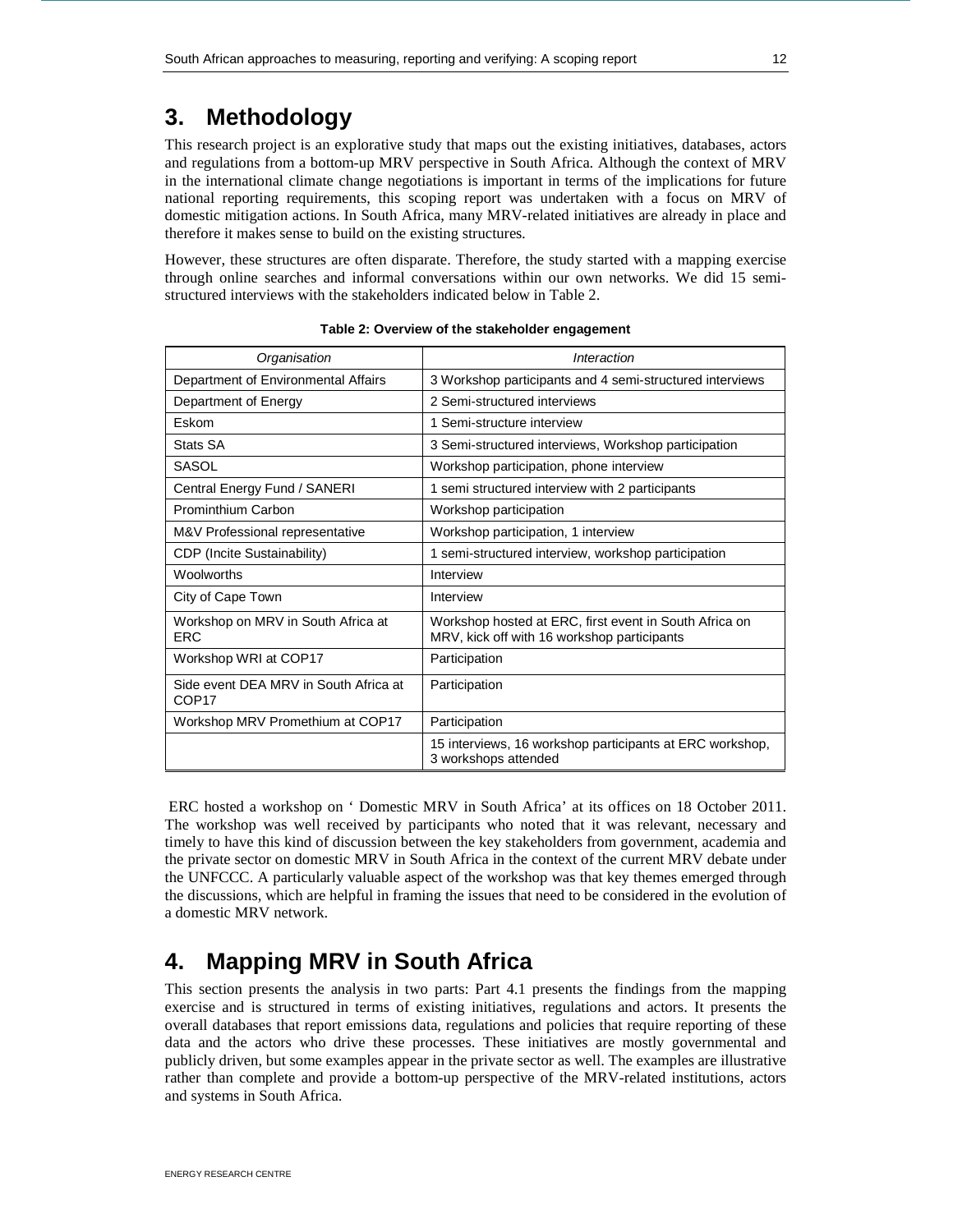Part 4.2 presents three in-depth case studies on existing and different types of MRV-related systems in South Africa. The first describes the measurement and verification (M&V) of Eskom's demandside management and energy efficiency initiative. This case study represents an example of a wellestablished MRV system. The second case study describes the Greenhouse Gas Inventory in more detail, representing an example of a cross-sectoral emissions database in alignment with international reporting requirements. The third example describes the MRV structure of non-energy emissions in agriculture and respresents a decentralised and emerging MRV system.

# **4.1 Mapping MRV in South Africa: Existing initiatives, actors, regulations and databases**

The mapping exercise of MRV-related initiatives in South Africa shows that there is a wide range of actors, activities, databases and regulations in place, which can provide a strong basis for a domestic MRV system. These existing initiatives are rather disconnected from each other, so establishing a coherent framework for MRV will require careful coordination and linking between existing systems and coordination. This section provides an overview of i) the main institutions and actors involved, ii) the regulations, policies and guidelines that contribute to collecting emissions data, and also iii) the data they collect and the databases where they store this information. This section presents findings from the South African economy as a whole, although most of the current MRV initiatives cluster around the energy sector. This mapping is a rather superficial exercise that shows the current actors matrix and their relations and interests in MRV. Table 3 below outlines some of the institutions, policies, guidelines and stakeholders that were engaged with as part of the mapping process.

| <i>Institutions</i>               | Actors                                                            | Policies, guidelines and<br>standards     | Initiatives relating<br>to MRV |
|-----------------------------------|-------------------------------------------------------------------|-------------------------------------------|--------------------------------|
| <b>DEA</b>                        | Government<br>representatives                                     | National climate change<br>response paper | <b>GHG</b> inventory           |
| <b>DoE</b>                        | M&V teams                                                         | Draft energy efficiency tax<br>regulation | <b>SAAQUIS</b>                 |
| DTI                               | Draft provision of energy<br><b>Municipalities</b><br>regulations |                                           | <b>CDP</b>                     |
| Dept of Transport                 | Industry (Eskom,<br>Sasol)                                        | <b>IPMVP</b>                              | <b>OPENED</b>                  |
| <b>Statistics South</b><br>Africa | Civil society                                                     | SANAS/SABS                                | M&V energy<br>eficiency        |
| <b>SANEDI</b>                     |                                                                   | SANS:50001                                | <b>NMEC</b>                    |
|                                   |                                                                   | AQA - draft GHG<br>reporting              |                                |

**Table 3: Mapping MRV: Existing initiatives, databases, actors and regulations** 

The following three sub-sections elaborate on these concepts based on available literature, semistructured interviews based on a questionnaire and the workshop. Section 4.1.1 provides an overview on actors and institutions with an overall actors matrix of the current state of the system. Section 4.1.2 provides an overview on the current state of the regulatory framework for MRV. Section 4.1.3 presents an overview of the four main data collections.

## **4.1.1 Key institutions and actors in MRV**

The current systems in South Africa for collecting information on mitigation initiatives are decentralised and lack formalised coordination. A range of public and private sector actors collect emissions-related data according to their diverse interests. As would be expected at this stage, there is no centralised or compulsory data collecting authority for MRV. This system has advantages and disadvantages, because it leaves the different actors the freedom to collect and use the information for their own purposes. On the other hand, synergies and duplicated efforts are frequent in the lose structure of the system.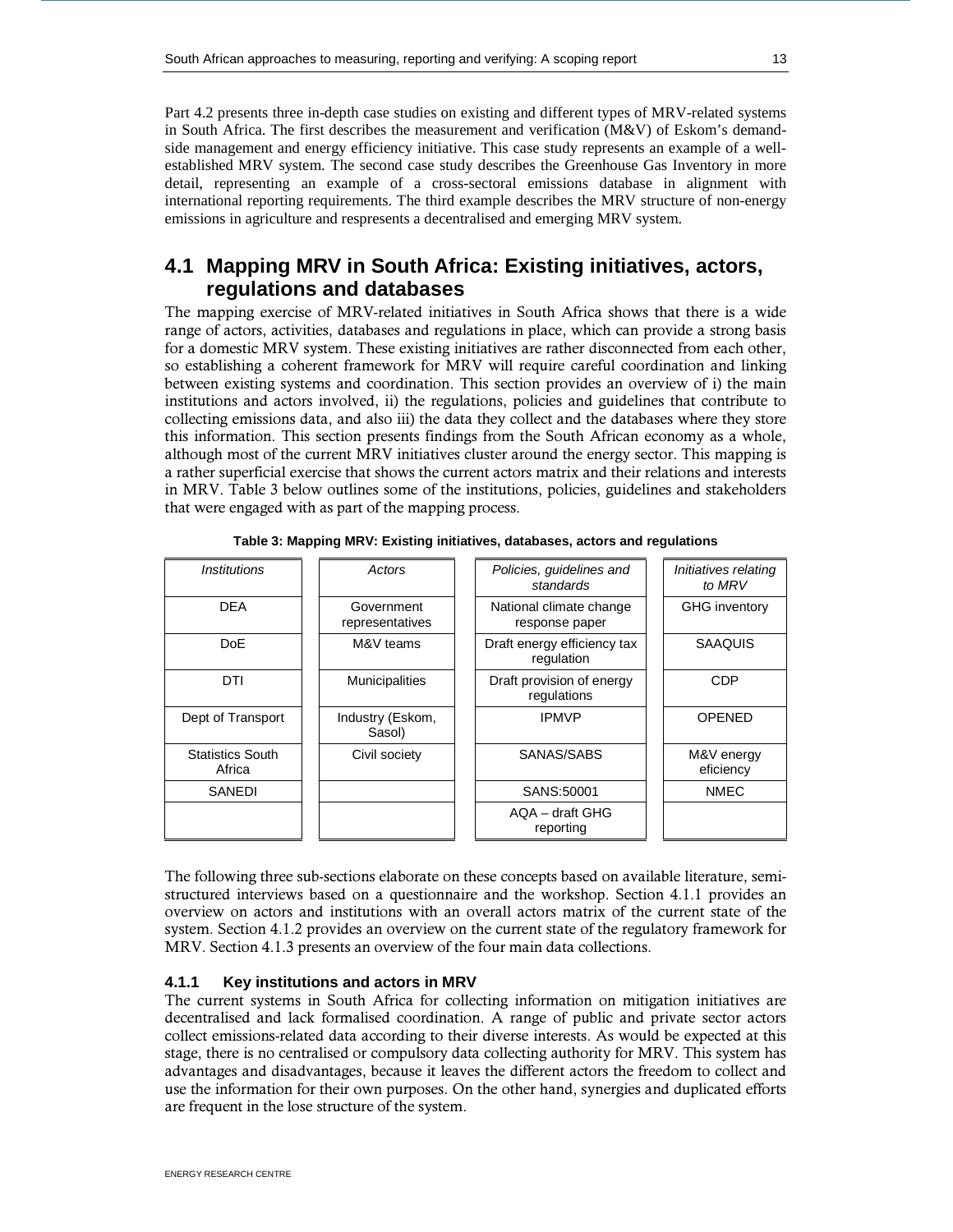## *Public institutions*

A national MRV system will ultimately have to be coordinated across core government departments and incorporate relevant stakeholders. The *Department of Environmental Affairs (DEA)* is officially responsible for climate change and acts as the key interface for the international climate change negotiations. The DEA represents South Africa in the UNFCCC together with delegates from other government departments and South African institutions. Therefore, in terms of MRV in the context of climate change and mitigation actions, the DEA is well positioned to lead and coordinate a domestic MRV system, as indicated in the White Paper. The DEA has recognised the need for a more coordinated approach. For this purpose, the DEA is in the process of appointing three MRV specialists. The DEA is responsible for reporting South Africa's greenhouse gas emission internationally through the Greenhouse Gas Inventory (see also the case study in section 4.2.2). The DEA is in charge of all reporting requirements to the UNFCC Convention. For this purpose, the DEA maintains the Environmental Statistical System and the South African Air Quality Information System (SAAQUIS, see below). On the other hand, DEA has no formal mandate over data collection in the energy sector.

The energy sector is the largest contributor to emissions in South Africa. Energy emissions are central to MRV. *Department of Energy* (DoE) has the mandate for collecting emissions data from the energy sector. DoE has a key responsibility in providing data on energy use and supply. The DoE collects energy data for energy balances and the integrated resource plans. It is currently developing a Central Energy Database, which is, however, not publicly accessible. It is quite unclear what data are in the DoE and how they are used. So far, the Central Energy Database is not officially accessible to other departments. There is also not much information-sharing between the DoE and Eskom.

*Eskom* is South Africa's main electricity provider, a public enterprise that maintains a quasimonopoly in the South African electricity sector. Eskom's coal-fired power plants contribute a third of South African emissions. As a public enterprise, Eskom reports to the Department of Public Enterprises, not to the DoE. Eskom currently is the main custodian of data relating to energy savings from energy efficiency particularly from its DSM programmes. Eskom has access to company-level data due to individual project level M&V projects, but this information is not publicly available for reasons of confidentiality. DoE has no official reporting mandate over Eskom and no access to its data collection.

Although the DoE is supposedly the overarching agency focusing on energy it has a limited role in the coordination of the energy emissions data. The process for data collection as well as the data management at Eskom and DoE are not clear. Other departments, such as the *Department of Trade and Industry* (DTI) and the *Department of Transport* (DoT) both have increasingly started initiatives on energy and energy efficiency that generate information about electricity and energy savings. Currently there does not appear to be a visible process for energy data collected in the DTI and DoT to be captured by the DoE.

Beside the departments and public enterprises, other government agencies serve in the South African MRV system in different functions.

*Statistics South Africa* (Stats SA) is the official national statistics organisation in South Africa. Stats SA reports to the Minister for National Planning. Stats SA is not responsible for collecting data, unless specifically mandated, but rather responsible for quality, assuring data that is published as official or national data.

The mandate of Stats SA is to promote co-ordination among statistical producers in South Africa in order to improve the quality, consistency, comparability and optimal use of official statistics, provide statistical advice to organs of state and to liaise with statistical agencies of other countries and international agencies. The National Statistics System Division (NSSD) coordinates institutional arrangements between Stats SA and line ministries to meet user needs. NSSD also plays an important role in the certification or standards such as the South African Statistical Quality Assessment Framework (SASQAF).

In terms of environmental statistics, Stats SA is involved in environmental economic accounts, which measure the contribution of the environment to the economy and the impact of the economy on the environment, environmental statistics (describing the state and trends of the environment), and developing Environmental indicators.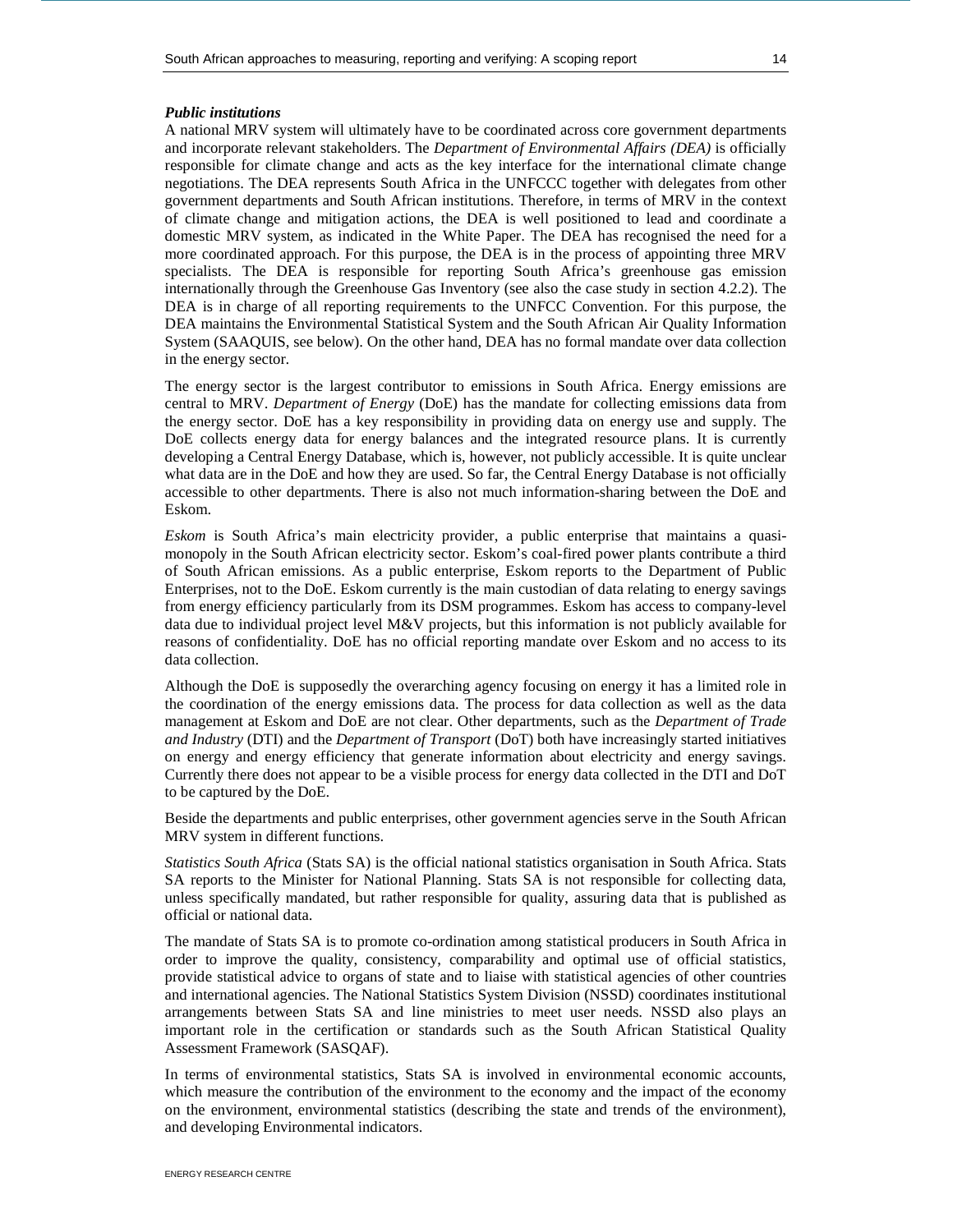The common practice of Stats SA is to sign memoranda of understandings (MoUs) with individual government departments, under which they will operate on Service Level Agreements. Currently Stats SA has MoUs with the DoE and the DEA. This would ensure that statistics could be measured by SASQAF and disseminated as official statistics in future. Stats SA will also get involved with data and statistics when mandated to do so by government departments. Official agreements are necessary for these engagements. Stat SA engages, for example, by participating in the advisory committee to the State of the Environment Report prepared by the DEA. Stats SA has assisted the DoE with the energy balances and the integrated energy plan, as well as the natural resource accounts (StatsSA 2005) as well as the updated energy resource accounts in 2009. In transport, Stats SA has recently surveyed land transportation (StatsSA 2011) and post, telecommunications and the general transport sector (StatsSA 2007). Stats SA's MoUs provide experience in linking and coordinating information and data systems. This experience is valuable in designing a domestic MRV system.

There are budget constraints to environmental programmes, and environmental statistics are not a priority within government. Frameworks for environmental statistics do exist, but are not yet established within Stats SA. This lack of an environmental statistics places pressure on resources to source and collect data for EEA. The process to formalise agreements with all line ministries that collect and house environmental statistics has not yet commenced. For this reason, many publications are national statistics, but not yet official statistics. For that status, the correspondent department needs to agree.

Overall, Stats SA is also responsible for ensuring the principles of the *National Statistics System* are adhered to. However, Stats SA is rarely involved in the collating of data specifically for the national greenhouse gas inventory.

Although Stats SA is at the core of the statistics systems in South Africa, a representative estimated that only around 10% of all statistics in South Africa are done within Stats SA. The remainder is compiled in other agencies.

Especially in the energy sector where is a tendency towards decentralised energy data collection. Further institutions such as the Council for Scientific and Industrial Research (CSIR), Energy Research Centre, the University of Stellenbosch, South African National Energy Research Institute (SANERI) and South African National Energy and Development Institute (SANEDI) collect energy data. The CSIR undertakes research on atmospheric emissions data and ocean emissions. These emissions are measured through metering stations on towers. Cape Town has a pilot programme to measure the city's emissions. These data are rough estimates and better used to double check the GHG inventory data, rather than serving as a primary source.

The Centre for Energy Systems Analysis and Research (CESAR) administers some of the energy data as well. CESAR is one of the six energy research centres in the SANERI. SANERI is a DSTfunded agency that focuses on energy research. SANERI is in the process of merging with the National Energy Efficiency Agency (NEEA) to become SANEDI, and this change will probably increase the amount of energy data collected at this institution. The latest energy efficiency tax regulation assigns the role and responsibility for certifying energy efficiency savings to SANEDI. SANEDI was established through an act in 2008 and has now slowly begun to function as an umbrella organisation between the NEEA and SANERI. So far, SANERI is not involved in emissions data collection, which will change when it merges to become SANEDI. The institutions are physically hosted at the Central energy Fund.

So far, there are plenty of activities taking place in an uncoordinated way. DEA has the official mandate for the reporting requirements under the UNFCCC, but it has not the mandate over data collection in the energy sector. The cross-departmental effort to collect, share and elaborate on energy emissions data requires coordination that embraces all the different actors in the public sector and engages with the private sector as well.

## *Industry*

Industry has a responsibility in terms of reducing emissions and implementing mitigation activities. Reporting requirements do already exist for industry under the GHG inventory and the reporting guidelines under the Intergovernmental Panel on Climate Change (IPCC). So far, there is no compulsory reporting structure for industrial firms to report their emissions.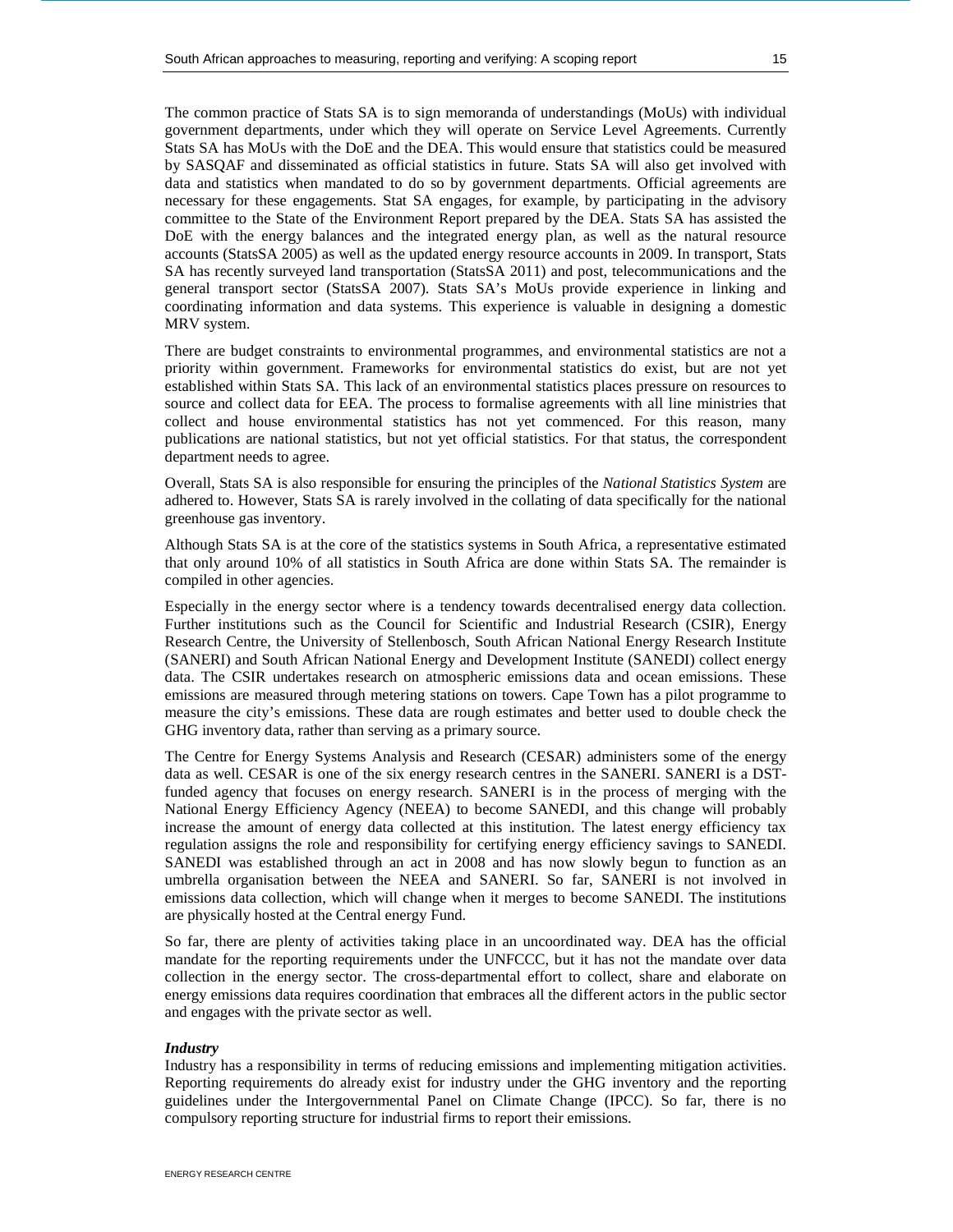Industries with a very high GHG intensity are aware of their responsibility in climate change mitigation. The South African oil and gas multinational Sasol, for example, is South Africa's heaviest polluting industry and reports its GHG emissions to the DEA through the GHG inventory and to the Carbon Disclosure Project. Measurement and reporting activities are done in-house whereas the verification is a task for external consultants. Consulting firms provide verification services, but there are no official coordination efforts or standardised guidelines for verification yet. Sasol represents its interests actively through lobbyists in Business Unity South Africa (BUSA) and in the international negotiations. Both BUSA and the National Business Initiative (NBI) are engaged and well positioned to play coordinating roles amongst business. The trade unions should not be left out in the discussions of MRV of industry emissions, as regulations might affect the price of doing business in the country.

The carbon footprint becomes more and more part of a business's competitiveness. High emissions factors can harm a firm's reputation. The *Carbon Disclosure Project (CDP)* uses this competitive edge in their rankings of firms' carbon footprints for investors. The CDP covers the top 100 listed JSE companies in South Africa, which provided the opportunity to examine issues around monitoring, reporting and verification of data in different sectors such as finance, agro-processing and transportation.

According to the recently released Carbon Chasm report, if achieved and maintained, targets from the JSE 100 companies could result in a 0.5% annual reduction in the JSE 100's overall direct emissions. The CDP has collected climate change data since 2000 and has now undertaken the fifth CDP in South Africa (run through a partnership with the NBI).

The CDP is now focusing more on the verification process, where they have defined verification as 'a systematic, independent and documented process for the evaluation of climate data against a set of predefined criteria' (CDP White Paper).

The aim of this focus is to build trust in the CDP data and increase use of the data in analysis and decision-making. Currently the key drivers for verification are to increase market demand from investors, customers, regulators, non-governmental organisations and other stakeholders for assured and reliable climate data (Dane, 2011). Target-setting amongst the JSE 100 has shown a strong upward trend, with 31 of them reported as having an emissions reduction target in 2010, as compared to 20 companies in 2009. The most carbon-intensive sectors are leaders in target-setting. Target-setting companies account for 93% of the JSE 100 direct emissions, and 19% of South Africa's national emissions. In line with South Africa's status as a developing country, the JSE 100 average reduction target of 0.5% is lower than the Global 100 average target reduction rate of 1.9%7 and the FTSE 100 target reduction rate of 2.5%.

The CDP proved that the simple psychology of ranking works well as an incentive for firms to reduce emissions. These rankings are available to investors, and publicly available in aggregated form.

Specific sectors require specific reports and measures. Some sectors have some specific standards and reporting cycles. Therefore any 'new' system such as a domestic MRV system would have to build up on existing structures to avoid reporting fatigue amongst industry and public actors.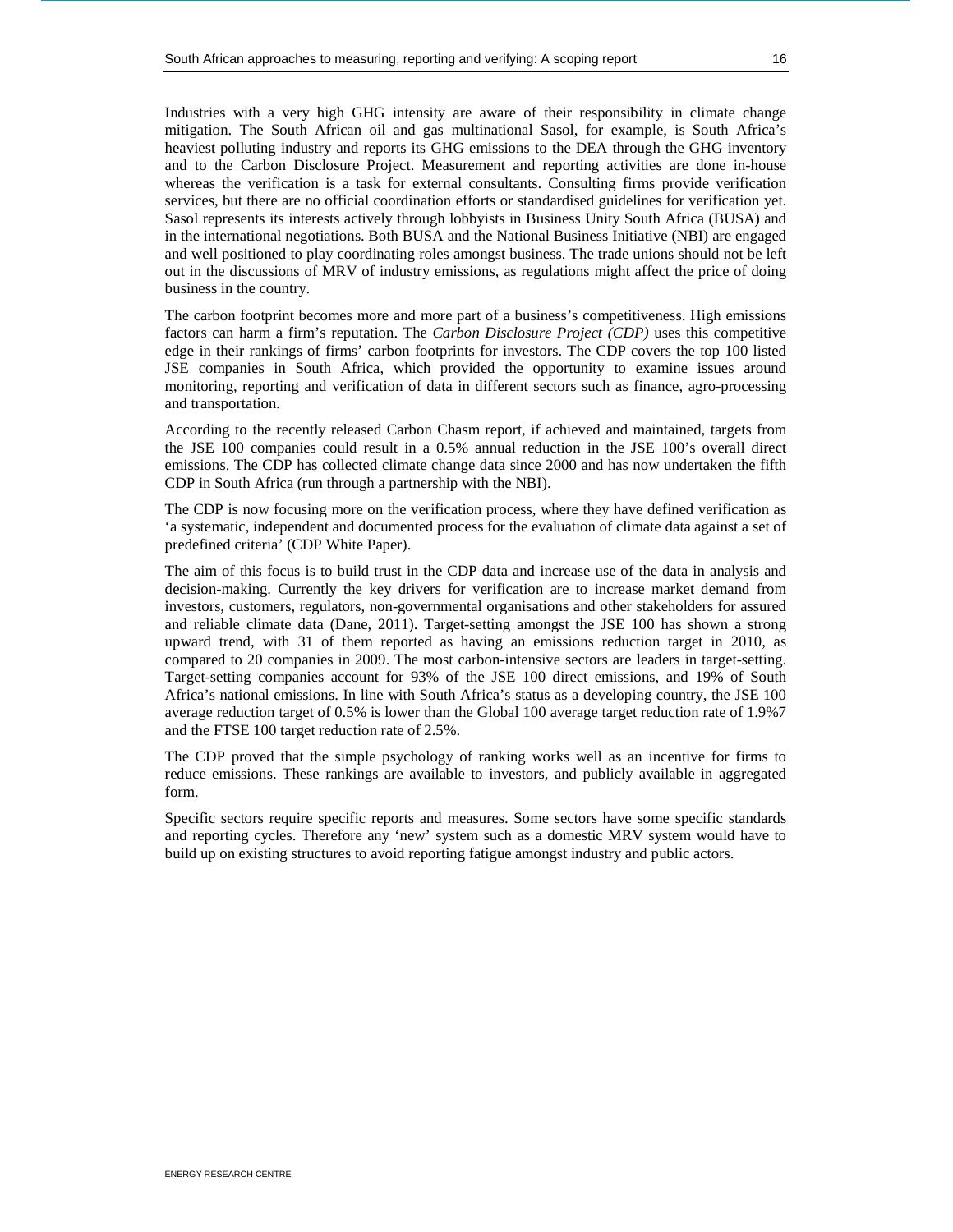

**Figure 1: Overview of actors, institutions and regulations: Elements of the current MRV system in South Africa** 

## *Summary: coordination and linkages*

The overall MRV system in South Africa is rich in actors, institutions, regulations and data collections as Figure 1 illustrates. However, the actors and institutions have not yet created any hierarchical or non-hierarchical coordination mechanism. The governance structure has multiple poles and entry points for MRV, as in the Departments of Environment and Energy. The relationship between the government departments is rather imbalanced. DEA has the main responsibility for ensuring that MRV systems are implemented in the context of UNFCCC requirements in the future. However, Eskom, the DOE as well as other institutions hold most energy-related data. This might not be significant in other countries, but in South Africa mitigation actions will predominantly focus on the energy sector, as it is the main source of the high emissions. The DEA has no direct mandate over any of the crucial public enterprises like Eskom and little influence on industrial development policies. Therefore, actors like the presidency, the treasury and the DTI, DPE and DoE need to come on board to tackle MRV as a cross-governmental issue. A cross-departmental steering committee would be useful, to create ownership for MRV in all departments, not just the DEA.

Other government agencies could support this steering committee. The National Climate Change Committee should be involved and the steering committee should be represented in the NCCC in return. StatsSA could have a stronger mandate to structure data systematically and to ensure data quality. A central agency, like the South African Weather Service (SAWS; currently involved in coordinating SAAQUIS) could be the coordinator of the system on behalf of DEA. These decisions about institutional arrangements still need to be made in South Africa.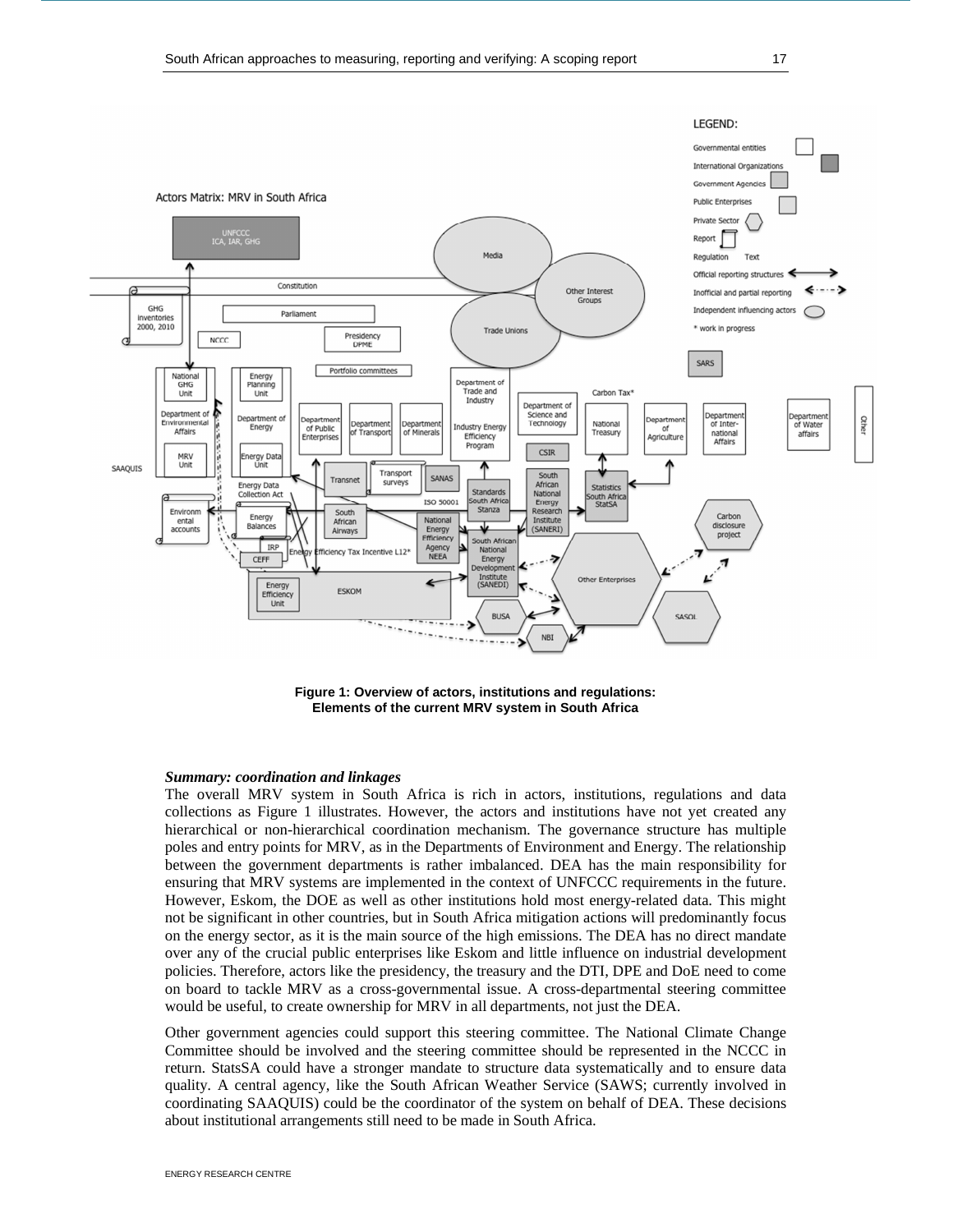The main decision is about the structure of the system. There are four potential approaches: a centralized vs a decentralised system, with either mandatory or compulsory reporting requirements.

## **4.1.2 Regulations, policies and guidelines**

There are overarching policies, as well as very specific regulations and standards relevant to MRV in South Africa. The overarching national climate policy is the *National Climate Change Response White Paper* that the Cabinet approved in 2011 (Gazette No. 34695, Notice No. 757, 19 October 2011). This White Paper is South Africa's first policy focusing specifically on climate change. The DEA was the main architect of this policy framework. The white paper covers mitigation and adaptation, institutional arrangements as well as a dedicated chapter on monitoring and evaluation. The national climate change response White paper contemplates that 'a national system of data collection to provide detailed, complete, accurate and up-to-date emissions data in the form of a Greenhouse Gas Inventory and a Measurement and Evaluation System to support the analysis of the impact of mitigation measures' will be developed (DEA, 2011:Section 6, (g)). The White Paper specifies further that

reporting of emissions data will be made mandatory for entities (companies and installations) that emit more than 0.1 Mt of GHGs annually, or that consume electricity which results in more than 0.1 Mt of emissions from the electricity sector. Qualifying entities will also be obliged to report energy use by energy carrier and other data as may be prescribed.

The emissions inventory will be a web-based GHG Emission Reporting System and will form part of the National Atmospheric Emission Inventory component of the SAAQIS. It will be developed, tested and commissioned within two years of the publication of this policy' (RSA 2011)

There is recognition that it is important to be able to monitor cost, outcome and impact of implemented climate change responses, and therefore there is a commitment that within two years a draft climate change response monitoring and evaluation system will be designed and published. It is stated that although this system will be based on South African scientific measurement standards and undertaken through the Presidency's outcomes-based system, it is expected that the system will evolve with international MRV requirements (DEA, 2011). The White Paper sets the overall framework and a clear timeline for the government to establish a 'measurement and evaluation system' to track mitigation.

The carbon tax is currently the second main climate policy in South Africa, but it is still under debate. The National Treasury issued a carbon tax discussion document in 2011 to explore possible implementation options. The recent NCCR White Paper also refers to the carbon tax as a potential instrument to contribute to emission reductions. Yet it is not clear how a carbon tax would align with the carbon budget approach also outlined in the NCCR policy. The government still needs to sort out the implications for MRV of a carbon tax. However, in both instances of a carbon tax and a carbon budget approach, data is key for identifying high emitting sources.

Specific legislation on energy emissions data collection is still in the implementation process. The *National Energy Act* (Act No. 34 of 2008) has enabled the drafting of various regulations, which could support MRV related activities. The draft regulations on the *Provision of Energy Data* under Section 19(1) aim to

assist the Department of Energy to effectively collect, collate and publish quality energy data and information (3 (1)) and provide for the form and manner of the link between the energy database and information system to any other system within the public administration.

The implementation plan for these regulations is not yet finished. The DoE plans to design a questionnaire to collect information for a centralised energy database. The DoE will coordinate and manage this database.

In consultation with the Ministers of Finance and Trade and Industry the *Regulations on the Allowance for Energy Efficiency Savings* have been prepared under section 19 of the National Energy Act, 2008 to be read in conjunction with section 12L of the Income Tax Act 1962 9Act No. 58 of 1962). This regulation outlines the methodology and process for issuing energy saving certificates. The regulations introduce SANEDI as the body responsible for approving Measurement And Verification Reports, undertaken by a professional person accredited by the South African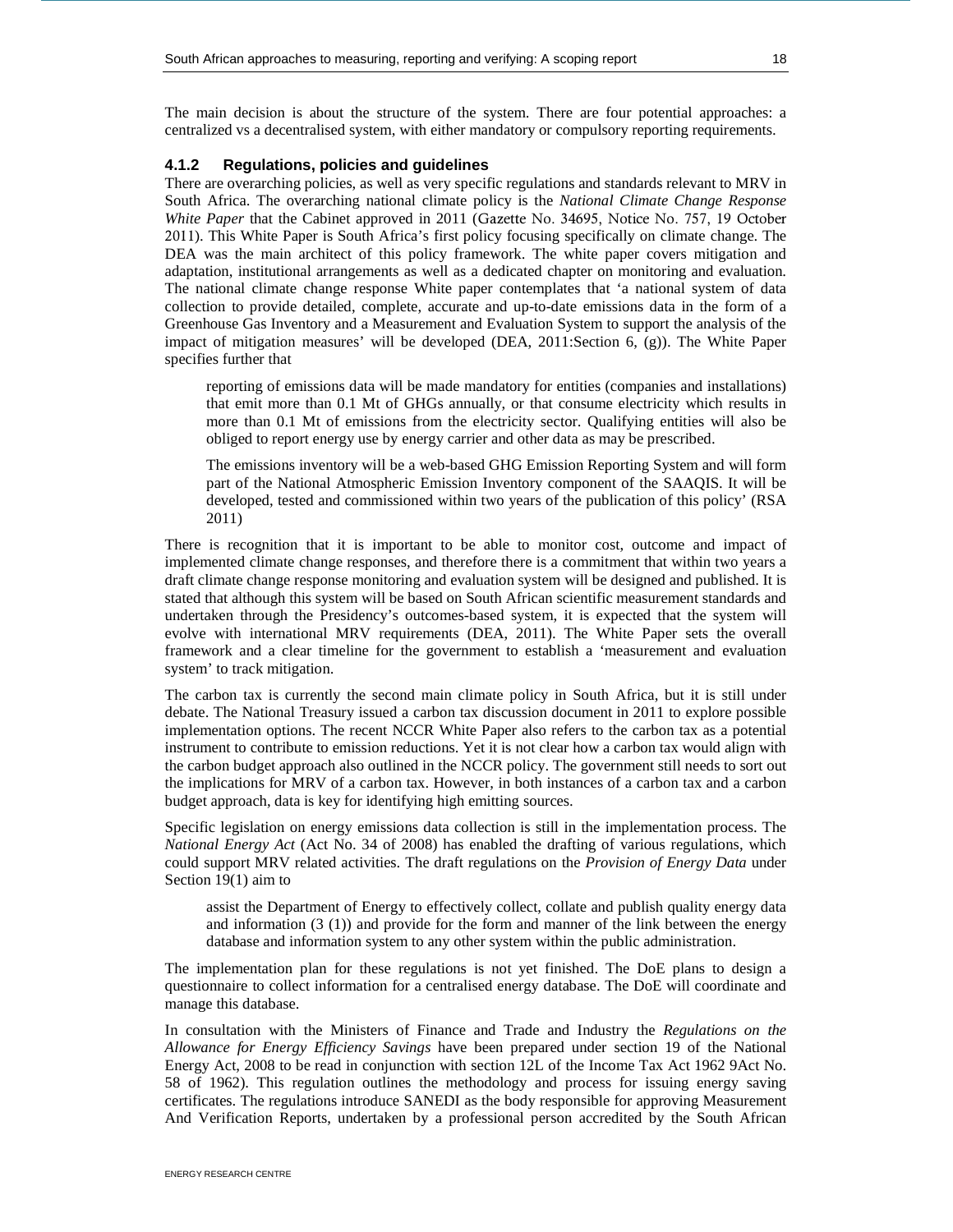National Accreditation System (SANAS) and registered with SANEDI (Polity, 8<sup>th</sup> November 2011). In order to be eligible for a tax break, applicants must submit a report undertaken by an accredited M&V professional to a committee at SANEDI who will, on approval of the report, issue a certificate. The certificate would include the baseline, reporting period, annual energy efficiency savings and details of the accredited M&V professional. This certificate has to be submitted to the South African Revenue Service (SARS) in order to claim for the tax allowance. This regulation was out for comment at the time of writing this report. Should it be successfully implemented it will have large capacity implications particularly in terms of sufficient accredited M&V professionals.

Since the power cuts in 2008, the DTI has started several programmes on energy efficiency and cleaner production. The main initiatives are the National Cleaner Production Centres (NCPCs) and the Industrial Energy Efficiency (IEE) Project. The IEE is run in cooperation with the Business Unit South Africa and funded by UNIDO. The project aims to promote energy efficiency in industry through the Energy Management Standard (ISO 50001) (Visagie 2008). The revision and update of the Energy Efficiency Strategy from the year 2005, is part of this process.

In Energy Efficiency, South African legislation is quite advanced. The *International Performance Measurement and Verification Tool (IPMVP)* presents guidelines for the M&V process of energy savings. The tool consists of sections: i) guidance to prepare a baseline, ii) defining indicators to measure and defining project boundaries. The IPMVP is the main tool for electricity savings. The IPMVP could serve as a basis to develop similar guidance for other sectors such as transport or agriculture.

The *South African National Standard (SANS) 500010:2011* is based on the principles of the IPMVP and provides a national standard for undertaking M&V activities in South Africa. South Africa is the first country to adopt such a standard. More details on the application of the IPMVP and the SANS 500010 and the role of the SANAS are outlined in section 4.2. A new standard for energy efficiency is in the process now. The government incentivised industry to develop this standard to receive tax incentives in energy efficiency (12L see above).

Finally there is the *National Environmental Management Air Quality Act* (Act No.39 of 2004) which superseded the Atmospheric Pollution Prevention Act No 45 of 1965. The revised Act introduced ambient air quality standards into South African air quality control legislation for the first time, in addition to retaining point-source control of emissions (Warburton et al, 2006).

Certain categories of these regulations are relevant as vehicles for the implementation of greenhouse gas mitigation (Warburton et al, 2006). Including for example:

- a) any matter necessary to give effect to the Republic's obligations in terms of an international agreement relating to air quality;
- b) matters relating to environmental management co-operation agreements, to the extent that those agreements affect air quality;
- c) emissions, including the prohibition of specific emissions, from point, non-point and mobile sources of emissions, including motor vehicles;
- d) requirements in respect of monitoring;

DEA put forward a proposal to use the AQA to regulate industrial greenhouse gas emission data collection and reporting and the development of GHG emission reduction plans in respect of industries that make a significant contribution to South Africa's GHG emissions (Discussion Document, 2009,  $DEA<sup>1</sup>$ ).

## *Summary: Policy, regulations and guidelines*

There are new dynamics in the regulatory framework for mitigation and data collection. In the White Paper the government commits to a transparent measurement and evaluation system of carbon emissions reductions. For the first time, the South African government officially recognises the carbon constraint and commits to emissions reductions targets and to tracking mitigation performances. This is a major advance in the climate policy. The carbon tax debate is the second

-

<sup>1</sup> 'AQA and Industrial Greenhouse Gas information management and mitigation: A discussion on the proposed use of the national environmental management: AQA to regulate industrial GHG emission data collection and reporting and GHG mitigation plans', 21/10/08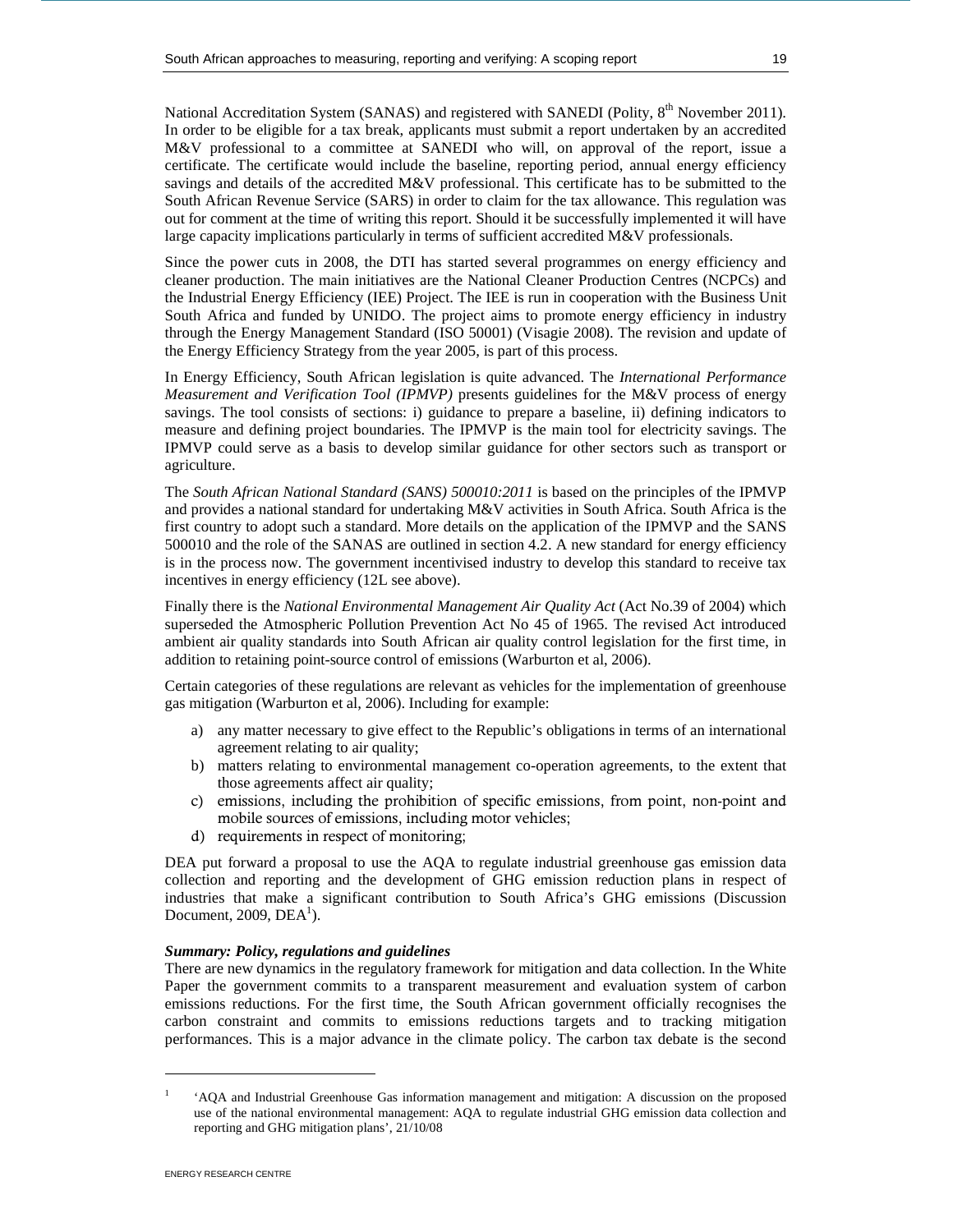major climate policy endeavor that will still take some time to develop. The carbon tax is a specific mitigation action, the White paper is the overall umbrella. The MRV structures for the carbon tax is not yet clearly define, but emissions reductions will have to be reported from the private sector. SARS may play a significant role here. A centralised system to report emissions with taxes might be an efficient system to record emissions reductions.

In energy, the implementation of the Energy Data Collection Act moves slowly and the process is not clear to the external observer. In energy efficiency, mature regulations and standards exist and work well to their purposes. The new tax incentives for energy efficiency have triggered a new standard and will create a greater demand for M&V professionals, and therefore more data on energy emissions reductions in the future.

Overall, the necessary regulatory framework is in place. The implementation is slowly, but mostly advancing. Specific standards are quite advanced in the energy sector and might bear potential for standardisation and regulation in other sectors.

## **4.1.3 Overall emissions databases**

In South Africa, it is worth mentioning four major databases with emissions data. These are the most general data collections: i) the Greenhouse Gas Inventory, ii) the South African Air Quality Information system (SAAQIS), iii) the Open Energy Database project (OPENED), and iv) the DoE's central energy data base.

Obviously, there are various sectoral databases or those that record the emissions reductions of specific programmes. An example is Eskom's databases for the energy efficiency programmes.

South Africa prepared its first *Greenhouse Gas Inventory* and submitted this to the UNFCCC in 1998, using  $1990$  data. It was updated to include 1994 data and published in 2004.<sup>2</sup> The GHG inventory in South Africa is a case study outlined in section 4.2 in more detail.

The *South African Air Quality Information system* is recent and still in development. SAQQUIS is an initiative in the Department of Environmental Affairs Air Quality Management Unit. The SAAQIS system aims to respond to various existing issues relating to information availability and technological and human capacity of capturing large amounts of data from disconnected sources. The aim is to ensure that the national emissions profile is readily available to inform air quality management decision-making. The SAAQUIS system aims to achieve the following: A web-based emissions monitoring and reporting system is designed, developed, tested and implemented that provides accurate, current and complete information on all significant sources of atmospheric emissions. Regulations ensure the mandatory provision of emission data to the web-based emissions monitoring and reporting system (DEA, 2011).

The data remain with SAWS. There are many elements of the proposed SAAQUIS system that will form an integral part of a domestic MRV system. The Emissions Reporting module will focus on packaging data based on sectoral, provincial local and national level data and the Emissions Inventory System is considering signing MoUs between the various agencies gathering the data sources.

The *Open Energy Database project* is a register of existing energy data. SANERI supports the project at the Energy Research Centre realising that a large amount of energy data exists in the public domain, which is not housed in a central repository. Hence energy data is difficult to access for the public, academia, the private sector and government.

The database contains all relevant energy related information to follow the energy value chain from resources to extraction to transformation and usage:

• Information from other organizations (e.g. Stats SA): This information will not be housed within the database, but will be accessed through a transaction server, for each and every query.

-

<sup>2</sup> Greenhouse Gas Inventory, South Africa, Compilation under the UNFCCC May 2009, 1990 to 2000, National Inventory Report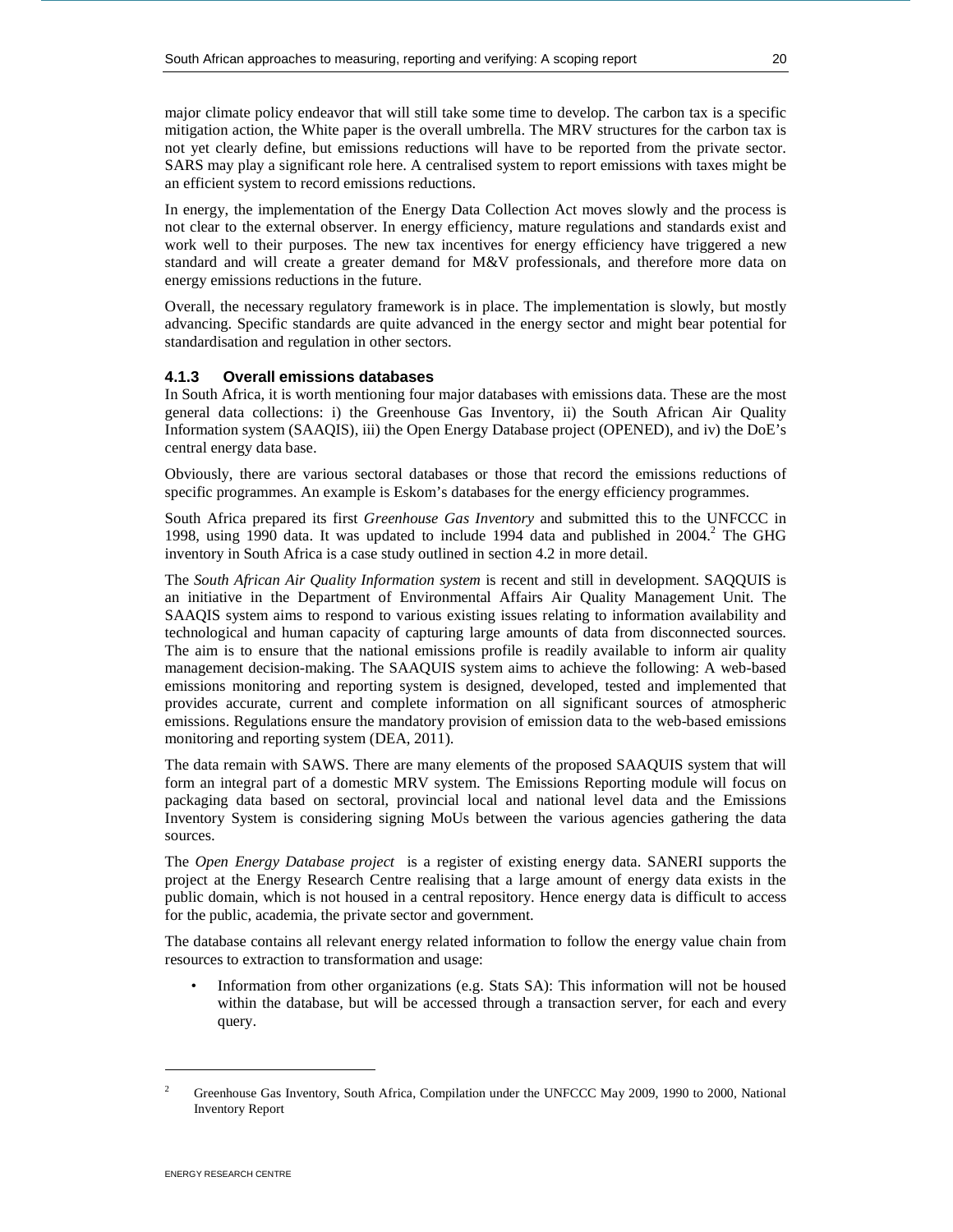- Aggregated energy data, which will be retained directly in the database itself such as the energy balance, fuel sales, demand profiles.
- End use technology data, quantities, characteristics, to facilitate bottom up analysis.
- Cross-links to publications (journal papers, reports, theses etc) containing energyrelated data.
- Links to scanned versions of rare documents, pdf versions of which will be housed directly in the database.

In addition to quantitative data, the database indexes other information which can support energy related decisions and research including:

- research organisations and individuals working in specific research areas, including contact details and relevant research outputs; and
- relevant energy policy and legislation, at the national, provincial and local level.

The data is limited to what is relevant to South Africa. However some web links will be provided to other key international organisations conducting work in a specific area, such as the IEA, IAEA etc. Data derives principally from other available databases and resources relevant to energy in South Africa. The information is principally available through a web-based search engine that allows reporting according to type of source information. The data suppliers continue to own the data. OPENED does not verify their data, but presents it for analysts to use in further study. Obtaining access to energy data has been extremely difficult due to confidentiality and market sensitivities. OPENED makes data publicly available through the website, as far as legislation and intellectual property allows. However, the accuracy of data is not reported unless by the data supplier.

OPENED offers information to support research for MRV, especially for verification. The project is currently in development and the website will be launched upon completion of products. Guidelines on development of OPENED have evolved based on needs assessment report and consultation with the funders.

The DoE holds its own central energy database, as mentioned in the previous section under the Energy Data Collection Act. The DoE's 'Master energy database' contains comprehensive information on energy consumption sorted by fuels. This database informs the national energy balances as well as the fuel price reports that the Department releases on a regular basis. The Department collects most energy data itself. According to an interview with the Deputy Director of Energy Efficiency at the Department of Minerals and Energy, the DoE had outsourced these services to external consultants, which resulted in reduced the quality of the reports. The Department works on the basis of MOuS to compile ITS energy statistics, e.g. with Stats SA for quality of the statistics, with the Department of Minerals for mining data, and liquid fuel, with NERSA, Eskom and the municipality to gather electricity data.

## *Summary: Data collection*

These four databases exemplify South Africa's existing data on energy, emissions and energy consumption. They also exemplify the lacking coordination of the different data collections.

The central energy database is classified for non-governmental use as it contains sensitive data. It is unclear to which extent other departments have access. The OPENED database is an attempt to make national energy data more accessible and publicly available. However, South Africa is a country with a legacy of secrecy, especially in respect to energy data.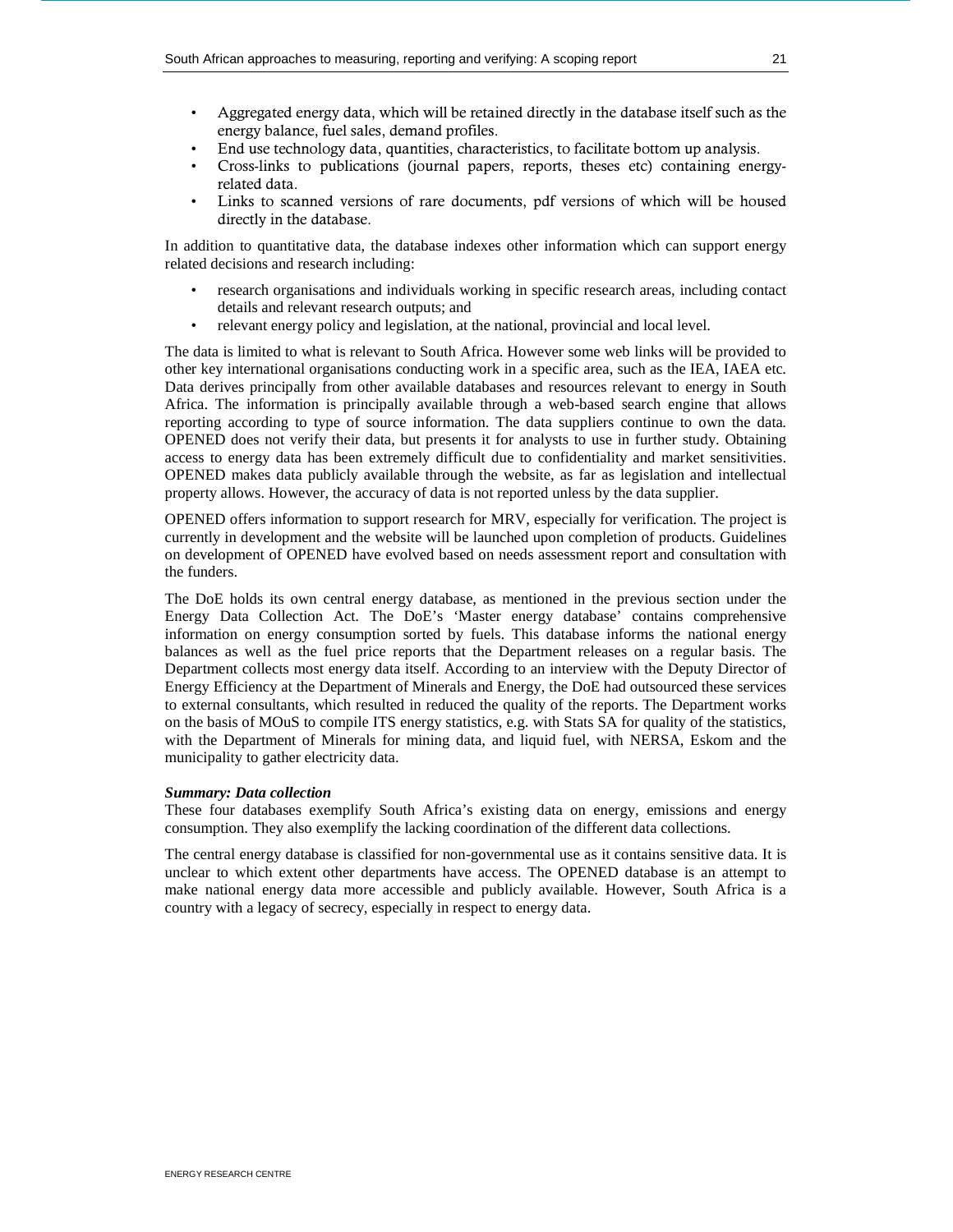#### **Textbox 3: Key messages from the mapping exercise in 4.1**

**Multi-polar governance structures**: The relationship amongst the departments is imbalanced. DEA serves as an entry point for MRV through the UNFCCC, although much of the energy data collections sits in the DoE and Eskom. Other important actors are the DTI (especially in Energy Efficiency), the DPE for their mandates over Eskom, the Department of Transport and obviously the National Treasury.

**Basic regulatory framework for MRV is in place:** implementation needs time and commitment. The basic regulatory framework is there. New specific standards and incentives emerge in a dynamic process.

**Many energy databases exist, but they lack coordination and accessibility.** The lack of coordination derives from the institutional set up. South Africa has a historical legacy of secrecy especially to energy data that constrains data sharing and access.

# **4.2 Case studies on existing MRV systems in South Africa**

The following section presents three case studies on existing MRV structures. The case studies illustrate the different development stages and organisational patterns of these MRV structures. The case study on M&V in Energy Efficiency is of a mature and well-established domestic system that has been ongoing for many years. The second case study illustrates South Africa's national GHG inventory as the main international reporting agreement and its implementation in South Africa. The third case study illustrates the MRV structures in the agricultural sector. This system is rather new and in early stages of development.

## **4.2.1 Case study: Industry: Energy efficiency M&V**

M&V is a well-established monitoring system of Eskom's energy efficiency programme. The energy efficiency programme is part of the larger DSM initiatives at Eskom to help ensure energy security and to avoid blackouts.

## *Drivers and local structure*

Eskom's energy efficiency DSM initiatives are funded through NERSA, and it is thus necessary to determine the return on these investments in terms of demand and energy savings. NERSA collects the revenues from electricity sales in the country and redistributes parts of them for the energy efficiency programmes. The DSM initiative began in 2002. In addition, the DoE and the DTI have started to fund specific energy efficiency programmes that run under the same umbrella.

The M&V process is, in essence, energy auditing. Like any auditing process it is essential that reporting is objective, transparent, credible and impartial. In general, this type of auditing reduces risk and encourages investments in energy conservation. This highly quantitative process of auditing is internationally known as measurement and verification. In order to perform the task of M&V, Eskom has contracted eight teams, which are based at universities throughout the country. These teams are typically involved in energy efficiency research. The structure of being separated from Eskom is in the interest of independent reporting and over the years that these teams have been in place a mature fraternity of M&V practitioners has evolved.

#### *Standards, guidelines and acronyms*

Internationally, M&V is typically carried out according to guidelines and principles laid down in the International Performance Measurement and Verification Protocol (IPMVP). Efficiency Valuation Organization publishes this document.<sup>3</sup>

The American Association of Energy Engineers host an examination on the IPMVP towards a qualification which they issue known as the Certified M&V Professional (CMVP). South Africa has published a National Standard for M&V (SANS 50010:2011) and was the first country to do so. This publication is completely compatible with the IPMVP in terms of principles of M&V for energy saving interventions. Eskom has also published a guideline for M&V procedures to be

-

<sup>3</sup> EVO is a voluntary organization and the IPMVP is freely available at www.evo-world.org.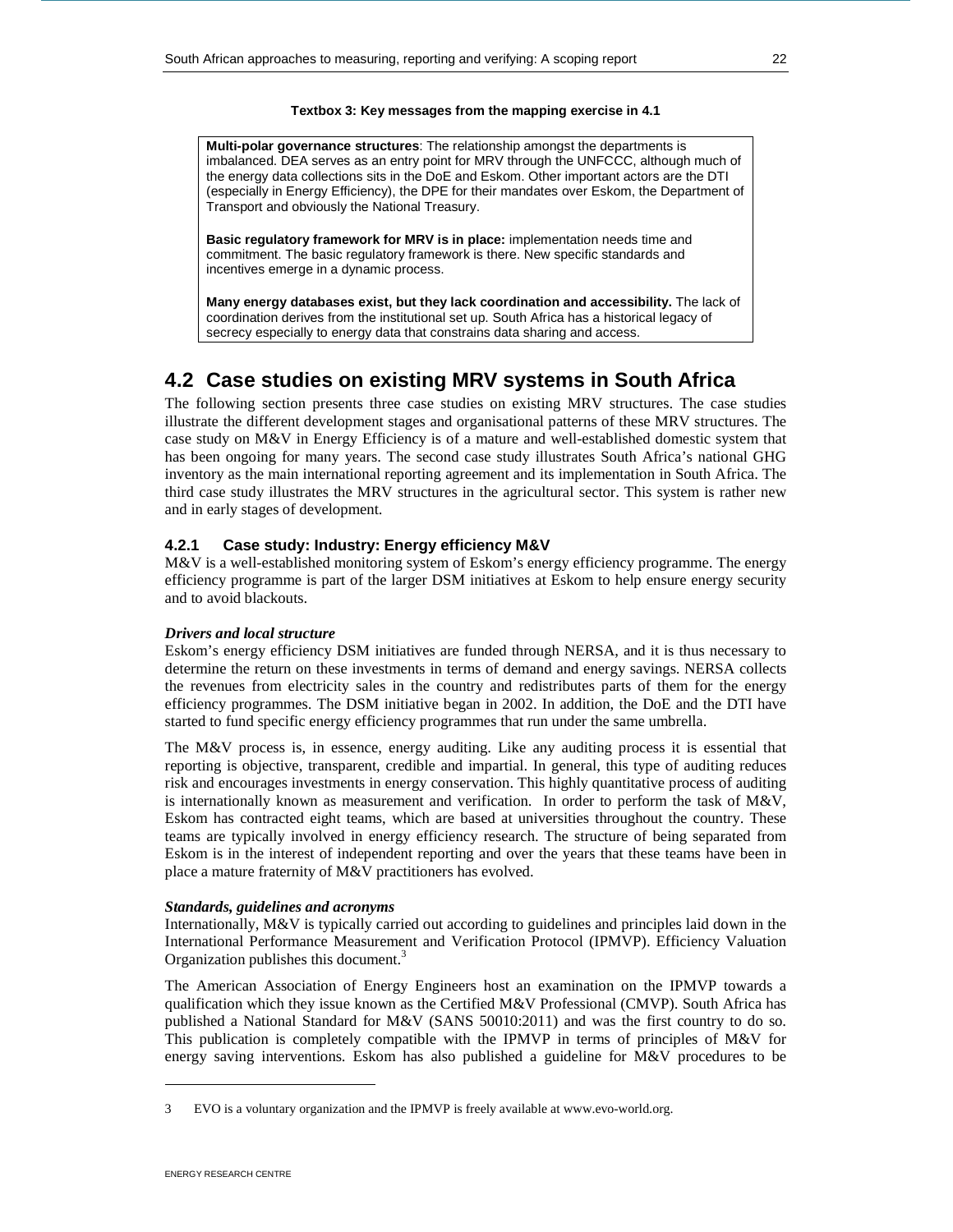followed in the context of its DSM programme. The guideline stipulates the protocol to be followed for M&V of DSM projects. It includes not only general M&V information, but also stipulates the project plan to be followed, the report types required and the communication channels between the M&V team and the other project stakeholders. The consistent application of this guideline has contributed to the success of M&V of Eskom's DSM projects. It has provided all stakeholders with a common understanding of M&V procedures and requirements. The guideline is freely available from Eskom.

## *M&V as a discipline*

The IPMVP offers a succinct definition of M&V as.

the process of using measurement to reliably determine actual saving created within an individual facility by an energy management program. Savings cannot be directly measured, since they represent the absence of energy use. Instead, savings are determined by comparing measured use before and after implementation of a project, making appropriate adjustments for changes in conditions. (IPMVP 2010: 9)

A few things are worth mentioning here. Firstly, since savings cannot be measured directly, M&V is a process of comparison. However, it does not simply compare energy use after an intervention with what the usage *was*. Rather, it compares the energy use after an intervention with what it *would have been* under the same set of circumstances had the intervention not taken place. This necessitates the adjustments mentioned.

Secondly, M&V uses measurement data to obtain results. It follows then that M&V cannot be performed where no measurements have taken place. In some cases where measurements are not possible, a calibrated simulation is allowed.

#### *General method*

The data describing the energy use of a particular facility is used to create a *baseline* against which future measurements are compared. It is critical that such a baseline is linked to an *independent variable.*

As an example, a factory may use a certain amount of energy to produce goods. It may be that after some energy efficiency measures have been installed, the factory actually uses *more* energy than before. Initially it could seem as though the intervention has had a negative effect. However, the factory's output may have increased substantially. In order to make a fair before-and-after comparison of the energy use, it is necessary to account for the change in factory output. In this case then the *factory output* could be an independent variable. A relationship between the energy used and the factory output would be needed to make appropriate adjustments to the baseline.

The data required differs from one project to the next. For instance if the energy use of a facility is highly seasonal, then a year's worth of data may be required to construct an accurate baseline and meters would typically need to be installed for that entire period. On the other hand in the case of a lighting intervention, only a spot measurement may be necessary. Then just the hours of operation would be needed to compute the energy used by the lights.

The reported savings are the difference between the energy used after an intervention and the adjusted baseline describing what would have been used had the status quo remained.

## *Boundaries and assumptions*

It is important to note that a measurement *boundary* around the facility is required. It is possible that an energy conservation measure in one area could adversely affect the energy use somewhere else. A classic example of this is in lighting and air conditioning systems. Suppose that a building uses old inefficient lighting, which emits large amounts of heat. The heat from the lighting actually eases the load on the building heating required. If those lights are retrofitted with more efficient ones, the heating system is bound to use more energy during cold periods. These are called *interactive effects* and quantifying them can be very costly. It is normal M&V practice to put in place a measurement boundary and only the energy savings within that boundary are considered. The likely interactive effects would be mentioned but not usually quantified.

The IPMVP provides for various types of measurement boundaries depending on which is most appropriate. Some of the boundary types allow *key parameter* assumptions to be made while others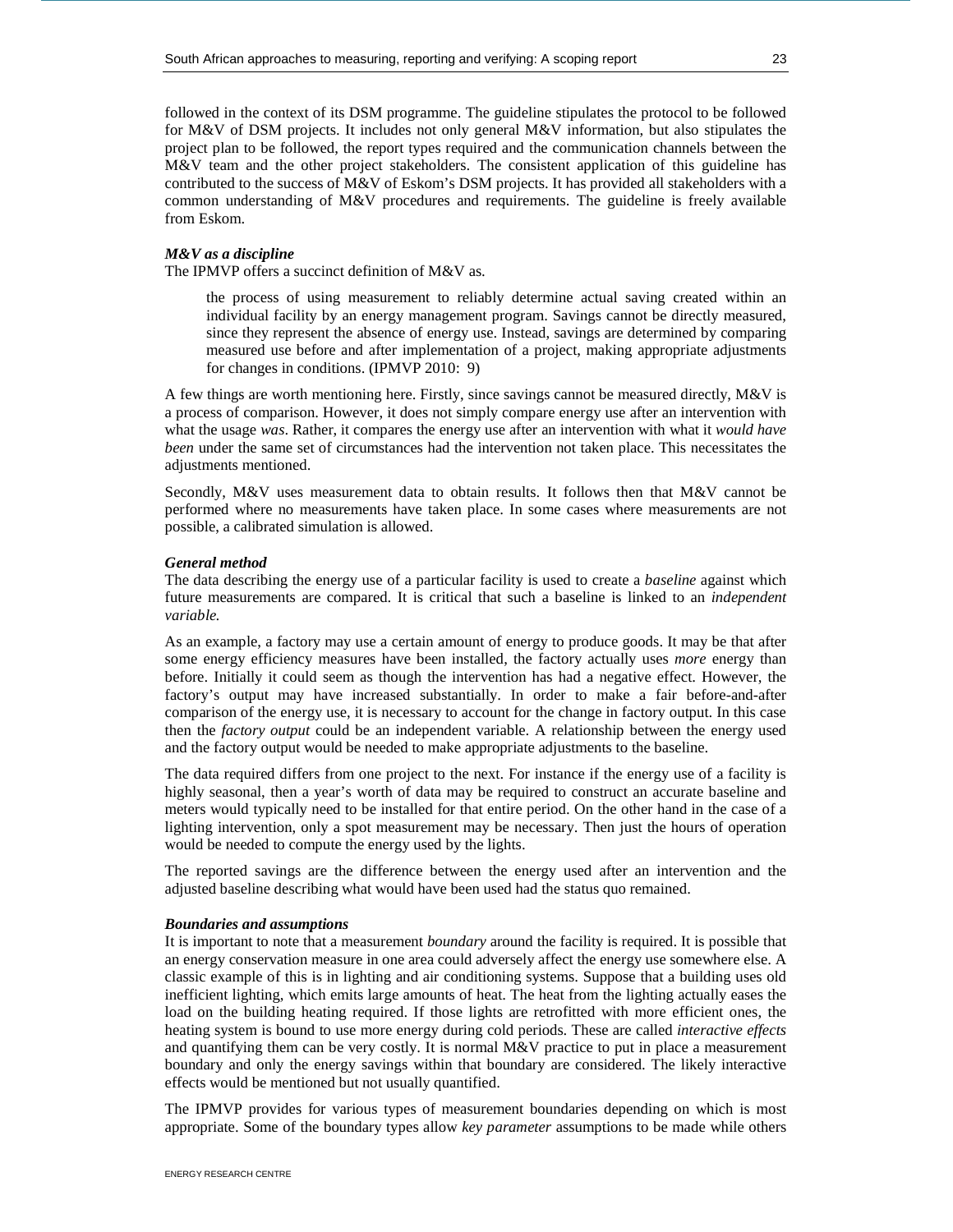require *all parameters* to be measured. The decision about which boundary type should be used is often determined by accuracy requirements and the cost of such measurement accuracy vs. the predicted value of the energy savings.

## *M&V data*

Data for M&V derive through electricity metering in the facilities that carry out energy efficiency programmes within the DSM initiative.

## *Metering*

Sometimes energy-conscious businesses install their own metering systems. When M&V needs to be performed, access to that data is provided. Eskom may require that such a system be calibrated and if they are satisfied, then the data may be used for M&V purposes. In other cases Eskom may install metering at its own cost.

## *Reporting accuracy and data integrity*

In any data collection, there will be certain levels of uncertainty. Eskom requires that meters used for M&V are accurate to 1%. Even so, it is often difficult to quote an accurate level of uncertainty. This is particularly true when boundary assumptions are made, which is in turn often a result of metering costs. It could also be the case that the independent variables used are not measured to the same level of accuracy.

It is possible that an M&V problem could be solved using different approaches, all of which could both be justified, but yet each one may yield slightly different results. Thus rather than quoting a certain level of uncertainty, M&V always aims to report conservatively. The savings reported are minimum values and might be quoted as 'the average demand saving achieved during July was 2.31MW, or more'. An external auditor annually audits each M&V team. The auditor selects projects at random and inspects both data integrity and also reviews methodologies used.

## *Data ownership and aggregated reporting*

Each M&V team is required to enter into a non-disclosure agreement with Eskom and since Eskom funds the M&V process they also claim ownership of the data and the reported savings for each project. Clients also generally keep such information private as this may allow them to maintain a competitive edge.

Eskom has established an online reporting system, which allows them to perform high-level, aggregated reporting on all DSM projects. Such a system is useful in that verified energy-saving reports can be produced fast, according to technology type or sector, etc. Eskom's annual report publishes savings as a result of its DSM initiatives, thus the aggregated data is made public.

## *Outlook for M&V in South Africa*

South Africa is aiming to introduce tax-incentives for companies who undertake energy efficiency projects. However these benefits will only apply where M&V has taken place. Thus the country has a growing need for M&V professionals and capacity. Through the implementation of the tax incentives (L12), the demand for M&V capacity will grow in South Africa. The eight M&V teams at South African universities will probably not be able to attend the increased demand. Yet, there are no targeted capacity building programs to prepare for the increase within Eskom. Some efforts are underway with funding through the German International Cooperation (GIZ). Eskom relies on the private sector to provide these services in the future.

The service providers will have to train their professionals towards official accreditation as only be able to practice once accredited to perform M&V by the South African National Accreditation System. This approach to grow M&V capacity is a way of maintaining the quality standards.

 Support for SANAS accreditation and small business start ups in this service sector is necessary and an adequate entry point for international cooperation.

## **4.2.2 Case study: National emissions reporting: The Greenhouse Gas Inventory system**

National GHG inventories are an integral part of reporting under the UNFCCC. Annex I Parties to the Convention are required to submit to the secretariat annual national GHG inventories (GHG-I),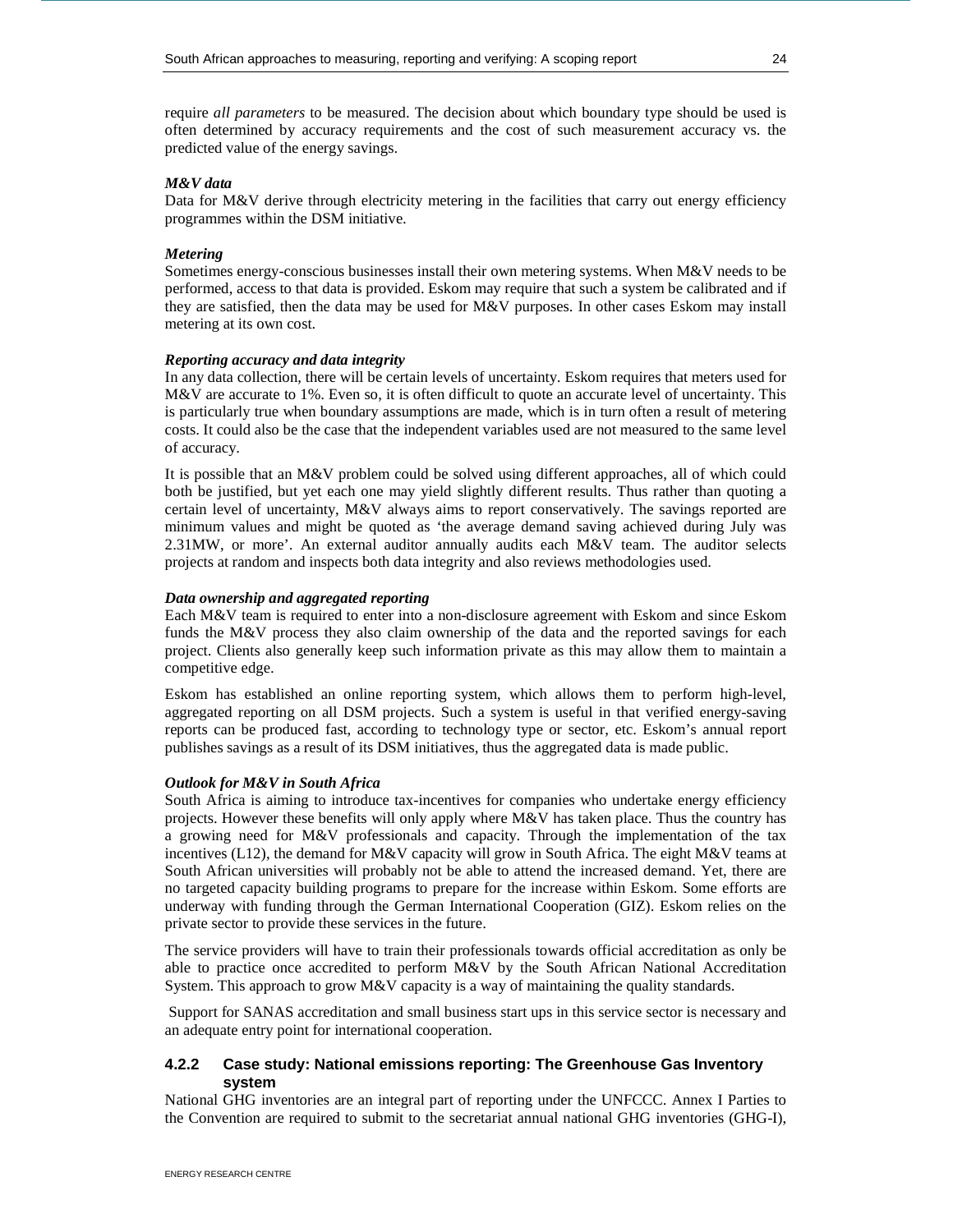by the 15th of April each year, covering anthropogenic emissions by sources and removals by sinks of greenhouse gases not controlled by the Montreal Protocol. In addition, Annex I Parties provide inventory data in summary form in their national communications under the Convention. In accordance to the Convention's principle of equity and common but differentiated responsibilities and respective capabilities, Non Annex 1 parties have been required to submit their summarised inventories as part of their periodic national communications. With agreements in Bali to make mitigation actions measurable, reportable and verifiable (MRV) and in Cancún to enhance transparency, more regular and detailed reporting will be required in future of South Africa. Domestic MRV systems are crucial to tracking implementation of mitigation actions; GHG-I are central to understanding emissions.

The quality and credibility of GHG inventories rely on the integrity of the methodologies used, the completeness of reporting, and the procedures for compilation of data. To promote the provision of credible and consistent GHG information, the COP has developed standardised requirements for reporting national inventories, with different stringency required for developed and developing countries. Developing countries may, of course, report more than the minimum required, e.g. use 2006 IPCC guidelines rather than 1996.

Lack of activity data and technical capacity are among the biggest problems in developing countries. Under existing legislation, companies and other data holders have no obligation to provide activity data. While, for many countries, information on energy production and consumption can relatively easily be accessed locally or from international institutions like the International Energy Agency, international data sources are not always sensitive to local data, especially for smaller developing countries. Production and consumption statistics for industrial processes, agriculture, forestry, land use and waste are typically more difficult to find. The data challenges for South Africa's inventory are detailed below. While inventories are about emissions, rather than reductions, some data issues would be similar in designing a domestic MRV system.

#### *South Africa GHG inventories: Overview, data sources and players*

South Africa has compiled three GHG inventories. The inventories for 1990 and 1994 were prepared in accordance with to the 1996 IPCC Guidelines, and submitted as part of South Africa's Initial National Communication (RSA 2004). The latest national South African GHG inventory of the country was completed and published in 2009, reporting emissions for the year 2000 (DEA 2009). Unlike its two predecessors, it was decided that the latest GHG inventory be prepared voluntarily using the 2006 IPCC Guidelines to enhance accuracy and transparency, and also to familiarise researchers with the latest inventory preparation guidelines.

The following is an outline of the data sources used for the different sectors, highlighting the main players in each case:

## *Energy*

The DoE was the main source of data for the energy sector, in particular the energy balance contained in the Digest of South African Energy Statistics (DoE 2009). The South African Petroleum Industry Association (SAPIA) was used as a source for additional energy data (SAPIA 2009). For coal mining the Chamber of Mines was utilised and data from the DME was used to verify these figures (DEAT, 2009). Energy consumption by the large energy companies in the country was obtained from the companies themselves.

## *Industrial Processes and Products Use (IPPU)*

The main source of data for IPPU was the different industry associations, the DME, and Statistics South Africa. Additionally in some cases data was captured through meetings or consulting directly with different plants (DEAT, 2009).

#### *Agriculture, forestry and land use (AFOLU)*

In order to estimate emissions from the agricultural sector livestock data was used from FAO and the Department of Agriculture. Due to the fact that there were a number of sinks and sources of GHG emissions in the sector a number of different data sources were used to capture the appropriate information. Forestry South Africa (FSA) provided the required data for forestland area, whereas data for grassland areas was obtained from National Land Cover datasets as well as from relevant l literature. NLC datasets also provided data on settlements.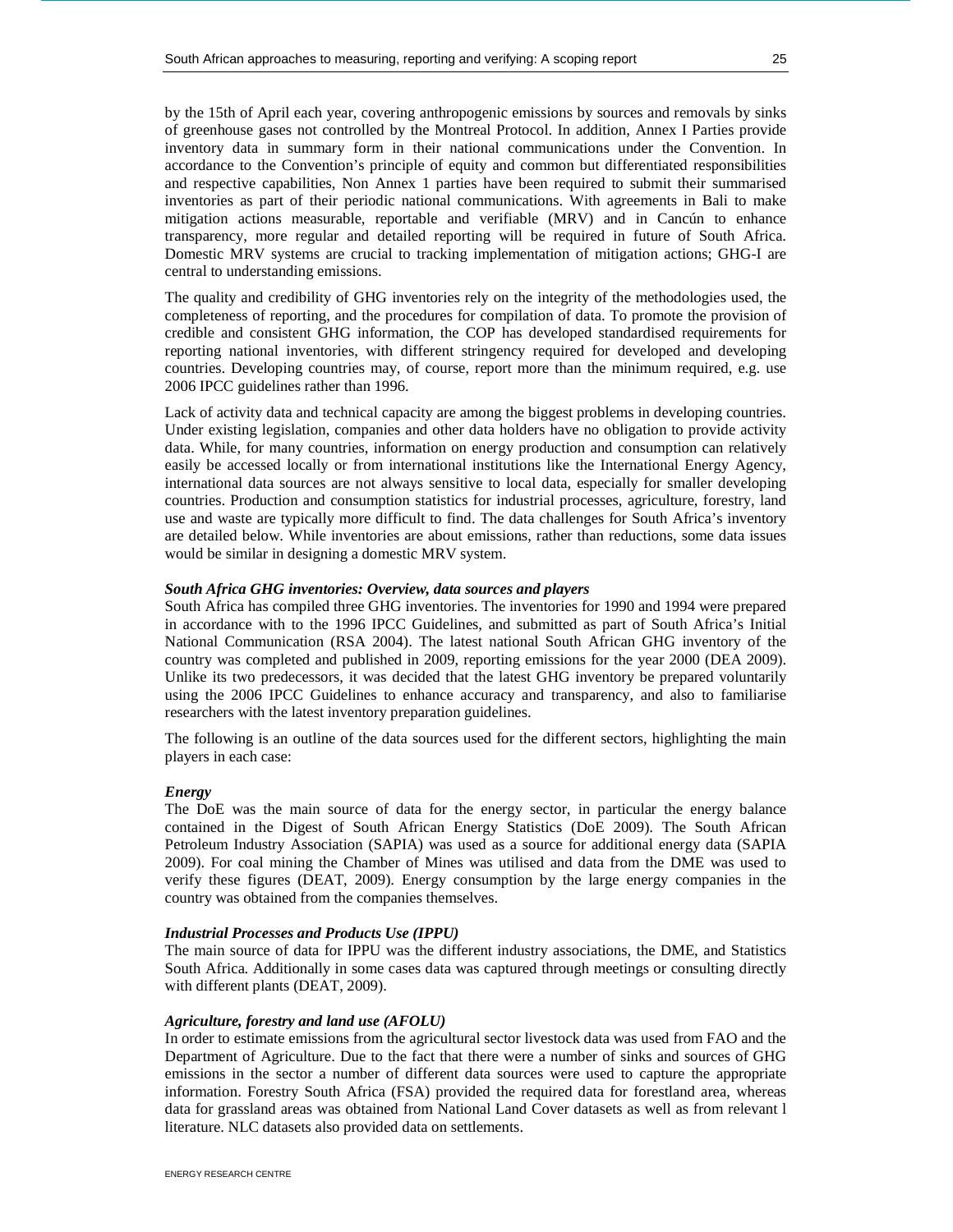The Department of Land Affairs, Chief Directorate of Surveys and Mapping, and the Department of Water Affairs and Forestry (forestry and water are now separate departments), were used in conjunction in order to gather sufficient wetlands data.

Biomass burning data was compiled through using FSA datasets, satellite data and other literature (DEAT, 2009).

## *Waste*

In order to estimate waste generation, South African population statistics adopted from UN statistics were used. These were available online at http://esa.un.org/unpp. The reason why UN statistics were needed was that the South African data did not cover the entire period under investigation (DEAT, 2009).

## *Data on air quality and GHGs*

Emissions inventory compilation in South Africa is generally accompanied by problems with information gathering, data availability, data quality issues, technical constraints, and resource constraints. In order to work towards a sustainable system for emissions inventory compilation, South Africa is currently establishing a national GHG system under the framework of the Air Quality Information System (SAAQIS) to be managed by the national Department of Environmental Affairs (DEA, 2011b).

The overall objective of SAAQIS is to have a national air quality information system to make up-todate and accurate data accessible for decision-makers. The system is expected to exceed what is required of national and international information management (DEA, 2011). To the extent that activity data for local air pollutants and greenhouse gas emissions

While the DEA develops and drives the system, other relevant national departments and industries participate in the Project Steering Committee, which is responsible for the compilation of the inventory (Witi, 2011).

It has been proposed that the South African Weather Service will be the designated National Inventory Unit and the custodian of GHG data by 2013, accountable to the DEA of which SAWS is an agency. There is also an aim to develop sectoral inventories through line departments such as the Department of Transport (Witi, 2011). Currently the Atmospheric Quality Information Unit and SAWS are responsible for the joint implementation of phase 2 of SAAQIS (DEA, 2011b).

## *Industry*

The inventory for 2000 sought to improve reporting for this sector, with improved data from industry. South Africa's Business Unit is the main umbrella body engaging on inventory issues for industry, but other organisations like the NBI, BLSA and others have engaged in industry data collection. Some firms have reported their emissions directly to BUSA that then reports to the DEA. While there is no compulsory reporting of GHG emissions, the National Environmental Management Act provides the legal framework for possible mandatory reporting in future. The White Paper on climate change response contemplates that 'reporting of emissions data will be made mandatory for entities (companies and installations) that emit more than 0.1 Mt of GHGs annually, or that consume electricity which results in more than 0.1 Mt of emissions from the electricity sector' (RSA 2011). It continues to suggest that entries above the limit will also obliged to report energy use by energy carrier and other data.

The standardisation in reporting structures is closely aligned to the business needs through BUSA and its representation in the South African National Accreditation System ((Standards SA 2007). BUSA advises the government towards a sustainable inventory system, with mandatory reporting requirements. The measuring, reporting and verification requirements should, on the other hand, not increase the cost of doing business in South Africa.

Data collected under the CDP does not feed into the GHG inventory directly. The CDP is an independent and voluntary reporting initiative, focused in recent years on reporting by the largest countries listed on the Johannesburg Stock Exchange (and Eskom, which as a publicly owned company is not listed on the JSE, but reports to CDP). CDP is an international initiative encouraging investors to measure and report carbon emissions. A local office and consultants (Incite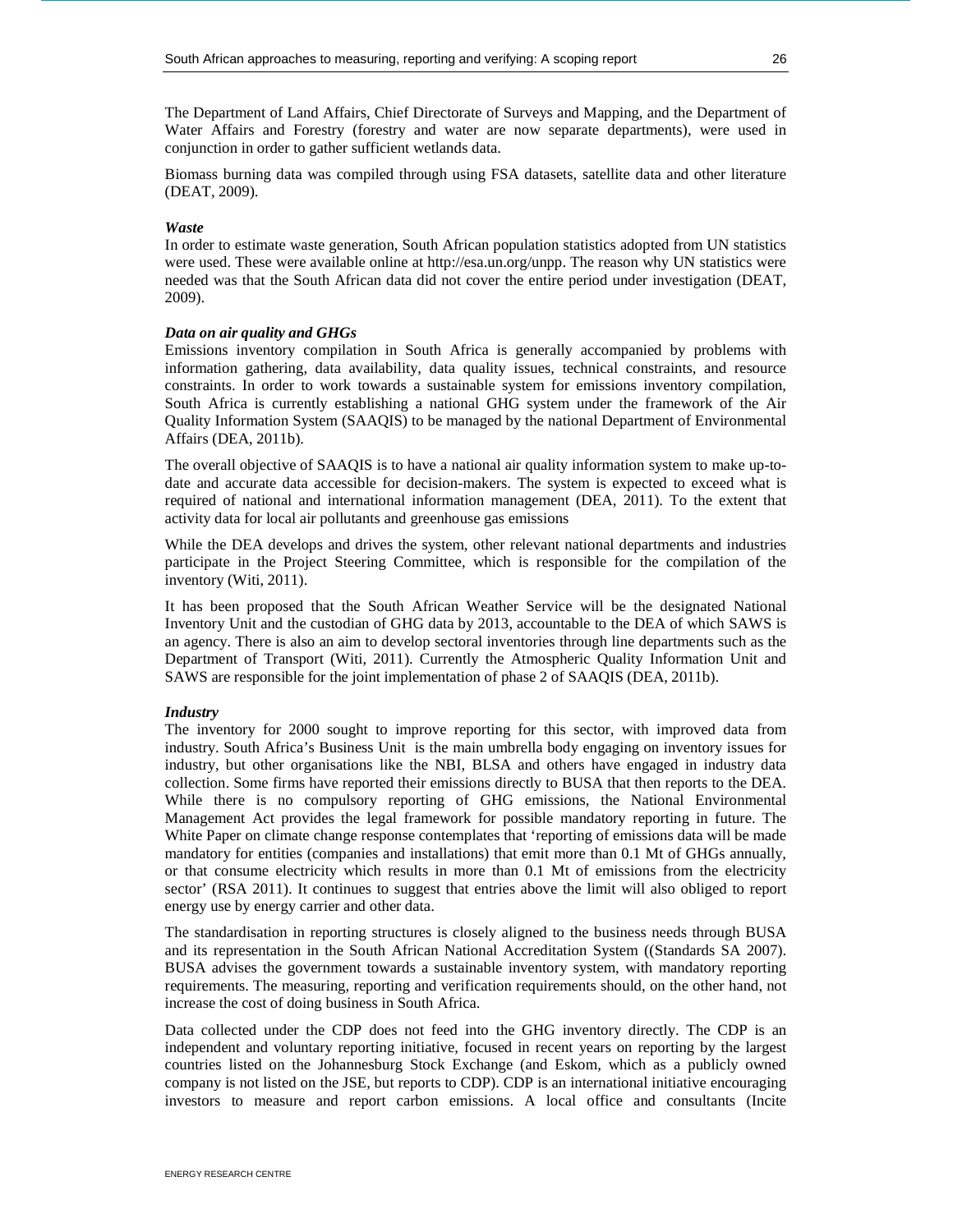Sustainability), working with the National Business Initiative compile the South African reports. NBI is a membership organisation with participation by CEOs.

## *Outl*o*ok*

Overall, the reporting requirements to the GHG inventories under the UNFCCC have triggered a dynamic learning process in enhancing the reporting of GHG emissions in South Africa. The process is still underway, with further improvements being considered, including mandatory reporting. Related initiatives, such as a national standard and voluntary carbon disclosure, have potential to further improve GHG inventories. Inventories are specifically about emissions, not implementation of mitigation actions. Yet the GHG inventory system is a learning process and it improves with every report. The inventory provides a solid basis for GHG emissions reporting in South Africa. Together with an emerging MRV system it would enable a better picture of SA's emissions and mitigation actions to be developed over time.

## **4.2.3 Case study: MRV in agriculture, forestry and land use**

The MRV of mitigation and adaptation actions in the AFOLU sectors is still way behind even in the GHG inventory itself. These sectors have received little attention, possibly because of the low emissions in these sectors compared to the energy sector in South Africa. Development of an MRV system in these sectors would improve land use and management through increasing and maintaining soil carbon stocks that generate multiple benefits: climate change mitigation, increased agricultural and food production, pro-poor income generation, environmental services and improved resilience/adaptive capacity of farming systems.

## *Origins of M&V initiative*

Major drivers of MRV in this sector are the need for adaptation measures and some mitigation potential in the sector. Agriculture emissions data in South Africa is collected by the Department of Agriculture, Forestry and Fisheries (DAFF) and other affiliate institutes including the CSIR and ARC. This is mainly to contribute to the national communication on climate change and GHG emissions to the UNFCCC and for national GHG inventory.

The DEA runs the national inventory with assistance from other ministries or departments that commission data collection. In the AFOLU sector DAFF is mainly the custodian of the data and there is a close collaboration between the two departments in GHG inventory work.

## *Definition and boundaries*

GHG inventory in the AFOLU sector is guided by the IPCC 1996 guidelines, and South Africa has followed Approach 1 for 2000 inventory in this sector, due to lack of and access to data.

## *Agriculture*

Mitigation options from agriculture are already known in many parts of world and also in South Africa, and are readily available and relatively inexpensive. The sector has some unique characteristics that call for methods from other sectors (DEA 2009). The sector has many long-term processes that lead to both GHG emission and removals. The IPCC 2006 guidelines were adopted for the 2000 and 2004 inventories and the current inventory update. Based on the IPCC 2006 guidelines and the 2004 inventory the following agricultural categories are reported when estimating emissions:

## *Livestock*

- Enteric fermentation (IPCC section 3A1).
- Manure management (IPCC section 3A2).
- Aggregate sources and non- $CO<sub>2</sub>$  emissions on land.
- Biomass burning (IPCC section 3C1).
- Liming (IPCC section 3C2).
- Urea application (IPCC section 3C3).
- Direct  $N_2O$  emission from managed soils (IPCC section 3C4).
- Indirect  $N_2O$  emission from managed soils (IPCC section 3C5).
- Indirect  $N_2O$  emission from manure management (IPCC section 3C6).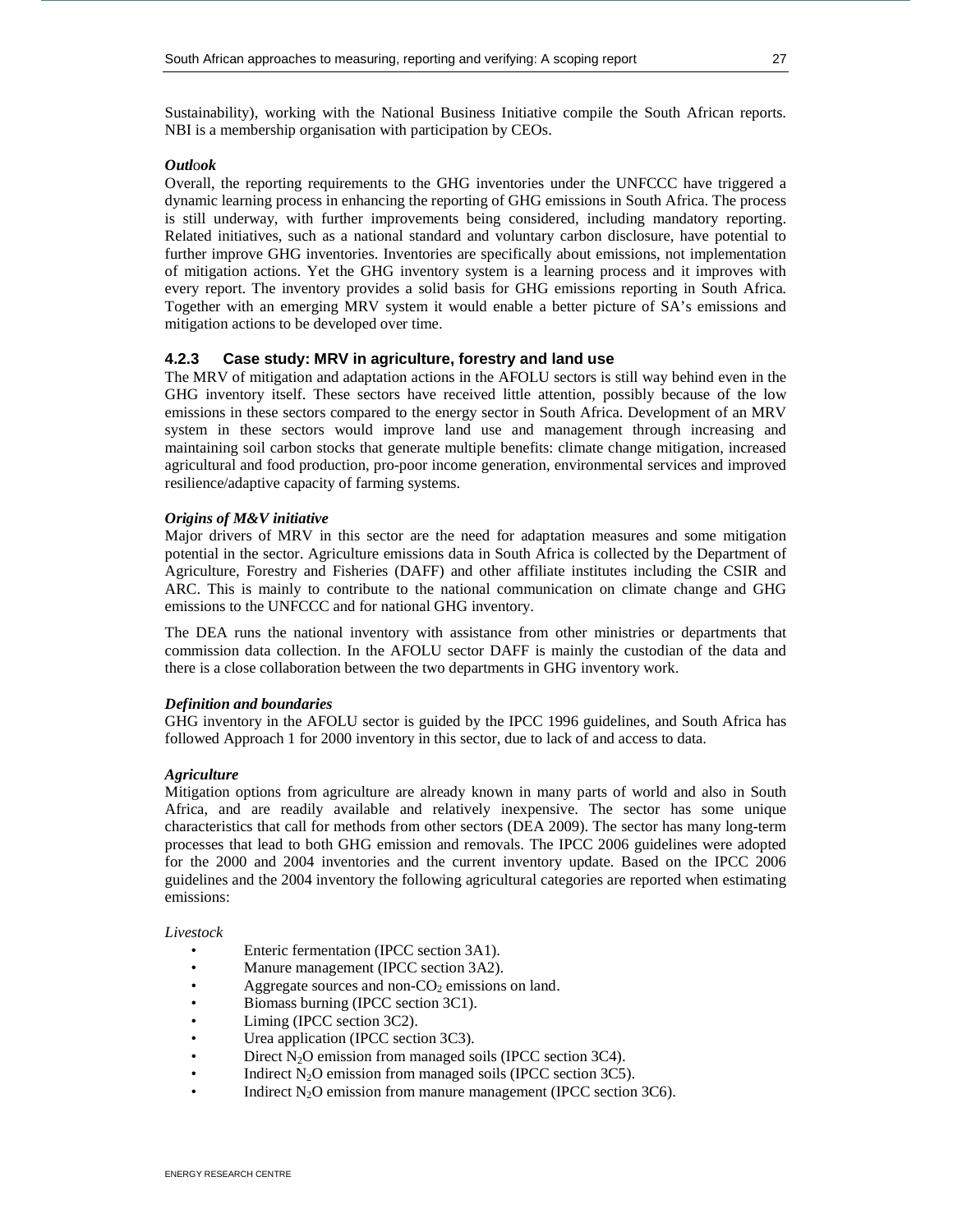Emissions from livestock come primarily from enteric fermentation and manure management. Emissions from enteric fermentation are significant in South Africa and this source has been identified a key category source (DEA 2009).

#### *Land use, land use change and forestry*

The LULUCF sector is still behind in both the measurement and activity data availability in the South African GHG inventory. The IPCC 2006 Guidelines (IPCC 2006) were followed in this sector for the 2000 GHG inventory. In some instances, however, the 1996 guidleines were followed, depending on data avilability. The 2000 GHG inventory followed the recommended IPCC 2006 land use categories; forestland, cropland, grasslands, wetlands, settlements and other lands. However, GHG invetory, South Africa had additional land use categories to cater for the unique vegetation (incdluing the Fynbos, succlent karoo, etc) that is not catered for in the broad IPCC land use categories.

For Forestland, the following sub classes were quantified for emissions using Tier 1 IPCC guidelines: plantation, indigenous forest, woodlands, and thicket.

FSA keeps annual statistical data on plantation in South Africa dating back to the1970s (DEA 2009). DAFF and FAO also keep some data on forest resources. Other land use types are also reported in the 2000 inventory (DEA 2009) with more details.

South Africa's current land use dataset is incomplete in both its spatial cover and its coverage of the relevant time period (DEA 2009). A total of nine land cover classes (three more than the IPCC's) were used for reporting in the 2000 inventory. Six recommended IPCC classes will be used for the current inventory update.

Actors involved in reporting data include DAFF, DEA and the Witwatersrand University's Climatology Research Group.

#### *Outline of the process*

Previously, the research institutes (CSIR, Wits, Agricultural Research Council) have collected data with contracts from the government departments. This is published in research reports, and often data is not availed to the departments. This has caused many problems for government departments for their inventories because they have no data but only reports to verify and update. DEA has always commissioned individual research institutes for data collection and inventory compilation due to lack of capacity within the department. This means that the data ownership remains with the research institution that undertook the research is and often not verified. With the current inventory update, DEA has commissioned the research institutions and has a responsible person in the department who understands the process; this should lead to data ownership by the government for continuity in subsequent inventories and MRV systems.

#### *Challenges*

Due to lack of institutional and technical capacity in this sector, DEA/DAFF are not aware of any data from studies or initiatives around the country on MRV. The research institutes collected the data independently or were commissioned by the government departments previously, keep most of the data. These are not freely available when requested for susequent inventories. Most of the data are reported as part of the national climate change communication and for the national GHG inventory.

The system for MRV in this sector for South Africa is not well established despite clear IPCC guidelines on most of the categories and activity data. However, in 2011, DEA and DAFF assembled a National Working Group on emissions from AFOLU in South Africa for the GHG inventory update and MRV. This group comprises mainly government officials from the two departments and also researchers from ERC, the Agricultural Research Council, the Climatology Research Group and the CSIR.

## *Outlook*

The two government departments have put together a proposal on data collection of forest resources, agricultural data and land use data set towards the current national inventory update. The current inventory update is done using the UNFCCC-approved software (Agriculture and Land Use) developed by Colorado State University and the authors have trained government officials and other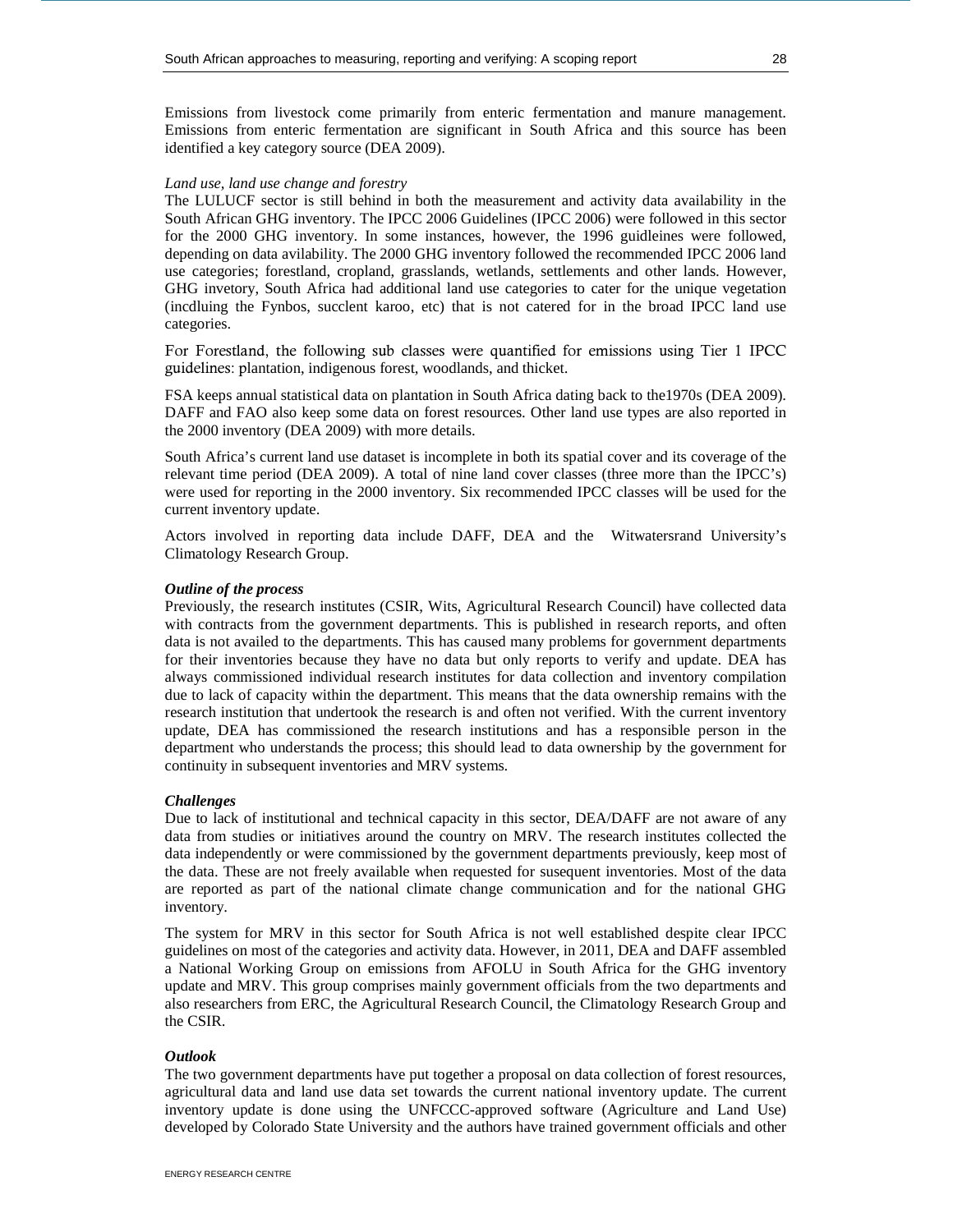researchers on the use of the software, activity data requirements and some mitigation options and data accuracies.

## **4.2.4 Synthesis**

The above case studies have provided some insights into existing national  $(M&V)$  in Energy Efficiency), international (GHG Inventory) systems and evolving approaches (AFOLU) that are useful to inform the thinking of a domestic MRV network.

M&V is an established system that has been in place for almost ten years now. It has very clear scopes and boundaries, regulations, standards and reporting cycles. The new tax regulation will trigger a demand for M&V capacity. The GHG inventory is more ambitious in its nature in trying to report the overall emissions of the country. This is a clear response to support the global efforts to reduce emissions. However, it is a learning process in which actors constellations, mandates, regulations and standards still emerge. AFOLU in turn, also feeds in the GHG, but it's a recent and very new process that requires learning and technical support.

## **Textbox 4: Key messages from the case studies**

M&V is a well-established subsystem in energy efficiency:

Over ten years specific guidelines, standards and regulations evolved.

The methodologies and guidelines might provide learning potential for other countries and other sectors in South Africa.

The growing demand for M&V services might offer a good entry point for capacity support.

Greenhouse Gas inventory reporting is a dynamic learning process:

GHG is one entry point for an MRV system as it requires similar cross-institutional coordination.

AFOLU reporting is recent and still emerging:

- Need for capacity on data collection.
- Lack of funding for AFOLU data collection.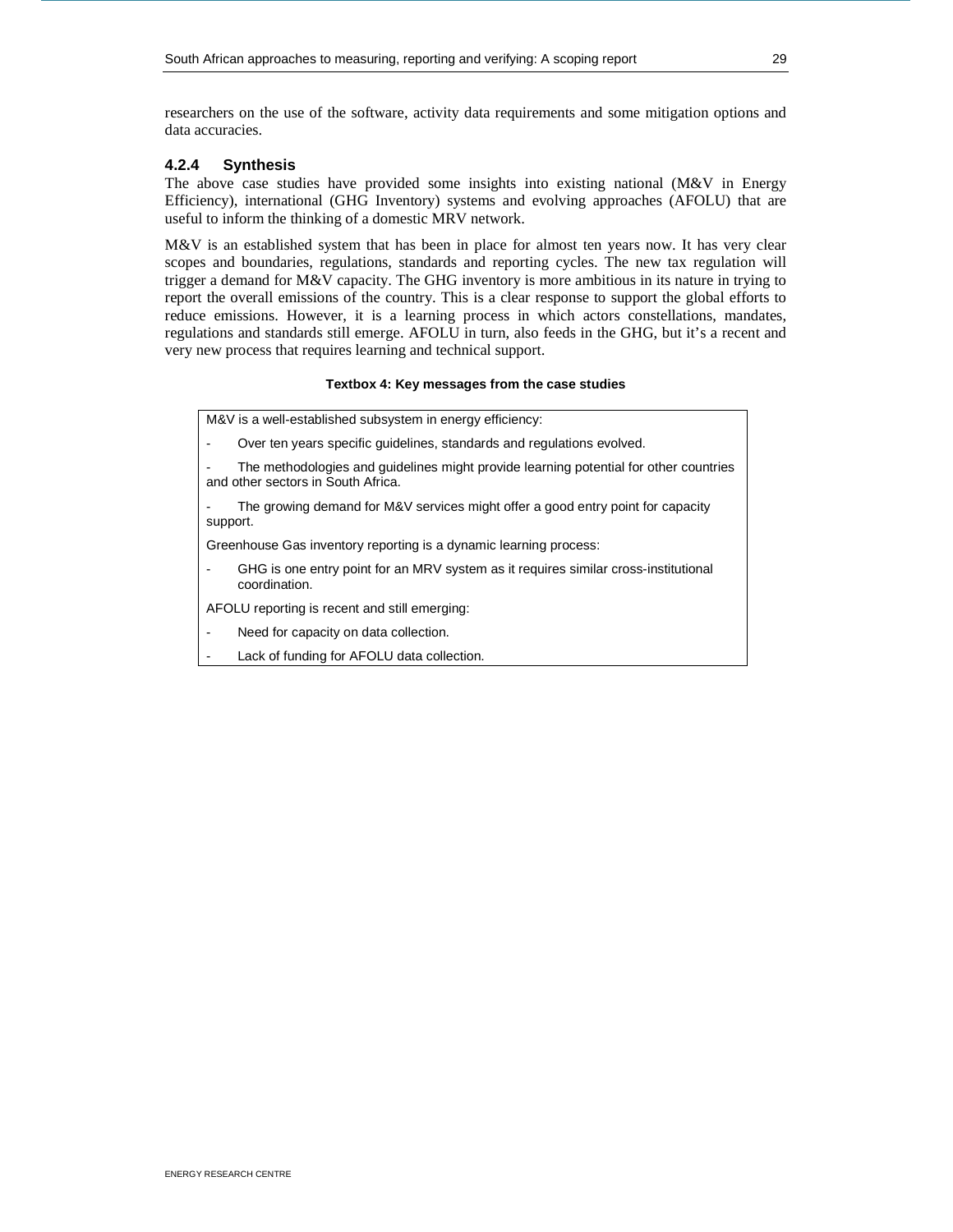| Characteristics                                                                                                                                                                                                                | Useful lessons                                                                                                                                                                                                                                                                                                                                                                                                                                                                                                                                                                     | Challenges                                                                                                                                                                                                                                                                                                     | Key actors                                                                                                                                                                                                                                                           | Regulations,<br>policies and<br>quidelines                                                                       |  |
|--------------------------------------------------------------------------------------------------------------------------------------------------------------------------------------------------------------------------------|------------------------------------------------------------------------------------------------------------------------------------------------------------------------------------------------------------------------------------------------------------------------------------------------------------------------------------------------------------------------------------------------------------------------------------------------------------------------------------------------------------------------------------------------------------------------------------|----------------------------------------------------------------------------------------------------------------------------------------------------------------------------------------------------------------------------------------------------------------------------------------------------------------|----------------------------------------------------------------------------------------------------------------------------------------------------------------------------------------------------------------------------------------------------------------------|------------------------------------------------------------------------------------------------------------------|--|
| M& V in electricity sector                                                                                                                                                                                                     |                                                                                                                                                                                                                                                                                                                                                                                                                                                                                                                                                                                    |                                                                                                                                                                                                                                                                                                                |                                                                                                                                                                                                                                                                      |                                                                                                                  |  |
| This is a well-<br>established<br>system in SA & is<br>undertaken in<br>accordance with<br>international best<br>practice.<br>Eskom sets out<br>the guidelines &<br>independent<br>professional<br>teams undertake<br>the M&V. | Consistent application of<br>quidelines has contributed<br>to the success of Eskom's<br>M&V programme as they<br>provide common<br>understanding to all<br>stakeholders.<br>SA has recently published a<br>National standard for M&V.<br>based on the IPMVP<br>(SANS 50010:2011) and is<br>the first country to do so.<br>An online tool for high-level<br>aggregated reporting is<br>being developed.                                                                                                                                                                             | The new Energy<br>efficiency tax<br>regulation will require<br>a significant increase<br>in M&V professionals<br>who are also<br>accredited by<br>SANAS. Therefore<br>capacity and training<br>is a concern, also<br>there are cost<br>implications for M&V<br>professionals<br>becoming SANAS-<br>accredited. | NERSA,<br>Eskom, DoE,<br><b>SANEDI</b>                                                                                                                                                                                                                               | Energy<br>Efficiency<br>Tax, Eskom<br>M&V<br>guidelines,<br>IPVMP,<br><b>SANS</b><br>50010:2011.<br><b>SANAS</b> |  |
|                                                                                                                                                                                                                                |                                                                                                                                                                                                                                                                                                                                                                                                                                                                                                                                                                                    | <b>GHG</b> Inventory                                                                                                                                                                                                                                                                                           |                                                                                                                                                                                                                                                                      |                                                                                                                  |  |
| The first GHG<br>inventory was<br>prepared in 1998.<br>the latest in 2009.<br>It is compiled<br>through<br>government, with<br>the mandate from<br>the DEA.                                                                    | The inventory is compiled<br>centrally (DEA) with input<br>from research institutions<br>(e.g. CSIR, ERC). However<br>there is no formalised<br>system of coordinating data<br>and the provision of data<br>e.g. by industry, is not<br>compulsory.<br>A domestic MRV system<br>will also rely on<br>coordination across<br>different institutions. It<br>would be beneficial to<br>establish a structured<br>approach to providing and<br>coordinating data. Bearing<br>in mind the inventory<br>captures emissions data &<br>an MRV system would<br>focus on mitigation actions. | Coordination of data<br>capturing<br>Increase linkages<br>between data derived<br>across different<br>government<br>departments and<br>industry.                                                                                                                                                               | <b>DFA</b><br>coordinates.<br>Energy: DoE,<br>SAPIA.<br>Chamber of<br>Mines, DME,<br><b>BUSA</b><br>IPPU: DME,<br><b>StatsSA</b><br>Some large<br>para-statal<br>firms report<br>directly to the<br>government,<br>e.g.<br>according to<br>the IPCC<br>requirements. | UNFCCC.<br><b>IPCC</b>                                                                                           |  |
| <i>AFOLU</i>                                                                                                                                                                                                                   |                                                                                                                                                                                                                                                                                                                                                                                                                                                                                                                                                                                    |                                                                                                                                                                                                                                                                                                                |                                                                                                                                                                                                                                                                      |                                                                                                                  |  |
| MRV in the<br>AFOLU sector is<br>in its early stages<br>of development.                                                                                                                                                        | As MRV in the AFOLU<br>sector is in early<br>development, there is a<br>need for refining<br>methodologies and<br>approaches to data<br>collection. This requires<br>additional capacity and<br>resources. DEA would like<br>to have inhouse capacity to<br>work with institutions/<br>consultants on data<br>collection.                                                                                                                                                                                                                                                          | Data capturing and<br>accessing available<br>data is a challenge<br>and requires human<br>and technical<br>capacity.<br>There has been lack<br>of funding from<br>government for data<br>collection.                                                                                                           | DEA, CSIR,<br>ARC, ERC,<br>Wits, National<br>Land Cover<br>$(NLC)$ ,<br>Forestry SA,<br>FAO, DAFF                                                                                                                                                                    | CC White<br>paper,<br>Forest Act,<br>UNFCCC,<br><b>IPCC</b>                                                      |  |

## **Table 3: Overview: Detailed synthesis of the case studies**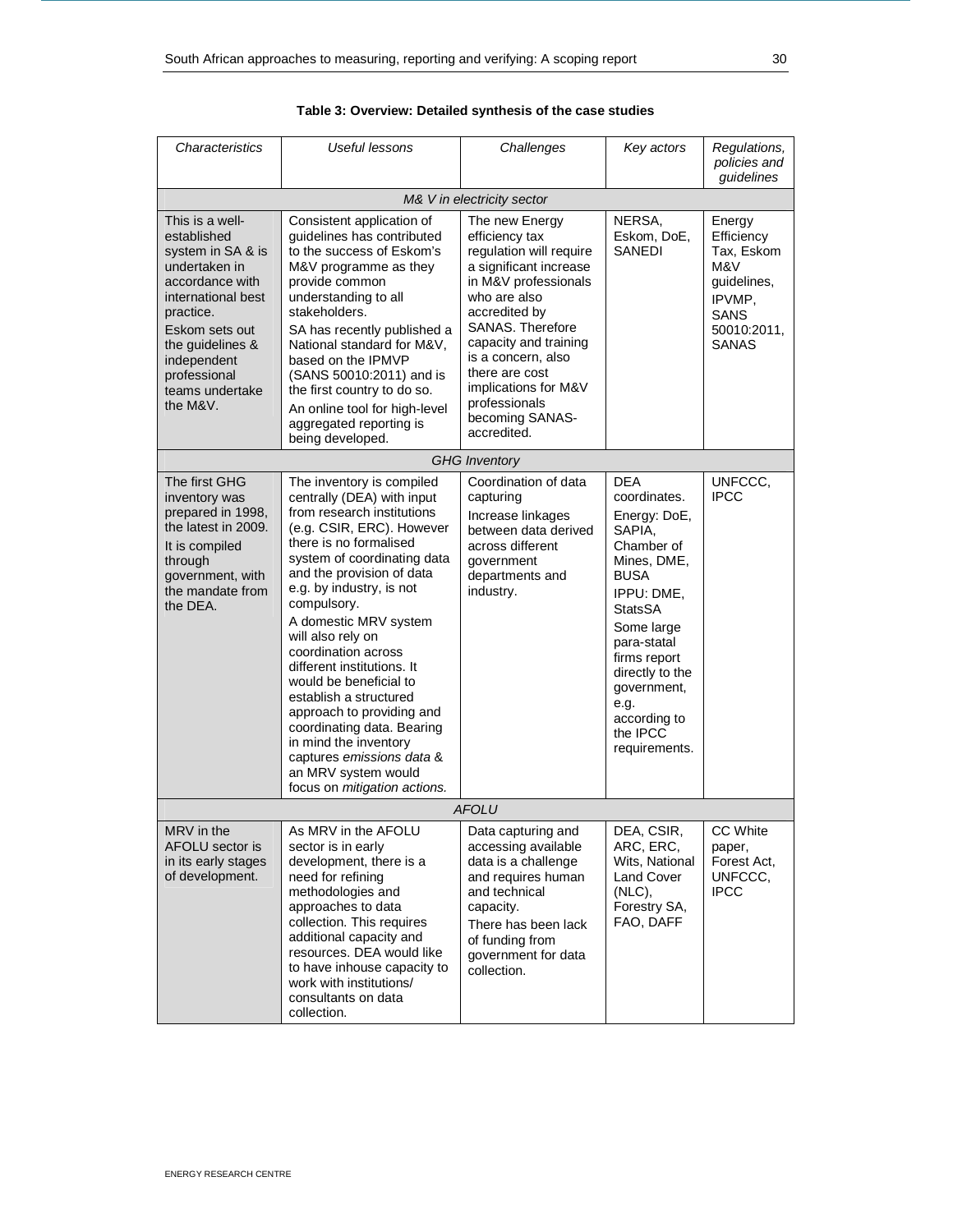# **5. Findings, recommendations and conclusion**

This section presents the main findings from this initial scoping phase. From each finding a recommendation is derived.

## **5.1 Findings and recommendations**

This scoping study has indicated that much work is already happening in South Africa which could feed into the establishment of a domestic MRV system. However, the challenge lies in understanding the dynamics and interaction between the different stakeholders, institutions, incentives and drivers and using these insights to start initial thinking of what a domestic MRV system in South Africa could entail. The following section presents initial findings and recommendations.

## *Institutions and actors: Increase coordination*

The mapping exercise showed that many actors and institutions already contribute to measuring, reporting and verifying of emissions and reductions. Yet this system lacks coordination. Coordination is necessary for establishing an MRV system. Government needs to lead the process in order to coordinate a national MRV system. The DEA is establishing an MRV unit to prepare for guiding this process.

Coordination needs to be efficient, because duplication can cause resistance, fatigue and unnecessary cost.

**Coordinate MRV efforts** under government guidance.

It will be necessary to overcome the imbalance in the governance of energy data. The energy sector is the main source of emissions. If DEA is in the lead of this process, the Department should make sure to engage the energy related departments, DoE, DPE, DoT, DTI and the umbrella organs like the Treasury and the Presidency as well as the NCCC.

**Create a cross-governmental steering committee**: to ensure ownership and engagement in the MRV process in other departments.

International cooperation for MRV also requires coordination. We have seen that MRV is one of the key issues on the mitigation agenda in the international climate change negotiations. Accordingly, there is great international interest in getting better insights into MRV capacity and quality in developing countries. In South Africa, international donors support the current efforts in MRV.

**Create a small project steering group** within the DEA to coordinate efforts in MRV to avoid duplication

## *Cost effectiveness*

There was a very clear message, particularly in the stakeholder workshop, that the design of a national MRV system needs to be 'simple, flexible and cost-effective'. For example the current costs of undertaking monitoring and reporting for CDM projects is too costly. A useful lesson that can be taken from the existing Eskom M&V programme is that the cost of the M&V process is only viable up to 8% of the project cost. Also the IPVMP guidelines which the Eskom M&V approach is based on is designed to allow for flexibility at a project level. The IPVMP provides overarching guidelines on a methodological approach to developing a project-specific M&V plan which is then agreed upon with the relevant stakeholders.

**Coordination needs to ensure cost-effectiveness** and keep the additional cost for reporting to a minimal. Costly compulsory MRV requirements may affect the business environment and the competitiveness.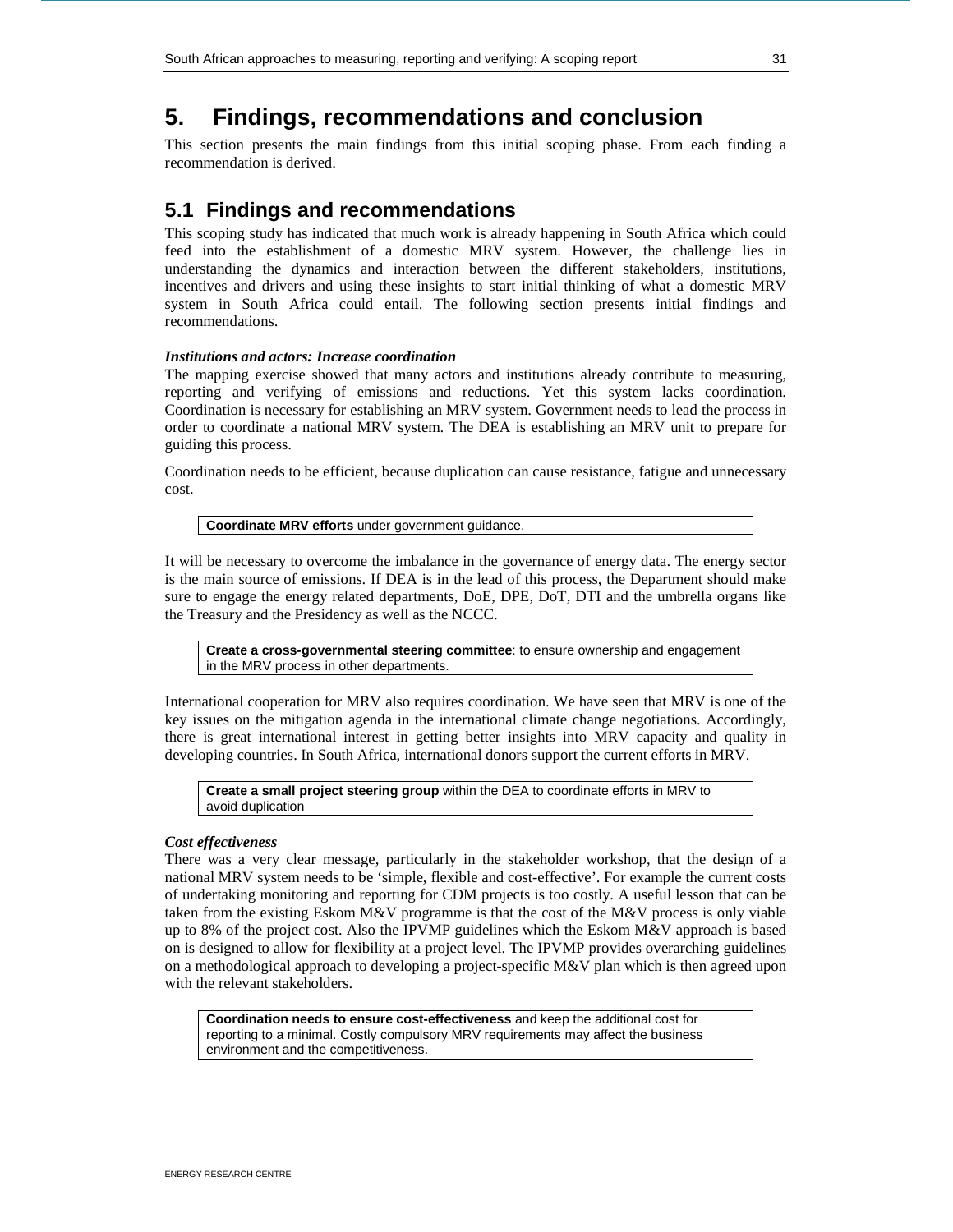## *Build on national capacity*

National institutions such as Statistics South Africa are well placed for quality-assuring data and supporting collaborations with the relevant institutions. Accreditation bodies such as SANAS and SABS can assist in setting appropriate standards and guidelines.

**Build on existing structures**: Engage government agencies and research institutions according to their expertise in data collection and management.

#### *Coordinate data systems*

In many cases different institutions use the same data sets but in different formats. Different assumptions and parameters can, however, be applied to raw data, which can lead to nuances of data being lost in the process. A more efficient process, for example in terms of documenting methodologies applied in order to later understand the numbers, would be beneficial. Further work on how to package the same meta-data for different uses without increasing the reporting burden and maintaining good quality data would be valuable.

**Develop guidelines and standards** for data collection and management and build capacity accordingly. This facilitates transfer and data sharing between institutions.

The foundation of a domestic MRV system will potentially rely on linking up different data sources collected through existing data collection systems (e.g OPENED, Stats SA, CDP). New databases such as those under SAAQUIS and the DoE centralised energy database (as part of the Provision of Energy Data regulation) will also contribute to the number of relevant databases. Different levels of data disclosure may be necessary, which could require various agreements or MoU's between institutions. Ensuring accurate data disclosure and sharing of data is also strengthened if the custodian of the data can be trusted. There is potentially a reputational risk involved for firms if data is misinterpreted.

## *Identify and fill capacity gaps*

The issue of capacity, or lack thereof, has been raised in various contexts of this mapping process. In terms of coordination across government departments, currently departments have their own individual mandates to prioritise, and insufficient focus and resources have been allocated to coordinating MRV related activities. The DEA is now appointing a specific MRV team, but it is likely that MRV specialists may be required across more departments. Currently much of the work is being outsourced or supported by international donor money.

As mentioned earlier regulations targeted at improving MRV activities – for example the energy efficiency tax regulation will require a large increase of professional M&V teams who are SANAS accredited. This has both training and data management implications.

Eventually the MRV of NAMAs – for example a large-scale roll out of solar hot water heaters, will have additional MRV requirements for a decentralised NAMA of this nature.

A structured and coordinated domestic MRV system requires significant skills training to be successful. There is potentially a significant opportunity for skills development and capacity building in technical areas such as building audits, technical commissioning and the management of databases.

Fund training and capacity building in:

- data collection and management in governmental agencies and departments;
- SANAS-accredited M&V personnel;
- master-level experts on GHG and emissions management; and
- master-level statisticians

## *Measurement, reporting and verification requirements*

We have seen that South Africa currently prepares and reports a national GHG Inventory to the UNFCCC and reporting systems for this are already in place. The emissions data reported as part of the national GHG inventory plays an important role in the MRV of emissions in terms of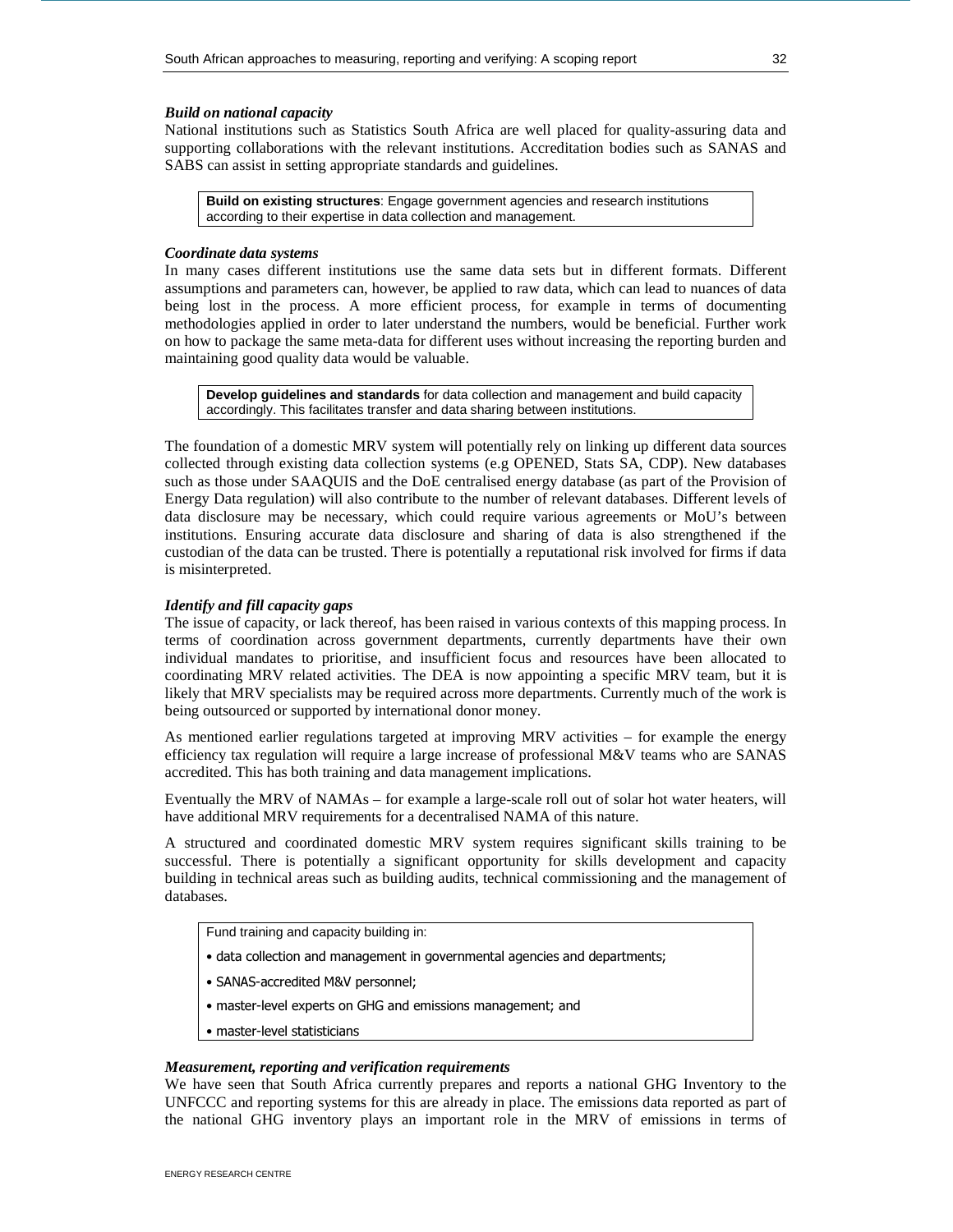methodologies, reporting structures as well as the current institutions that are already involved in this process. However, in terms of reporting the implementation of individual project level mitigation actions, the national GHG inventory or the proposed SAAQUIS systems are not designed to capture this. The reporting structures for implementation of mitigation actions will require some further conceptualisation.

Beyond the current existing reporting processes, such as the GHG inventory and the Stats SA surveys and the CDP, there are proposals for additional reporting channels such as the SAAQUIS online reporting tool and the questionnaire being developed by the DoE as part of the Provision of energy data draft regulation. The issue of 'reporting fatigue' is very real for both the private and public sector, and therefore any MRV reporting requirements must not add to the reporting burden.

**Avoid duplication** and reporting fatigue caused by multiple reporting cycles and requirements.

The issue of voluntary vs mandatory reporting also emerged in discussions and how the effectiveness of either depends on the incentives and drivers to report. The White Paper indicates a tendency towards mandatory reporting. Some stakeholders indicated that a move towards mandatory reporting of emissions seemed very likely and not a major problem. The issue of double counting was also raised and ensuring that an MRV system had to be established is such a way as to avoid this.

**Undertake further research** on institutional arrangements and benefits of compulsory vs voluntary reporting.

The question of trust and independence in verification of data and to what extent verification could contribute to building trust in sharing data and information must be taken into account. Experiences from the CDP in South Africa suggest that verification systems appear to be moving towards measuring performance rather than disclosure. The CDP is moving towards a more comprehensive verification process going beyond just emissions data to other quantitative data (such as targets, intensity and performance data), and finally to verification of qualitative data (www.cdproject.net/en-US/Respond/Pages/verification-roadmap.aspx). The CDP has recently launched a verification white paper and consultation on a verification roadmap (2013-2018) aiming to encourage more companies to verify their climate data (Dane, 2011), which is currently out for public consultation and should be launched in January 2012.

The new Energy Efficiency tax regulation has outlined a rigorous verification system, which stipulates that all M&V teams who can verify emission savings must be SANAS-accredited. These accredited M&V professionals must then submit the report to SANEDI to approve and provide a certificate, which can then be shown to SARS. These new verification requirements have significant implications on capacity. The majority of professional M&V teams are currently not SANAS accredited and this process has large cost implications. Also the number of M&V professionals required will increase significantly.

 The issue of intellectual property must also be considered both in terms of actual company level data as well as the intellectual property of methodologies to obtain and verify data.

**Undertake further research** on institutional arrangements and benefits of a centralised external verifier with 'policing' function vs. a decentralised, participative self- certifying system.

## *Alignment of different protocols, guidelines and methodologies*

There are currently a series of protocols, standards and guidelines which are relevant for the MRV process – for example IPMVP, SANS and ISO. Currently reporting data is, for example, undertaken according either to ISO or IPCC reporting standards. The SANS50001 is standard is a recent national standard for M&V in energy efficiency. SAAQUIS is another example where reporting requirements will be suggested. The IPVMP and CDP set out methodologies, approaches and guidelines for verification. The draft regulations on GHG reporting (DEA, 2009) are also aiming to be operational from 2013 onwards.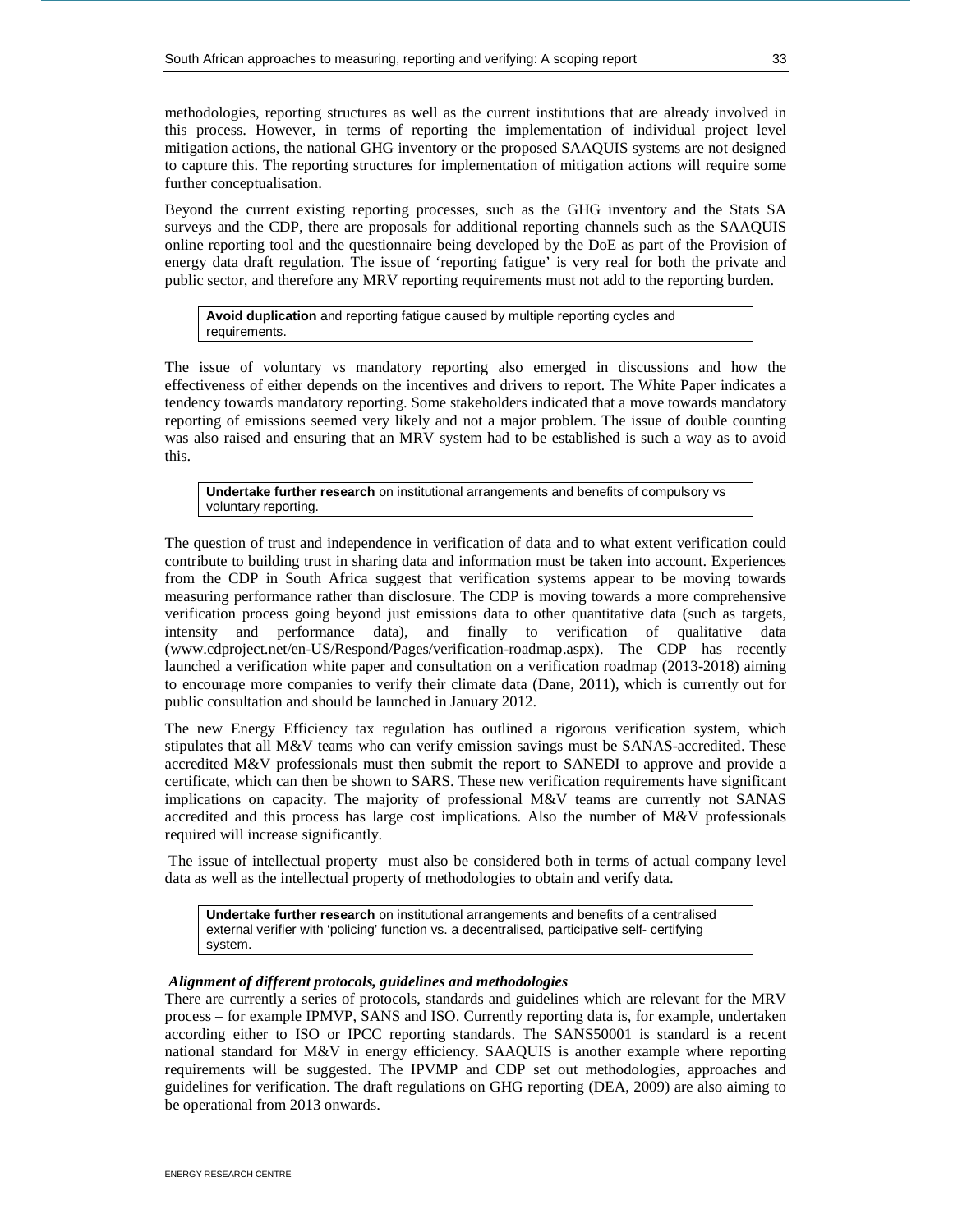It would be helpful to investigate further the alignment across these different approaches and extract useful lessons, such as the flexibility in the approach of the IPVMP, which could inform the domestic MRV system. Experiences from the CDP highlighted the importance of not constantly revising guidelines – it takes time for firms to establish the necessary systems to respond to guidelines therefore they must not constantly change.

**Compare internationally** and learn from other developing and developed countries. Compare overall governance systems and institutional arrangements, as well as specific standards.

**Assess carefully** if they work in other country's context or other sectors (IPMVP/SANS 500001:2011)

## *Create clear incentives*

Incentives for institutions to operate and cooperate within a domestic MRV system can vary. The institutions currently undertaking MRV-related activities are not doing them due to UNFCCC requirements but, in the example of the DoE, to obtain national energy balances for energy planning purposes, or in the case of the M&V in electricity sector to monitor electricity savings from Eskom's DSM perspective. Therefore, once a national MRV system has been proposed, a sufficiently strong mandate will be needed to ensure the necessary cooperation across institutions.

**Create long-term incentives for reporting:** The MRV system requires clear incentives and regulations for reporting. These should be well thought through, because rules should not be changed easily to ensure the credibility of the framework.

The incentives to undertake MRV-related activities vary for public and private sector stakeholders. Even across government departments there are different incentives to undertake MRV. For example, in the case of the DoE an effort to improve data collection systems is driven from an energy planning perspective and wanting to prepare energy balances in a more efficient manner. For the DEA, data collection and reporting has been prepared in order to report to the UNFCCC through GHG inventory and now the drivers to develop and improve an MRV system will be for assisting in preparing biennial reports and also for demonstrating MRV of mitigation actions.

Acceptance of firms to undertake MRV of climate data is mostly driven by the benefits. These benefits are mostly the implementation of a mitigation of efficiency measure or increases in competitiveness or reputation. Reputation has been mentioned often as a driver for voluntary reporting by firms. However, there is not clear guidance to industry the hierarchy of reporting requirements – there have been examples in industry where on one hand there is pressure for companies not to share information so as not to jeopardise their competitiveness, whilst on the other hand they are instructed to disclose and share data due to reporting requirements. Solutions may lie in appropriate MoUs with those requesting the data and appropriate aggregation of data.

## *Considerations for MRV of NAMAs*

It is fair to say that the majority of stakeholders who are currently involved in MRV activities in South Africa would not necessary be familiar with the context of NAMAs under the UNFCCC – certainly not in terms of seeing the MRV of NAMAs as a driver or incentive to undertake MRV. Similarly, measuring emission reductions is often a co-benefit to an energy saving project, rather than the main driver, apart from in the context of CDM projects where measuring, reporting and verification of emission reductions is essential for realising the carbon revenue.

The sustainable development co-benefits of MRV beyond policies and measures are key. NAMAs should be framed to ensure sustainable development is a key co-benefit. How to MRV the sustainable development co-benefits of a mitigation action, for example related to poverty alleviation or job creation, and the possible indicators needed for measuring these, requires further consideration.

**Nationally Appropriate Mitigation Actions** should be framed to ensure sustainable development is key.

MRV should ensure to report on the 'co-benefits' as well.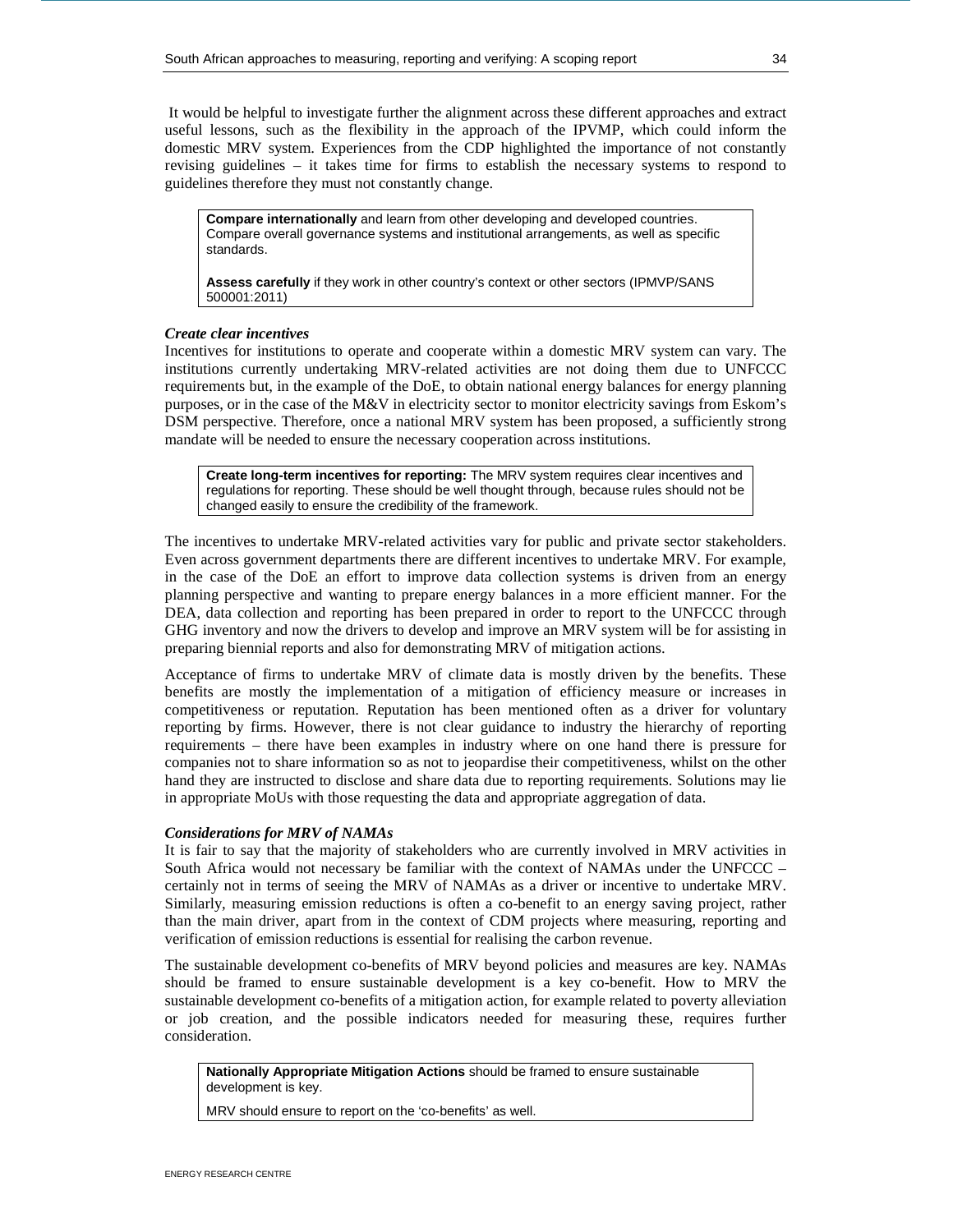The next phase of the MAPT work in South Africa requires more investigation and conceptual thinking about the MRV of NAMAs in terms of indicators, resources and capacity to implement.

# **5.2 Conclusion**

A domestic MRV system should be based on existing MRV-related activities and be able to respond to the characteristics of individual mitigation actions and NAMAs. The scoping exercise has highlighted that a number of MRV-related systems exist already. The main activities focus on measuring electricity consumption and monitoring of GHG emissions. These different MRV activities exist in parallel to each other but without formal coordination.

A system for the domestic MRV of mitigation actions will require coordination across sectors, institutions and stakeholders. Mitigation actions have many variables, including a variety in scale (from project to national level), type (renewable energy or sustainable transport) and timeframe for implementation. The approach for MRV will therefore have to be suitably flexible to accommodate this. It will require a wide range of stakeholders, coordination across policy domains, provision for different capacity gaps and technical requirements. A 'one size fits all' approach imposed by external models is likely to be unsuccessful and ineffective.

This scoping report has provided an opportunity to initiate dialogue amongst stakeholders and raise awareness of the collaborative approach that will be required to work towards a domestic MRV system. The focus has been on the energy sector because it presents the sector contributing the largest proportion of emissions in the South African economy, but also it provides case studies of existing MRV related activities such as the well established  $M\&V$  system in the energy efficiency sector and the preparation of energy balances.

Further analysis is required into the necessary institutional linkages that would be required to facilitate a coordinated domestic MRV system. Concurrently, research will continue to complement the work undertaken by the DEA as they move towards the establishment of a domestic MRV system.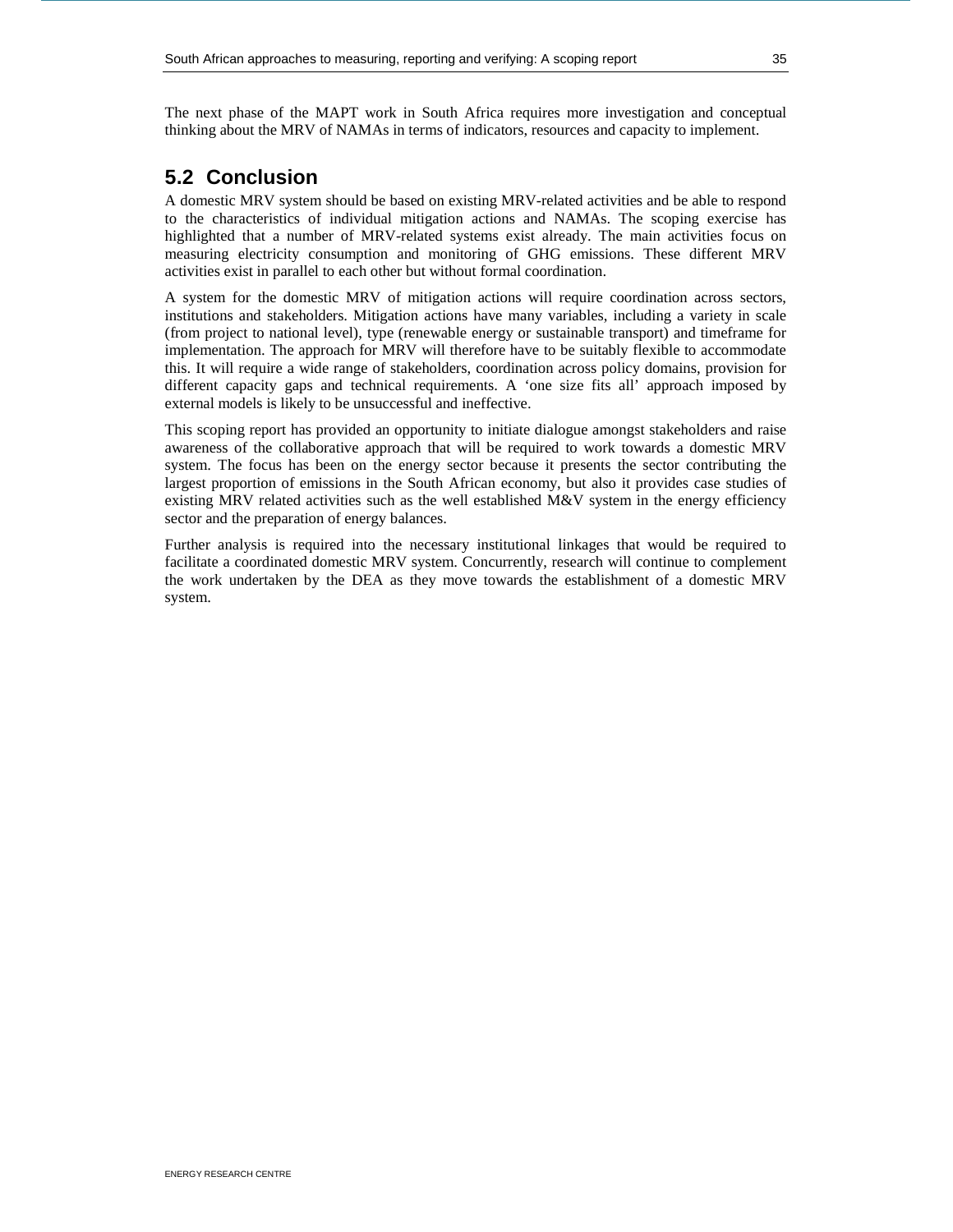# **References**

- Breidenich, C., and D. Bodansky, 2009: Measurement, reporting and verification in a post-2012 climate agreement. Pew Center on Global Climate Change, Arlington, VA, 40pp. http://www.pewclimate.org/docUploads/mrv-report.pdf accessed 28 September 2011.
- Carbon Disclosure Project, Verification of climate data, White Paper, 2011, Available online: https://www.cdproject.net/Documents/Verification-of-Climate-Data.pdf
- Dane, A., The South African Carbon Disclosure Project (CDP): increasing focus on verification Workshop Presentation, MRV in South Africa Workshop, Energy Research Center, University of Cape Town, October  $18<sup>th</sup> 2011$
- DoE, Regulations on the Allowance for Energy Efficiency Savings (draft), Government Gazette, Volume 555, Pretoria,  $16<sup>th</sup>$  September 2011
- DoE, Provision of Energy Data Regulations (draft), National Energy Act 2008 (Act No 34 of 2008) , 23 April 2010
- DoE (2009). Digest of South African Energy Statistics. Pretoria, Department of Energy.
- DEA, National Climate Change Response White Paper, November 2011
- http://www.environment.gov.za/PolLeg/WhitePapers/national\_climatechange\_response\_whi tepaper.pdf
- DEA, National Environmental Management: Air Quality Act 39 of 2004,
- DEA, Introducing the South African Air Quality Information System ( SAAQUIS)) Phase II An Emissions Inventory Module, Presented by the Atmospheric Quality Information Unit – Joint Implementation with the South African Weather Service (SAWS), Presentation at the 6th Annual Air Quality Lekgotla Premier Hotel, East London: 12 October 2011
- DEA (2009). Greenhouse gas inventory 2000: National inventory report. Compilation under the United Nations Framework Convention on Climate Change. May 2009. Pretoria.
- Ellis, J., and K.M. Larsen, 2008: Measurement, reporting and verification of mitigation actions and commitments. Organisation for Economic Co-operation and Development and International Energy Agency, Paris.
- Ellis, J., and S. Moarif, 2009: GHG mitigation actions: MRV issues and options. Organisation for Economic Co-operation and Development and International Energy Agency, Paris.
- Fransen, T. (2009). Enhancing Today's MRV Framework to Meet Tomorrow's Needs: The Role of National Communications and Inventories. WRI Working Paper. Washington D.C., World Resources Institute.
- Guay, B., J. Corfee-Morlot, and K.M. Larsen, 2008: Measurement, reporting and verification of mitigation support: Finance, technology, and capacity building. Draft for review Annex I Expert Group on the UNFCCC. 30 September 2008. Organisation for Economic Co-operation and Development and International Energy Agency, Paris.
- IPCC 2006, 2006 IPCC Guidelines for National Greenhouse Gas Inventories, Prepared by the National Greenhouse Gas Inventories Programme, Eggleston H.S., Buendia L., Miwa K., Ngara T. and Tanabe K. (eds). IGES, Japan.
- KPMG, Carbon Disclosure Project, South Africa's Carbon Chasm, 2011
- Moncel, R., H. McMahon, and K. Stasio, 2009: Counting the cash: Elements of a framework for the measurement, reporting and verification of climate finance. Working Paper. World Resources Institute, Washington. http://pdf.wri.org/working\_papers/counting\_the\_cash.pdf accessed 9 April 2010.
- Niederberger, A. A. and M. Kimble (2011). 'MRV under the UN climate regime: paper tiger or catalyst for continual improvement?' Greenhouse Gas Measurement and Management 1(1): 47- 54.
- OECD (Organisation for Economic Co-operation and Development), 2011: Design options for International Assessment and Review (IAR) and International Consultation and Analysis (ICA). Draft discussion document CCXG seminar Ellis, J., G. Briner, Y. Dagnet, and N. Campbell. OECD, Paris.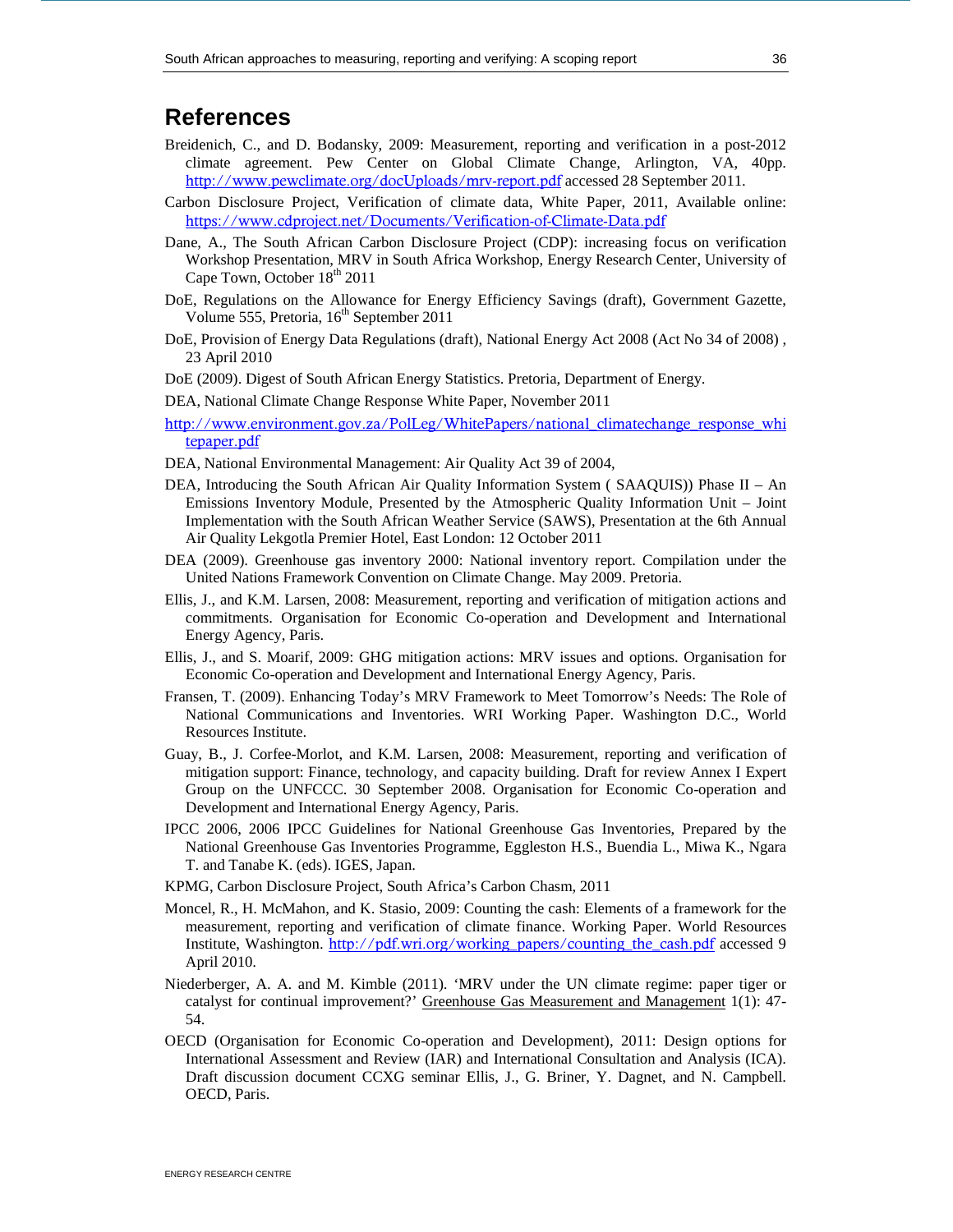- Pew-Center (2010). Strengthening MRV: Measurement, Reporting and Verification. Policy Brief. Arlington, Pew Center.
- Ramesh, J., 2010: MRV and equity critical issues in climate change discussion. Press Information Bureau, Government of India, New Delhi. http://pib.nic.in/release/release.asp?relid=62934 Accessed 1 July 2010.
- RSA (2004). South Africa: Initial National Communication under the United Nations Framework Convention on Climate Change. Submitted at COP-9. Pretoria.
- RSA (2011). National Climate Change Response White Paper. Government Gazette No. 34695, Notice 757 of 2011. Pretoria, Department of Environmental Affairs.
- SAPIA (2009). South African Petroleum Industry Association: Annual Report. Johannesburg, South African Petroleum Industry Association
- SBT (2007). Long Term Mitigation Scenarios: Strategic Options for South Africa. Pretoria Department of Environment Affairs and Tourism.
- South Centre, 2008: 'Measurable, reportable, and verifiable': Using the UNFCCC's existing MRV mechanisms in the context of the Ad hoc Working Group on Long term Cooperative Action under the convention. Analytical Note, South Centre, Geneva, 27pp.
- http://www.southcentre.org/index.php?option=com\_content&view=article&id=633%3Ameasurable-reportable-and-verifiable-using-the-unfcccs-existing-mrv-mechanisms-in-thecontext-of-the-ad-hoc-working-group-on-long-term-cooperative-action-under-theconvention&Itemid=258&lang=en accessed 3 October 2011.
- Standards SA (2007). South African National Standard: Greenhouse gases Requirements for greenhouse gas validation and verficiation bodies for use in accreditation or other forms of recognition. SANS 14065:2007. Pretoria.
- Stats SA (2011), Environmental Information a position paper on environmental statistics, environmental indicators and environmental economic accounts, May 2011
- Stats SA (2009). South Africa Energy Statistics. Pretoria, Statistics South Africa.
- Tyler, E., A. Boyd, et al. (2011). Mitigation Action Case Study: South Africa
- Energy Research Center, University of Cape Town.
- Available: http://www.mapsprogramme.org/mitigation-action-case-study-south-africa/
- UNEP, Addressing Climate Change Challenges in Africa: A Practical Guide towards Sustainable Development, 2011
- UNFCCC, 1992: United Nations Framework Convention on Climate Change United Nations, New York.http://unfccc.int/resource/docs/convkp/conveng.pdf.
- UNFCCC (United Nations Framework Convention on Climate Change), 1997: Kyoto Protocol to the United Nations Framework Convention on Climate Change UNFCCC Secretariat, Bonn.

http://unfccc.int/resource/convkp.htmlhttp://unfccc.int/resource/convkp.html.

- UNFCCC (United Nations Framework Convention on Climate Change), 2007: Bali Action Plan. Decision 1/CP.13, Bali, Indonesia.
- UNFCCC (United Nations Framework Convention on Climate Change), 2009: Decision 2/CP.15: Copenhagen Accord. Noted in COP Report, FCCC/CP/2009/11/Add.1 United Nations, New York.

http://unfccc.int/documentation/documents/advanced\_search/items/3594.php?rec=j&priref =600005735 - beg accessed 8 October 2011.

- UNFCCC (United Nations Framework Convention on Climate Change), 2010: Decision 1/CP.16: The Cancun Agreements: Outcome of the work of the Ad Hoc Working Group on Long-term Cooperative Action under the Convention. Document FCCC/CP/2010/7/Add.1 United Nations, New York.
- http://unfccc.int/files/meetings/cop\_16/application/pdf/cop16\_lca.pdf last accessed 8 October 2011.
- Visagie, M. (2008). Industrial competitiveness through energy and resource efficiency. Pretoria, Department of Trade and Industry.